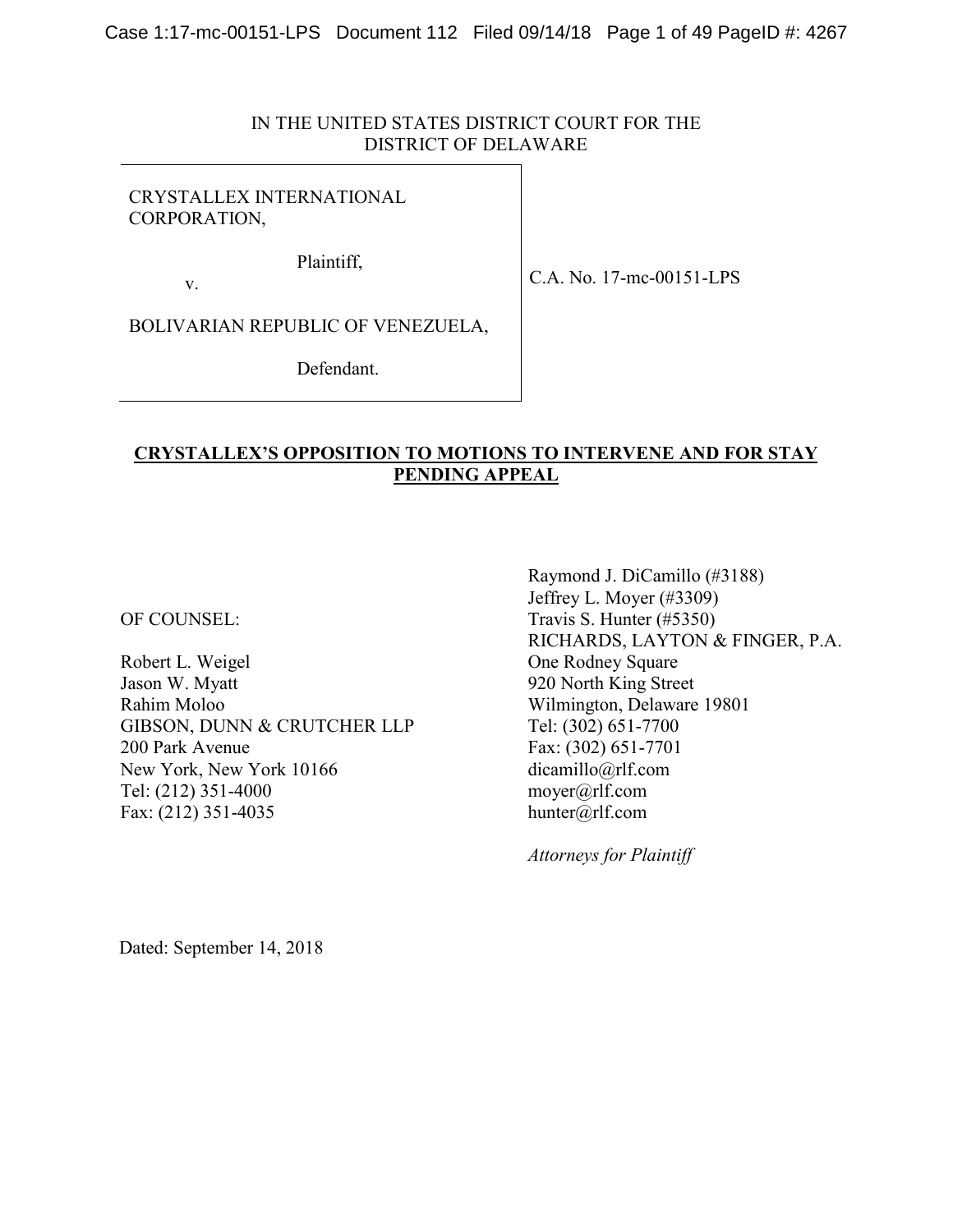# Case 1:17-mc-00151-LPS Document 112 Filed 09/14/18 Page 2 of 49 PageID #: 4268

# **TABLE OF CONTENTS**

# Page

| I.  |                                                                                 | Venezuela And PDVSA Engage in Fraudulent Transfers To Frustrate Crystallex's |                                                                        |  |  |  |
|-----|---------------------------------------------------------------------------------|------------------------------------------------------------------------------|------------------------------------------------------------------------|--|--|--|
| II. |                                                                                 |                                                                              |                                                                        |  |  |  |
|     |                                                                                 |                                                                              |                                                                        |  |  |  |
| I.  | Absent A Bond, There Is No Reason To Stay Execution Pending Appeal  11          |                                                                              |                                                                        |  |  |  |
|     | The Third Circuit's Four-Factor Test Balances Against Granting a Stay  11<br>A. |                                                                              |                                                                        |  |  |  |
|     |                                                                                 | 1.                                                                           | PDVSA Has Not Demonstrated A Likelihood of Success On the              |  |  |  |
|     |                                                                                 | 2.                                                                           | PDVSA and The Proposed Intervenors Have Failed to Show That            |  |  |  |
|     |                                                                                 | 3.                                                                           |                                                                        |  |  |  |
|     |                                                                                 | 4.                                                                           |                                                                        |  |  |  |
|     | <b>B.</b>                                                                       | PDVSA Must Post a Full Bond In Order to Continue The Stay of                 |                                                                        |  |  |  |
| II. |                                                                                 |                                                                              |                                                                        |  |  |  |
|     | A.                                                                              |                                                                              |                                                                        |  |  |  |
|     | <b>B.</b>                                                                       | None Of The Proposed Intervenors Has Demonstrated A Protectable              |                                                                        |  |  |  |
|     | C.                                                                              | The Proposed Intervenors' Purported Interests Will Not Be Impaired By        |                                                                        |  |  |  |
|     | D.                                                                              |                                                                              | The Proposed Intervenors Interests (If Any) Are Adequately Represented |  |  |  |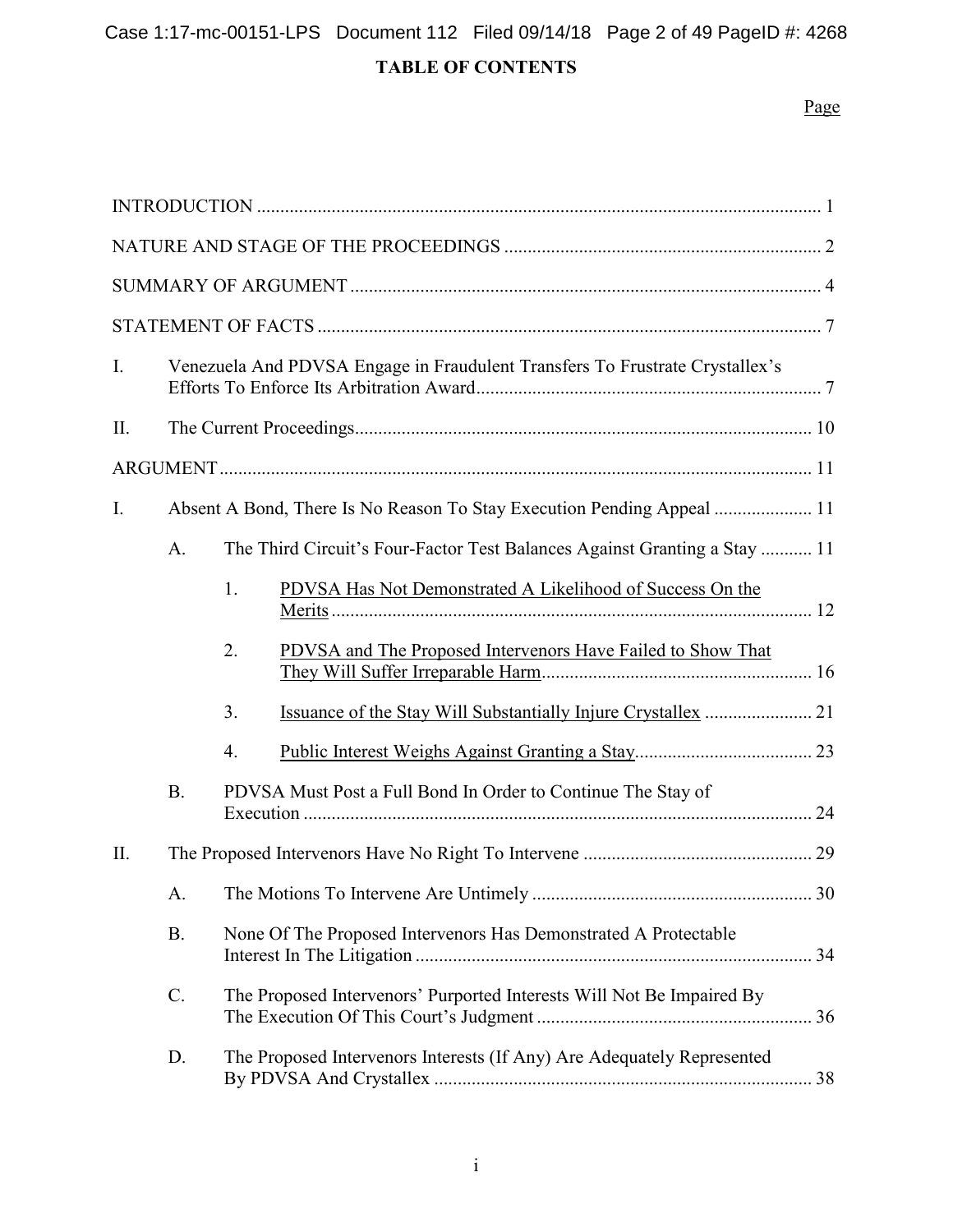# **TABLE OF CONTENTS**

(continued)

|  | Page |
|--|------|
|  |      |
|  |      |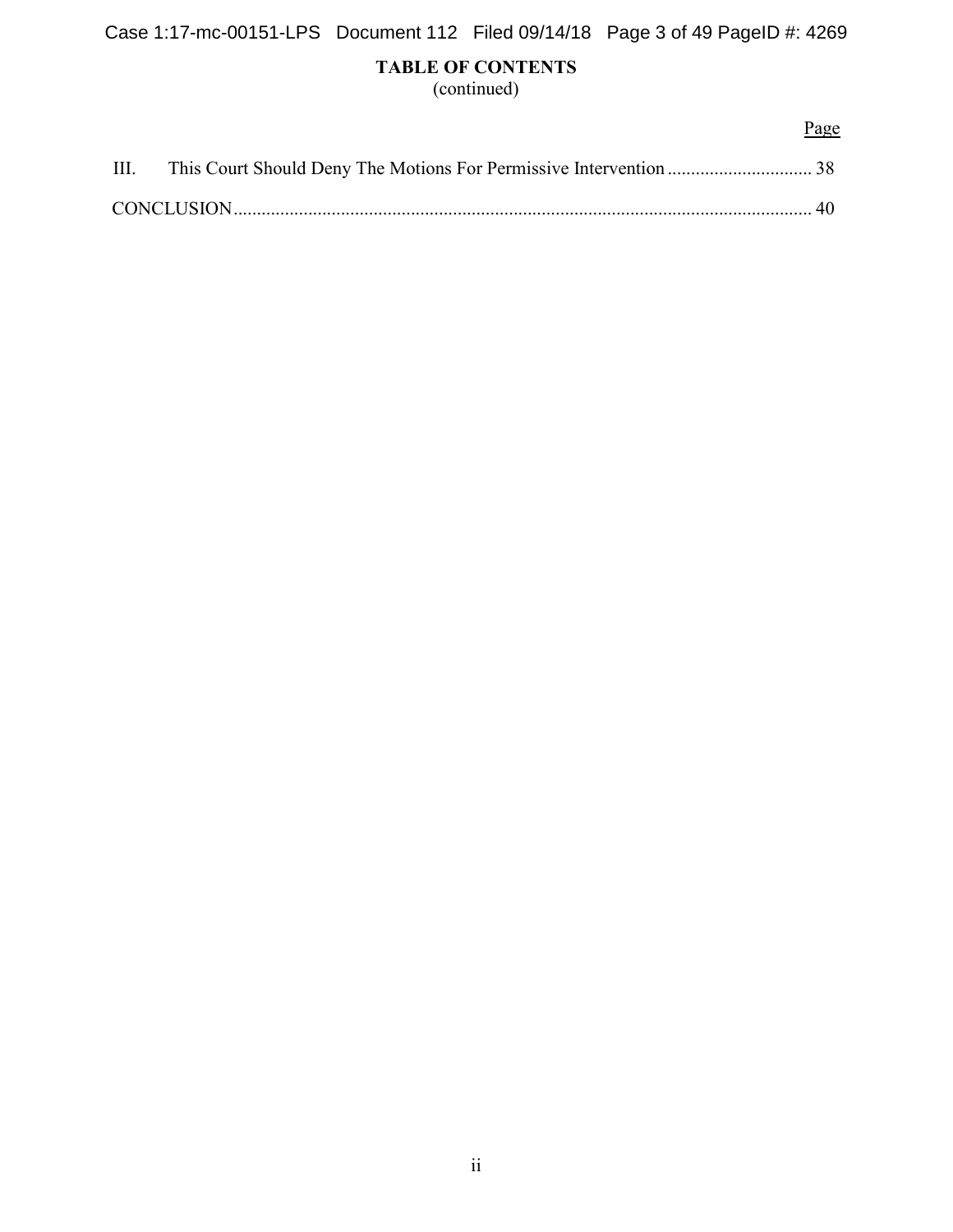# Case 1:17-mc-00151-LPS Document 112 Filed 09/14/18 Page 4 of 49 PageID #: 4270

# **TABLE OF AUTHORITIES**

# $Page(s)$

# **Cases**

| 7-Eleven, Inc. v. Sodhi,                                                                                                                 |  |
|------------------------------------------------------------------------------------------------------------------------------------------|--|
| 767 Third Ave. Assocs. v. Permanent Mission of Rep. of Zaire to United Nations,                                                          |  |
| Am. Civil Liberties Union Fund of Michigan v. Livingston Cty.,                                                                           |  |
| Anthony v. Indep. Ins. Advisors, Inc.,                                                                                                   |  |
| Arlington Indus., Inc. v. Bridgeport Fittings, Inc.,                                                                                     |  |
| ASARCO LLC v. Ams. Mining Corp.,                                                                                                         |  |
| Atl. Props. Grp., Inc. v. Deibler,<br>1994 WL 45433 (Del. Super. Ct. Jan. 6, 1994), aff'd, 652 A.2d 553 (Del.                            |  |
| Baker v. Socialist People's Libyan Arab Jamahirya,                                                                                       |  |
| C. Albert Sauter Co. v. Richard S. Sauter Co.,                                                                                           |  |
| In re Chemed Corp. S'holder Derivative Litig.,                                                                                           |  |
| Choike v. Slippery Rock Univ. of Pennsylvania of State Sys. of Higher Educ.,                                                             |  |
| Church & Dwight Co. v. SPD Swiss Precision Diagnostics, GmbH,<br>2015 WL 5051769, (S.D.N.Y. Aug. 26, 2015), aff'd, 836 F.3d 153 (2d Cir. |  |
| Citibank, N.A. v. Nyland (CF8) Ltd.,                                                                                                     |  |
| In re Color Spot Holdings,                                                                                                               |  |
| Comm'rs Freedman's Sav. & Tr. Co. v. Earle,                                                                                              |  |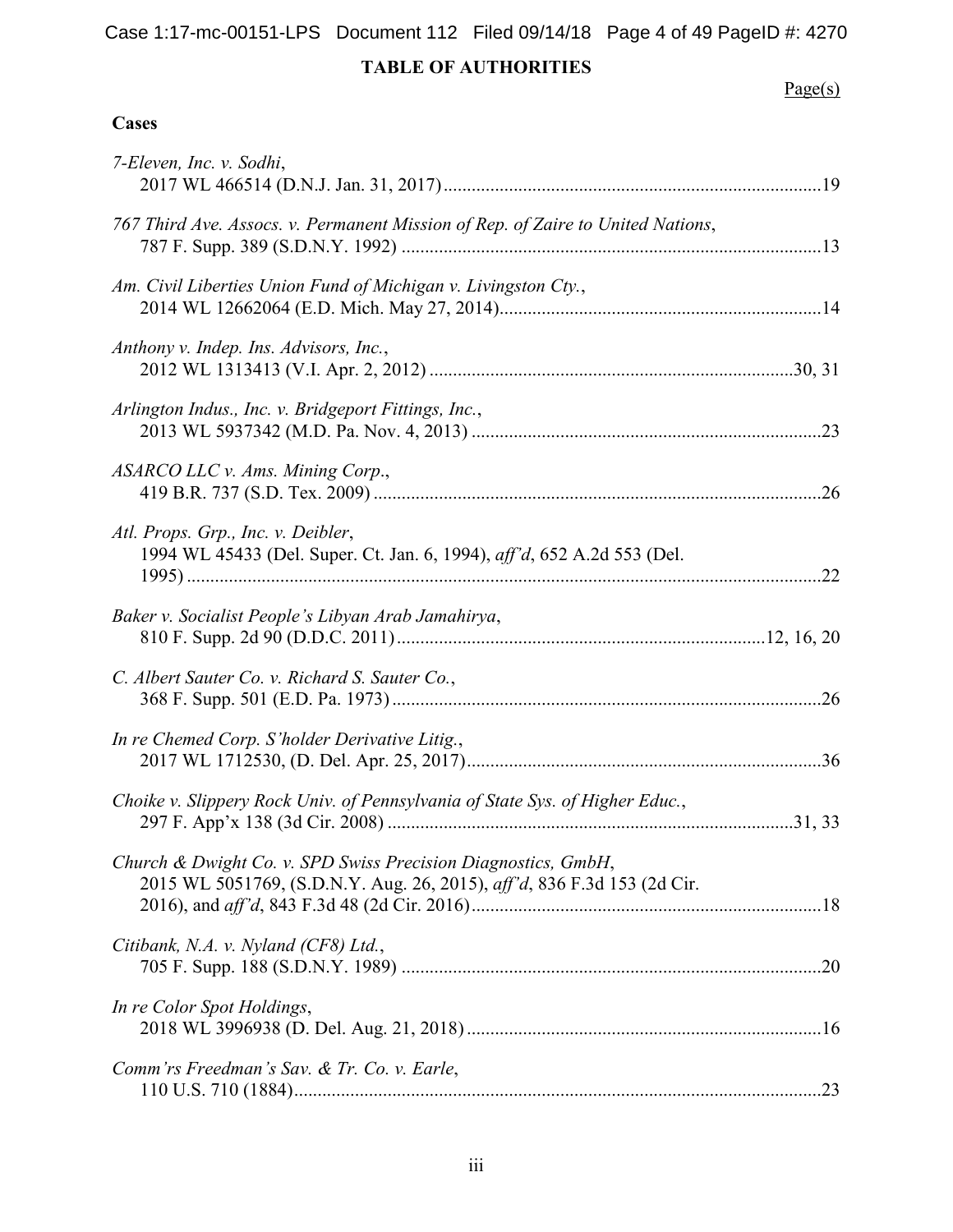*(continued)*

| In re Commonwealth Renewable Energy, Inc.,                          |  |
|---------------------------------------------------------------------|--|
| Cottillion v. United Ref. Co.,                                      |  |
| Crystallex Int'l Corp. v. Bolivarian Republic of Venezuela,         |  |
| Crystallex Int'l Corp. v. Bolivarian Republic of Venezuela,         |  |
| Crystallex Int'l Corp. v. Petróleos de Venezuela,                   |  |
| Crystallex Int'l Corp. v. PDV Holding, Inc.,                        |  |
| Crystallex Int'l Corp. v. Petróleos de Venezuela, S.A.,             |  |
| In re Culp,                                                         |  |
| De Csepel v. Republic of Hungary,                                   |  |
| Del. Vall. Citizens' Council for Clean Air v. Pennsylvania,         |  |
| In re Diet Drugs,                                                   |  |
| District Title v. Warren,                                           |  |
| Doroshow, Pasquale, Krawitz & Bhaya v. Nanticoke Mem'l Hosp., Inc., |  |
| Edwards v. City of Houston,                                         |  |
| Enron Nigeria Power Holding, Ltd. v. Federal Rep. of Nigeria,       |  |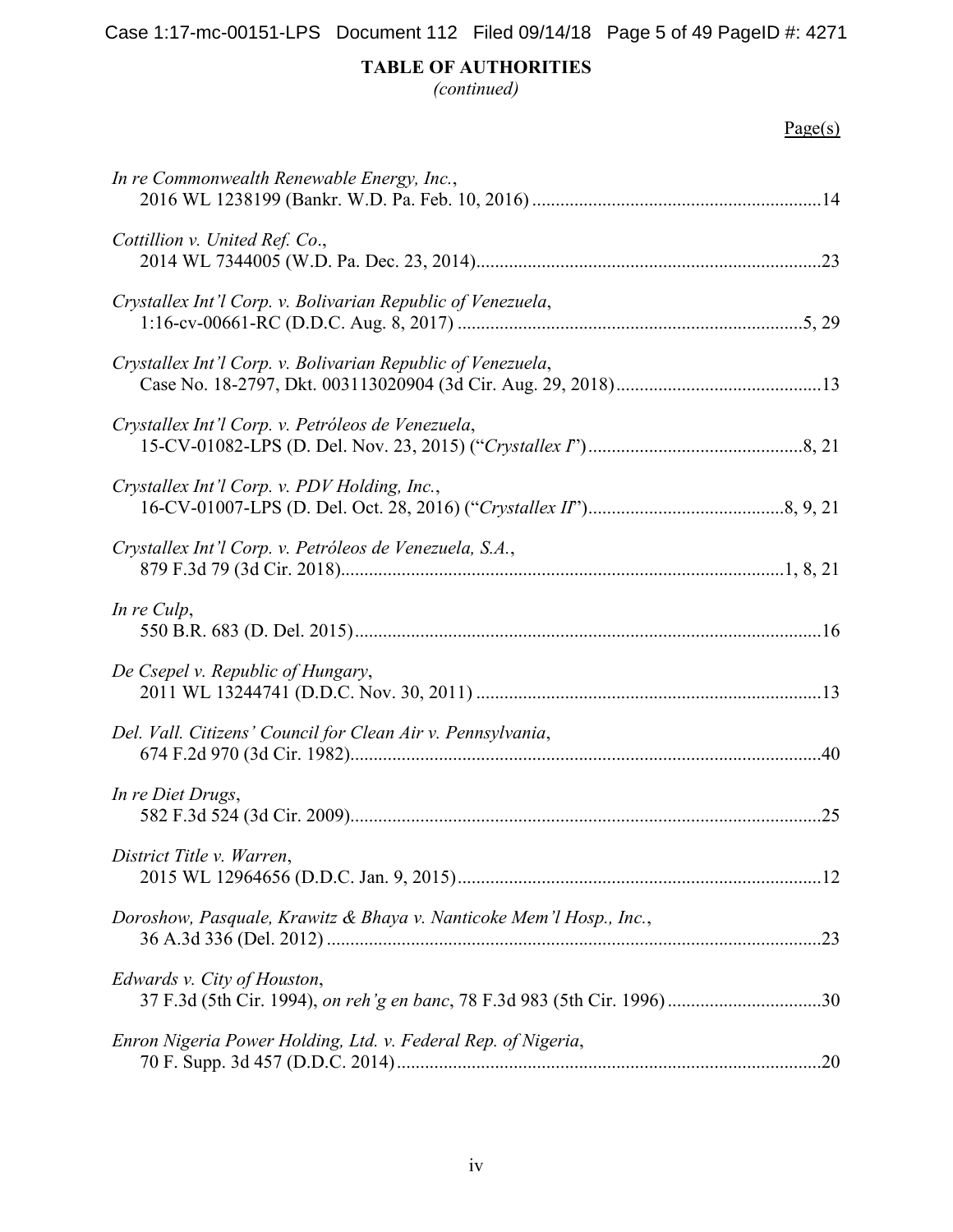*(continued)*

| <i>Fastov v. Christie's Int'l P.L.C.</i> ,                                                           |
|------------------------------------------------------------------------------------------------------|
| Fed. Election Comm'n v. O'Donnell,                                                                   |
| Fed. Ins. Co. v. Richard I. Rubin & Co.,                                                             |
| In re Fine Paper Antitrust Litig.,                                                                   |
| Gambone v. Lite Rock Drywall,                                                                        |
| Gates v. Texaco, Inc.,                                                                               |
| Getty Oil Co. v. Dep't of Energy,                                                                    |
| Griffin v. Harrington,                                                                               |
| Harris v. Pernsley,                                                                                  |
| Hilton v. Braunskill,                                                                                |
| Horsey v. Stockley,                                                                                  |
| IFC Interconsult, AG v. Safeguard Int'l Partners, LLC,                                               |
| In Gusdonovich v. Bus. Info. Co.,                                                                    |
| In re Karaha Bodas Co., L.L.C.,<br>2002 WL 1401693 (D. Del. June 27, 2002), order clarified, 2002 WL |
| Kleissler v. U.S. Forest Serv.,                                                                      |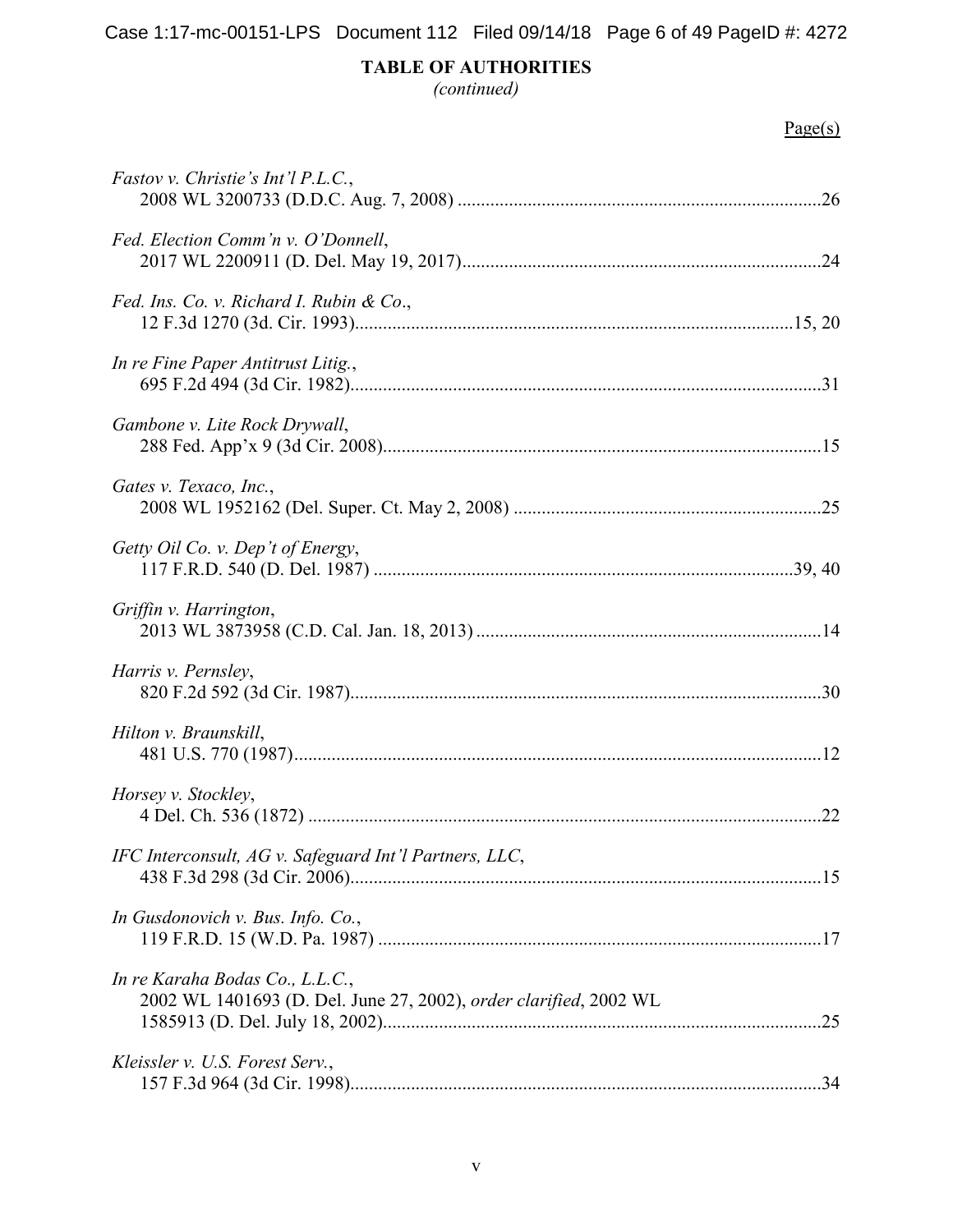*(continued)* 

| Lech v. Jackson,                                                       |
|------------------------------------------------------------------------|
| Liberty Mut. Ins. Co. v. Pac. Indem. Co.,                              |
| Liberty Mut. Ins. Co. v. Treesdale, Inc.,                              |
| Michigan v. Bay Mills Indian Cmty.,                                    |
| Montalvo v. Larchmont Farms, Inc.,                                     |
| Moosehead Sanitary Dist. v. S. G. Phillips Corp.,                      |
| Mountain Top Condominium Assoc. v. Dave Stabbert Master Builder, Inc., |
| New Orleans Pub. Serv., Inc. v. United Gas Pipe Line Co.,              |
| Owens Corning Fiberglas Corp. v. Carter,                               |
| Peacock v. Thomas,                                                     |
| Princz v. Federal Republic of Germany,                                 |
| Rep. of Philippines v. Westinghouse Elec. Corp.,                       |
| In re Revel $AC$ , Inc.,                                               |
| Rubin v. Islamic Republic of Iran,                                     |
| Ryan v. Asbestos Workers Union Local 42 Pension Fund,                  |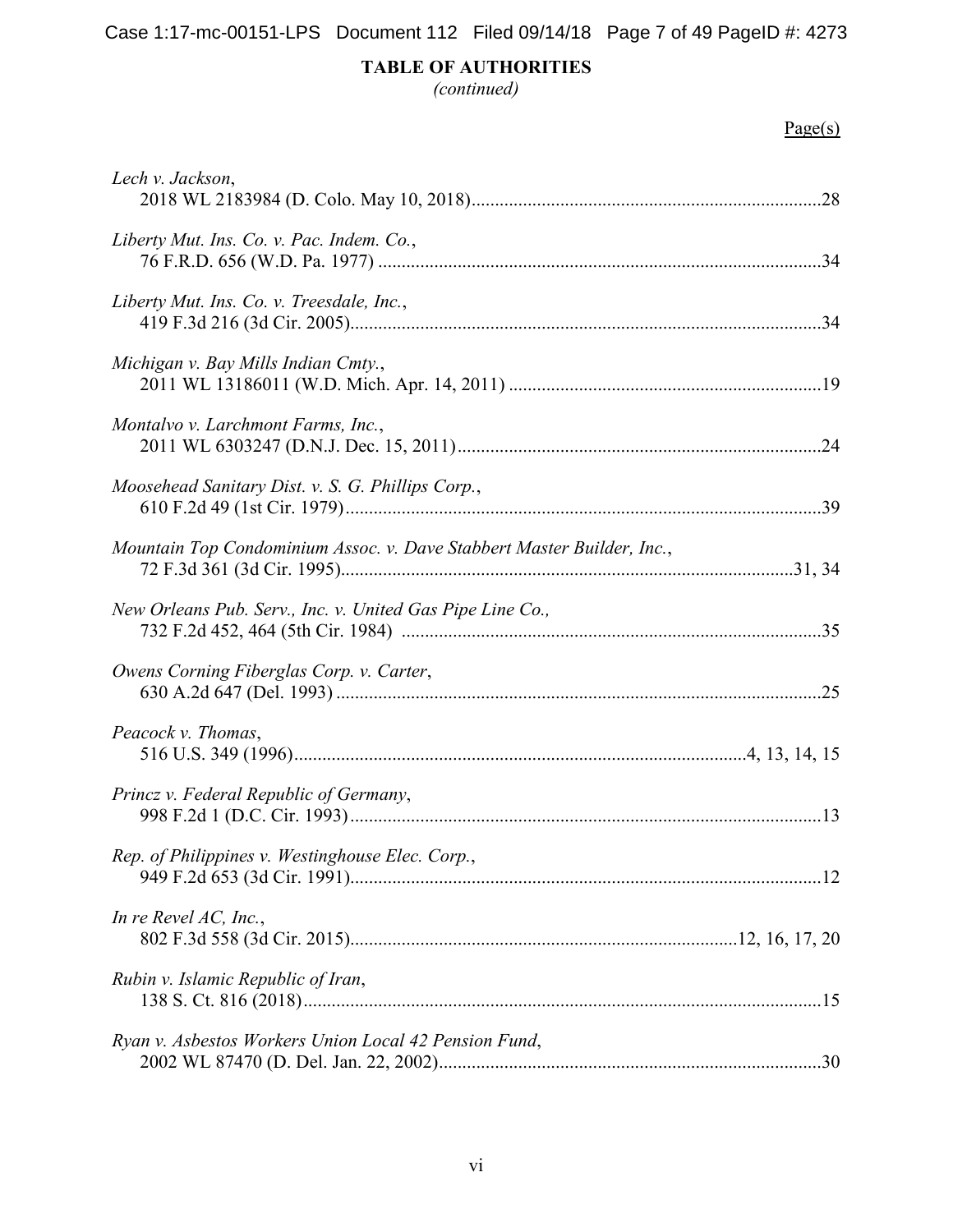*(continued)* 

| In re Safeguard Scis.,                        |
|-----------------------------------------------|
| In re Swift Energy Co.,                       |
| Town of Chester, N.Y. v. Laroe Estates, Inc., |
| In re Tribune Co.,                            |
| U.S. E.E.O.C. v. ABM Indus. Inc.,             |
| United States v. Alcan Aluminum, Inc.,        |
| United States v. Indianapolis Baptist Temple, |
| United States v. Kurtz,                       |
| United States v. Moats,                       |
| United States v. Panhandle E. Corp.,          |
| United States v. Territory of Virgin Islands, |
| USA Gateway Travel, Inc. v. Gel Travel, Inc., |
| In re W.R. Grace $\&$ Co.,                    |
| Wallach v. Eaton Corp.,                       |
| Wells Fargo Bank, N.A. v. CCC Atl., LLC,      |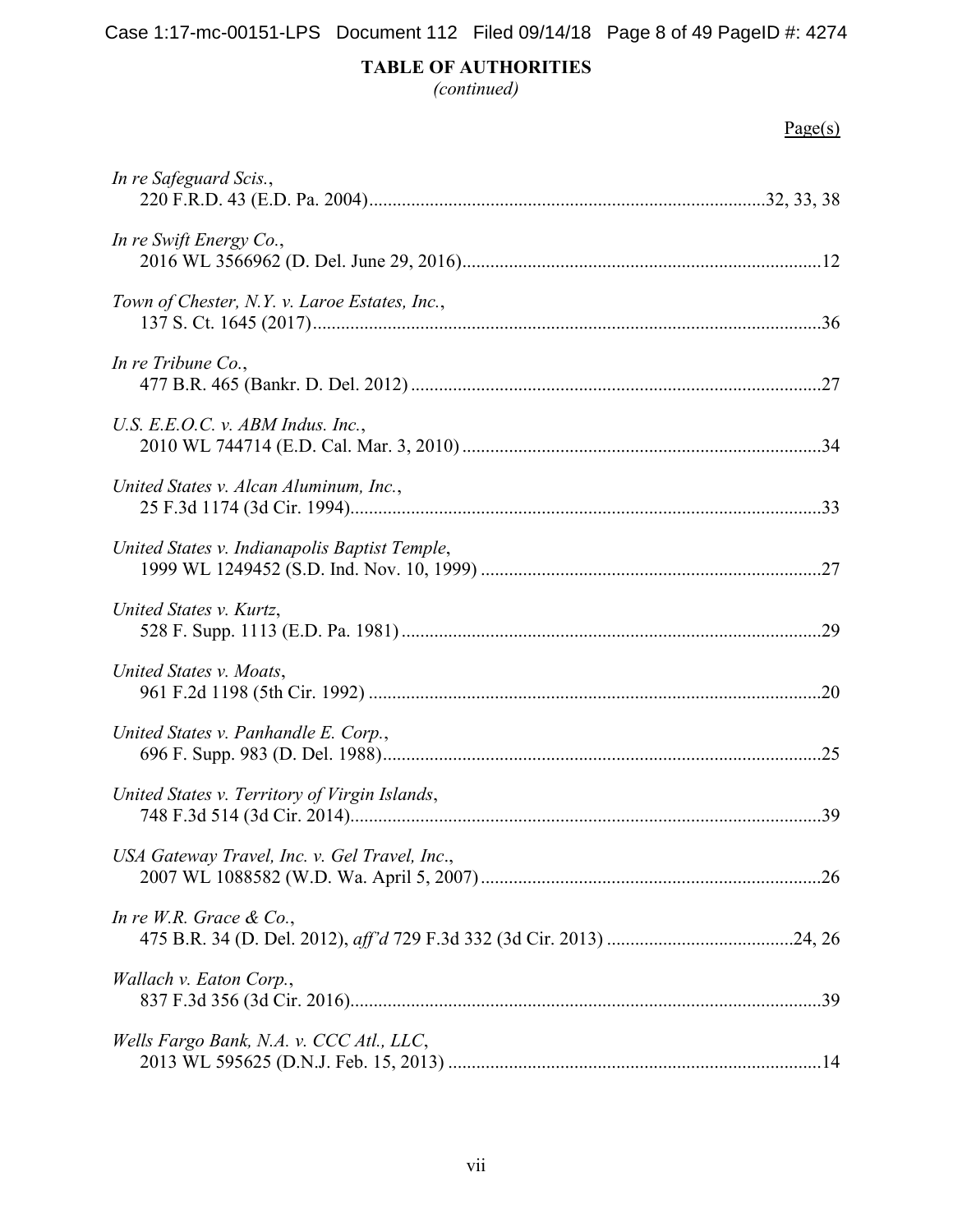*(continued)* 

| Zimmerman v. Crothall, |  |
|------------------------|--|
| <b>Rules</b>           |  |
|                        |  |
|                        |  |
|                        |  |
| <b>Treatises</b>       |  |
|                        |  |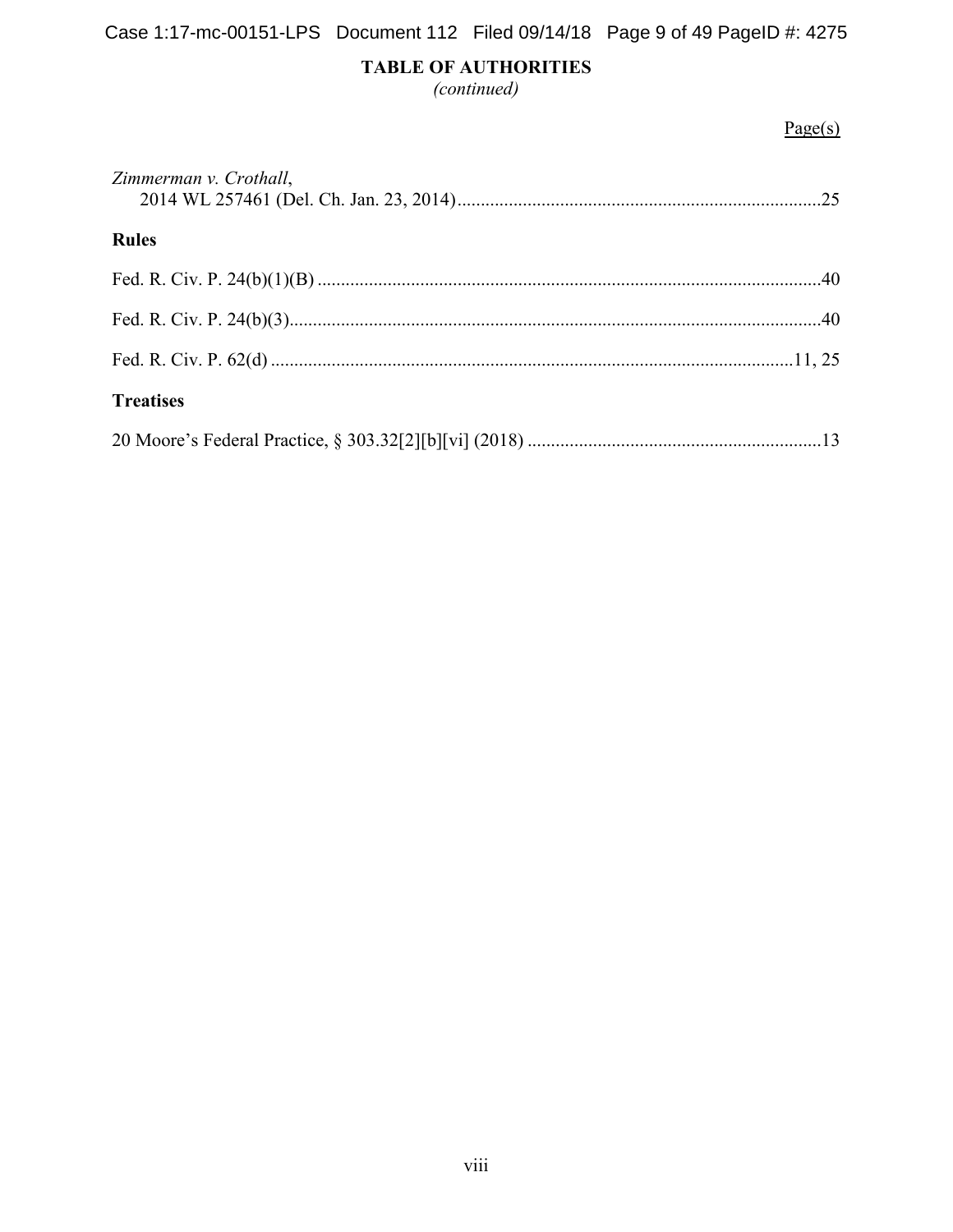#### **INTRODUCTION**

On August 31, 2018, nearly a month after this Court issued its order granting Crystallex International Corporation's ("Crystallex's") motion for a writ of attachment *fi. fa.* (the "Writ") against the shares of PDV Holding, Inc. ("PDVH"), Petróleos de Venezuela, S.A. ("PDVSA") moved to stay that order and to prevent the U.S. Marshals from selling those shares pursuant to 8 *Del. C.* § 324. D.I. 98. But PDVSA offers no bond and no assurance that the shares of PDVH are sufficient to satisfy Crystallex's judgment against PDVSA's alter ego the Bolivarian Republic of Venezuela ("Venezuela"). Nor does PDVSA offer any means of ensuring that PDVSA and Venezuela will not plunder PDVH while they remain in control of PDVH and its subsidiaries but no longer have any long-term interest in the financial success of those companies. Even before this Court issued its order authorizing service of the Writ, PDVSA engaged in transactions with the "intent  $\dots$  to hinder creditors."<sup>[1](#page-9-1)</sup> Now recognizing that the shares of PDVH will soon be sold to satisfy Crystallex's judgment, PDVSA has every incentive to loot PDVH and its subsidiaries while it still can. PDVSA offers no legitimate reason why Crystallex, which has already spent years waiting for Venezuela to satisfy Crystallex's arbitral award and judgment, should have to give PDVSA and Venezuela time to further strip their U.S. subsidiaries of value. Accordingly, the motion for a stay should be denied.

In addition, three purportedly interested third parties—Rosneft Trading S.A. ("Rosneft") (D.I. 100), CITGO Petroleum Corp. ("CITGO") (D.I. 101, 102), and certain holders of bonds issued by PDVSA ("Bondholders") (D.I. 103, 105) (collectively, the "Proposed Intervenors") have moved to intervene in this action more than a year after Crystallex filed its motion for a

<span id="page-9-1"></span><span id="page-9-0"></span> <sup>1</sup> *Crystallex Int'l Corp. v. Petróleos de Venezuela, S.A.*, 879 F.3d 79, 89 (3d Cir. 2018).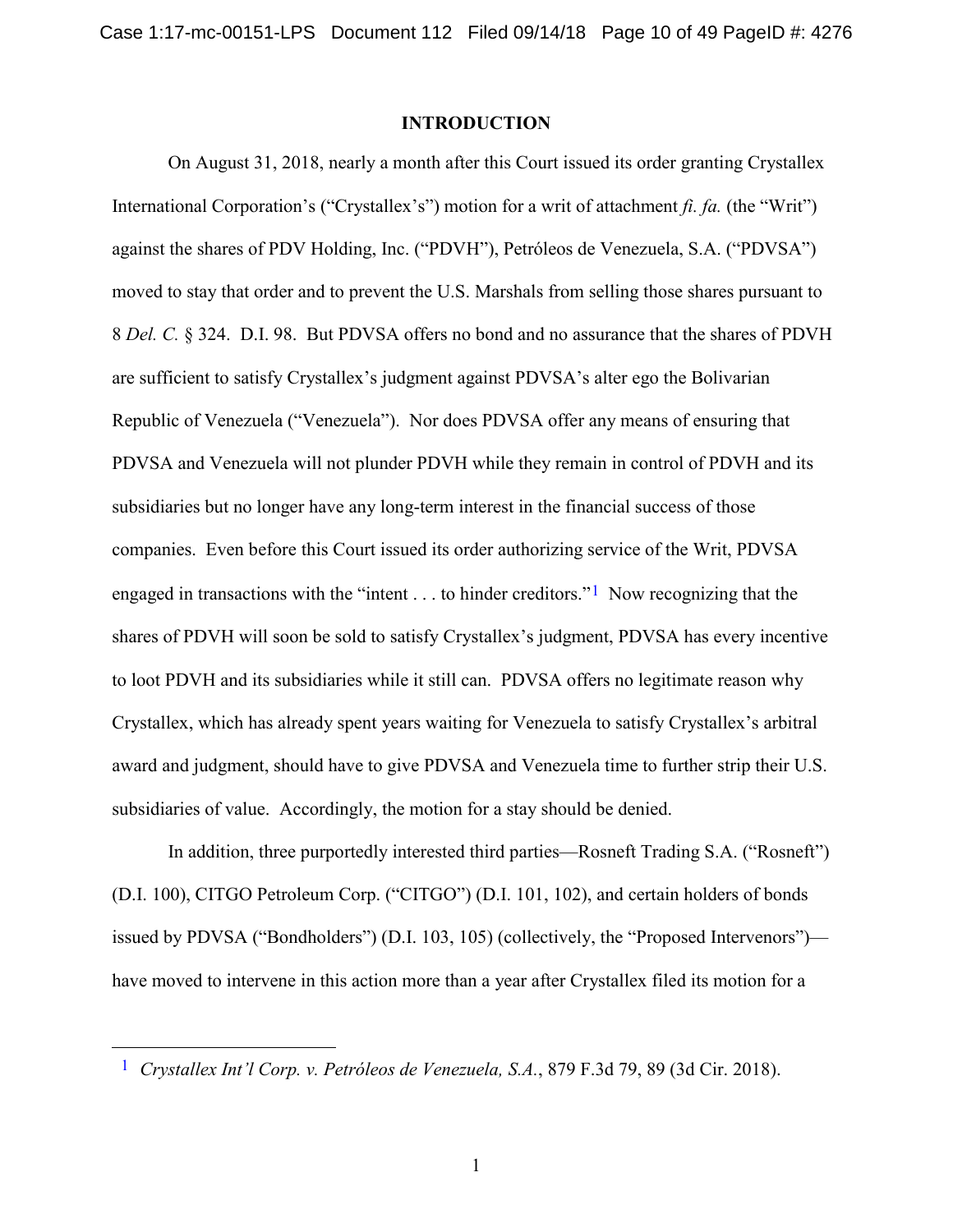writ.<sup>2</sup> Each of the Proposed Intervenors separately asks this Court for a stay without bond. But none of the Proposed Intervenors claims to have a property interest in the shares of PDVH. Rather, they each speculate that the sale of PDVH could impact the value of other assets and, based on those supposed interests, request a stay pending appeal. But speculative harm to assets outside the scope of the Writ justifies neither intervention nor a stay of enforcement pending appeal. Even if it could—and it does not—the harm of which the Proposed Intervenors complain—the acceleration of other debts of PDVSA and its U.S. subsidiaries that they nonetheless have an obligation to pay—is a result of contractual rights the risks of which the Proposed Intervenors knowingly and willingly assumed. For these reasons, the motions of the Proposed Intervenors also should be denied.

#### **NATURE AND STAGE OF THE PROCEEDINGS**

On August 14, 2017, Crystallex filed the instant action seeking a ruling that PDVSA is an alter ego of Venezuela and, accordingly, PDVSA's shares of PDVH are property of Venezuela subject to execution in order to satisfy Crystallex's judgment against Venezuela. D.I. 3-1. The next day, PDVSA issued a press release responding to Crystallex's motion, and issued an English version of that press release the following day. Exs. 1,  $2.\overline{3}$  $2.\overline{3}$  $2.\overline{3}$  The press release stated: "[PDVSA] informs the public [of] its total rejection in the face of the claims of the Canadian Enterprise Crystallex that attempt to affect the interests of Venezuela in oil matters. . . . Crystallex asked the Federal Court of Delaware State for permission to freeze and confiscate the shares of PDVSA held in PDV Holding, a parent company of Citgo in the USA, in an attempt to

<span id="page-10-0"></span><sup>&</sup>lt;sup>2</sup> ConocoPhillips, a judgment creditor of PDVSA, submitted a letter to the Court on August  $31$ , 2018, but it did not move to intervene or formally request any other relief. D.I. 104.

<span id="page-10-1"></span> $3\text{~References to "Ex.}$  [ ]" are to the exhibits attached to the Declaration of Jason W. Myatt, dated September 14, 2018 ("Myatt Decl.").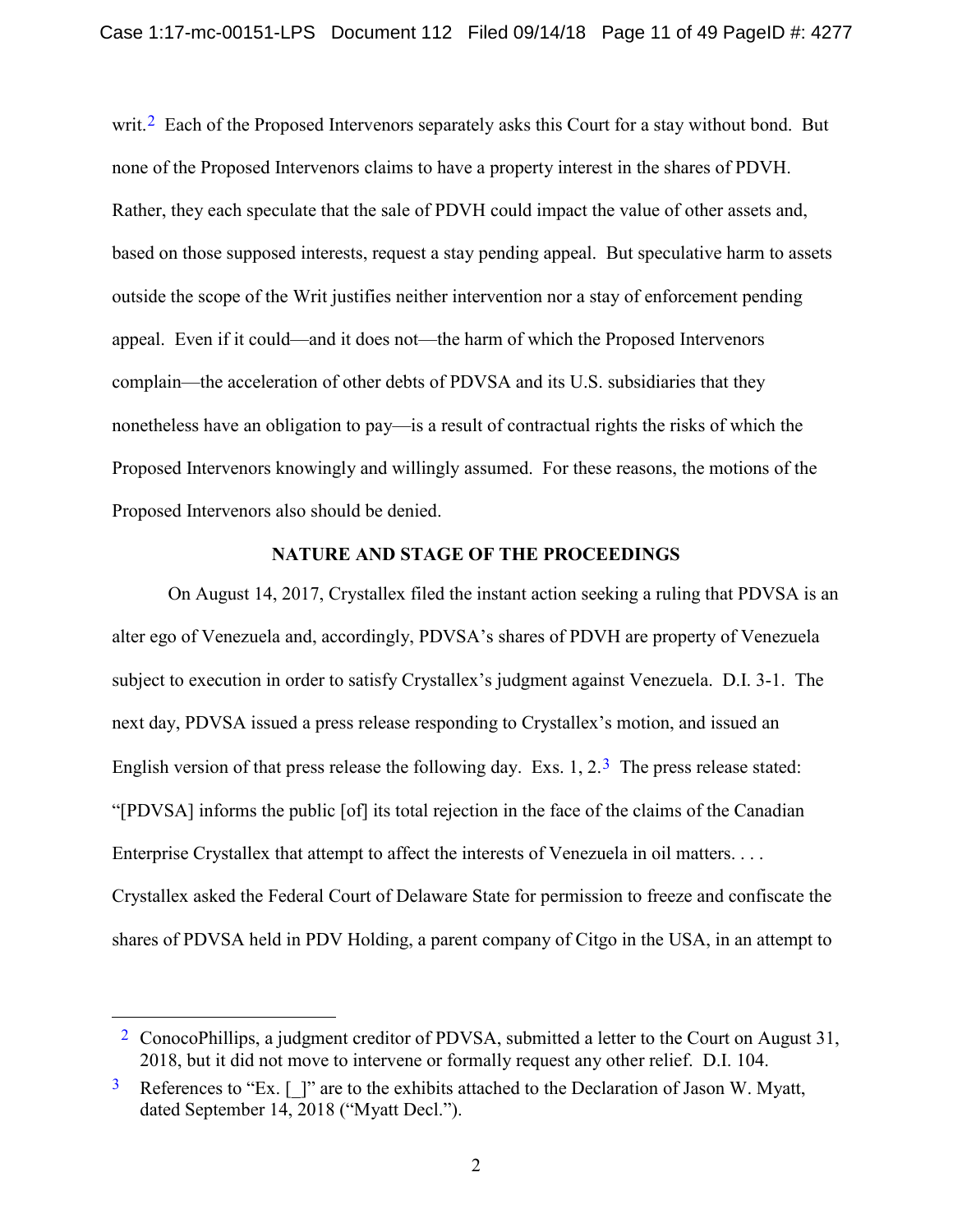execute an arbitral award against the Bolivarian Republic of Venezuela." Ex. 2. One week later, on August 22, 2017, PDVSA moved to intervene in the litigation. D.I. 14. Despite numerous press reports detailing Crystallex's efforts, *see e.g.*, Exs. 3, 4—and even warnings directly from PDVSA itself, Ex. 2—Rosneft, CITGO, and the Bondholders made no effort to intervene.

Over the course of nearly a year, Crystallex and PDVSA submitted several rounds of briefing and over 150 exhibits and declarations and appeared for oral argument before this Court on multiple occasions. Following this extensive litigation, on August 9, 2018, the Court issued its final Order granting the relief that Crystallex had requested—a determination that PDVSA is Venezuela's alter ego and a writ attaching PDVSA's shares of PDVH—along with a 75-page Opinion detailing the reasoning underlying the Order. D.I. 78, 79, 83. By that Order, the Court completed its adjudication of Crystallex's enforcement motion. All that remains for the Court to do is issue a ministerial order directing that the Marshals' sale of the PDVH shares occur on a date certain; the Court need make no further merits determinations. D.I. 95 at 5.

On August 9, 2018, the Court issued its Order determining that PDVSA is Venezuela's alter ego and granting Crystallex's motion for a writ of attachment against PDVSA's shares of PDVH. D.I. 78, 83. Two weeks later, on August 23, 2018, the Court issued an order temporarily staying the execution on the attached PDVH shares and requiring that any party or non-party wishing to provide input before the Marshals' sale of the shares is ordered do so no later than August 31, 2018. D.I. 95. PDVSA along with three non-parties—CITGO, Rosneft, and Bondholders—filed motions in response to that order. None offers a substantive response as to how the sale of the shares should proceed, much less a justification for following any procedure other than the Marshals' sale authorized by statute.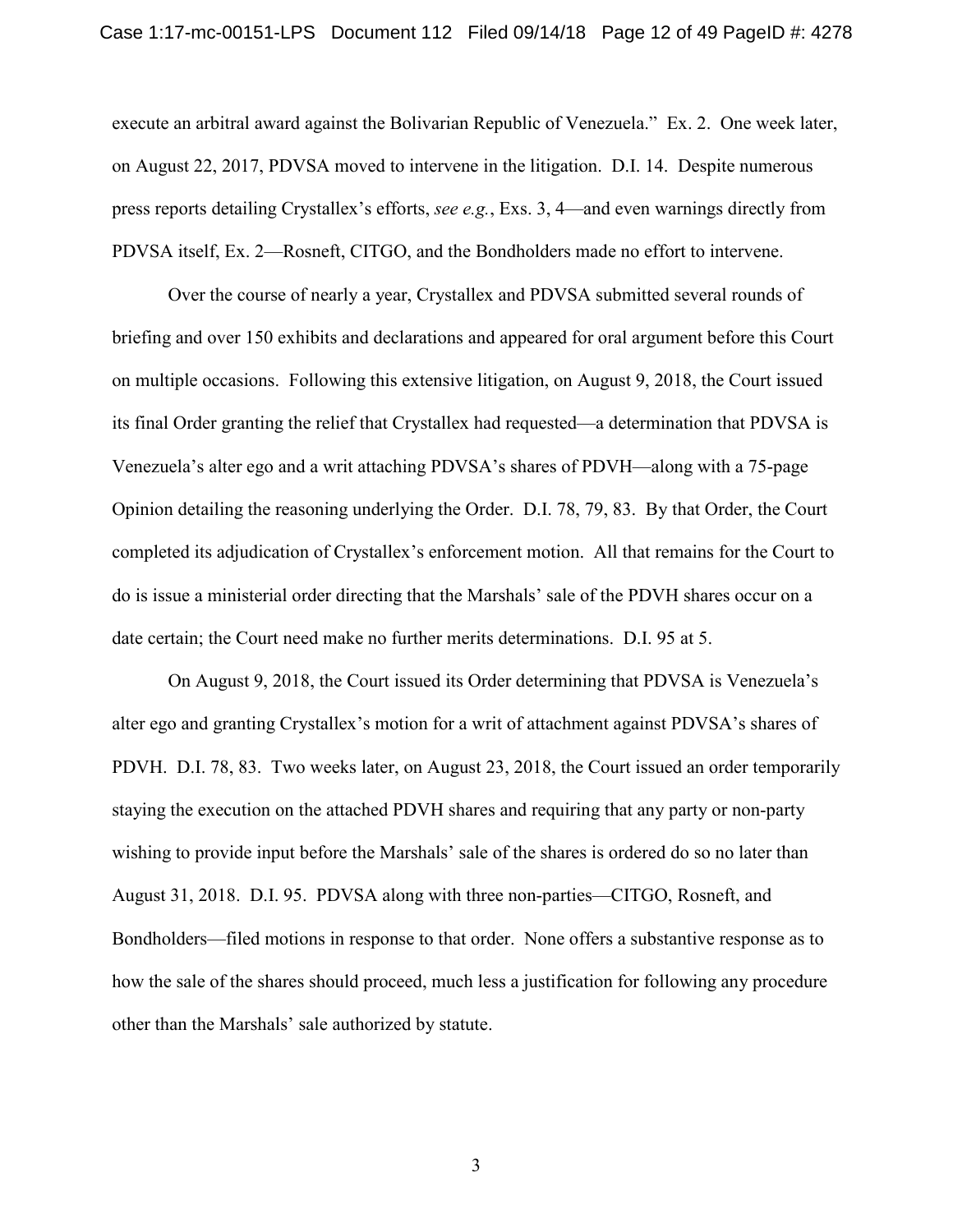#### **SUMMARY OF ARGUMENT**

1. PDVSA and the Proposed Intervenors have failed to carry their burden of showing that a stay without a full bond is warranted. The Third Circuit's test for determining if a stay of execution should be issued without a bond—an "extraordinary remedy"—has not been met. In this case, the merits, balance of harms, and public interest all weigh in favor of denying a stay without bond.

*PDVSA is not likely to succeed on the merits*. Neither PDVSA nor any of the Proposed Intervenors has established that PDVSA is likely to succeed or even that PDVSA's appeal raises serious questions going to the merits. PDVSA and the Proposed Intervenors offer no basis for challenging this Court's factual findings—which are based on largely undisputed evidence and which will be reviewed on an "abuse of discretion" standard. This Court's determination that no independent basis of subject matter jurisdiction over PDVSA is required was well reasoned and consistent with Third Circuit precedent rejecting the proposition that *Peacock v. Thomas* applies to Rule 69 garnishment actions. And, all of the arguments that PDVSA raises again in this motion have already been considered and dismissed by the Court.

*The balance of harms weighs against granting a stay without bond*. Crystallex will be irreparably harmed should the Court allow a stay without bond. CITGO is managed by people who are appointed by and loyal to President Nicolás Maduro and who have every incentive to strip the company—and PDVH's shares—of value before the Marshals' sale. Moreover, PDVSA and Venezuela have a history of engaging in schemes to hinder and evade their creditors—including by looting the assets of their Delaware subsidiaries. Now, more than ever, PDVSA has an incentive to take actions that may destroy the value of PDVH's shares. Any such action would strip Crystallex of the benefit of this Court's Order and irreparably injure its ability to collect on the \$1.2 billion (plus interest) judgment it is owed by Venezuela. PDVSA and the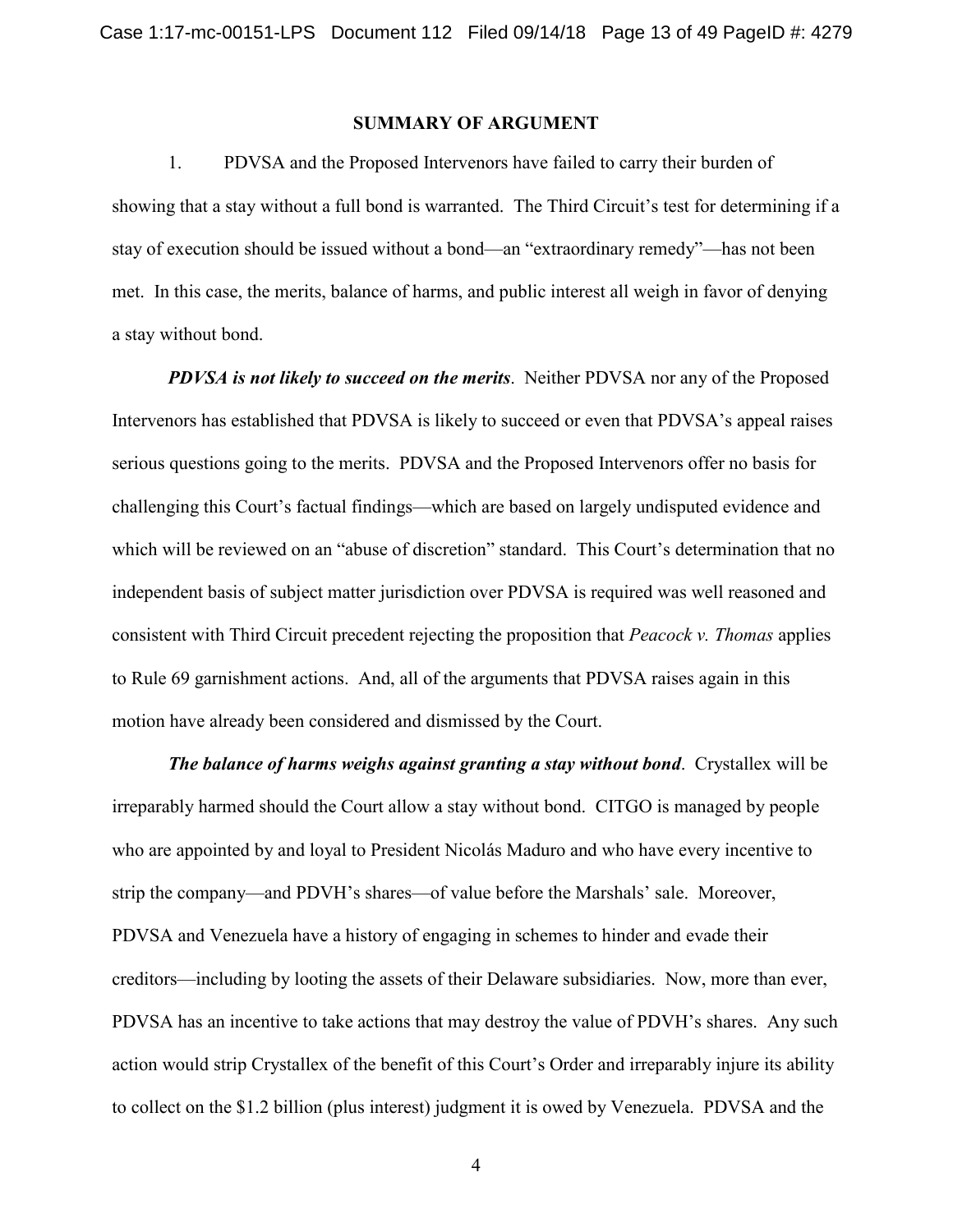Proposed Intervenors set forth no proof that they will be irreparably harmed by enforcement of the Writ. The speculative harms that they imagine—that if the shares are sold PDVSA and its subsidiaries will fail to honor other debt obligations—are not adequate to meet their burden on a motion to stay and in all events are not sufficient to overcome Delaware law governing enforcement proceedings mandating bonds for stays pending appeal.

Further, Venezuela's prior request for a stay pending appeal without posting a bond was rejected by the United States District Court for the District of Columbia because that Court was "unable to conclude that Crystallex's interests would not be injured" by a stay without a bond given the "likelihood that Venezuela will be either unwilling or unable to satisfy the full judgment," if it were unsuccessful on appeal.<sup>[4](#page-13-1)</sup> PDVSA offers no legitimate reason why this Court should reach a different conclusion.

*Public interest favors enforcement of the Writ*. Crystallex has diligently worked to collect upon its judgment, while Venezuela and its alter ego PDVSA have done everything they can to avoid paying the debt to Crystallex. The public interest in seeing that judgments are enforced and ensuring that diligent creditors are permitted to benefit from their collection efforts weighs heavily against allowing Venezuela and its alter ego PDVSA to continue to thwart the enforcement of Crystallex's judgment. This is particularly true here, where Venezuela seized assets without justification, has had its liability affirmed in multiple jurisdictions across the globe, and yet has avoided its obligations to Crystallex for more than six years.

#### *The lien on PDVH's shares is not sufficient security for Crystallex's judgment*.

Movants offer no factual basis to determine that a lien on PDVH's shares will provide "sufficient

<span id="page-13-1"></span><span id="page-13-0"></span> <sup>4</sup> *Crystallex Int'l Corp. v. Bolivarian Republic of Venezuela*, 1:16-cv-00661-RC, at 3-4, 6 (D.D.C. Aug. 8, 2017) (order denying stay motion).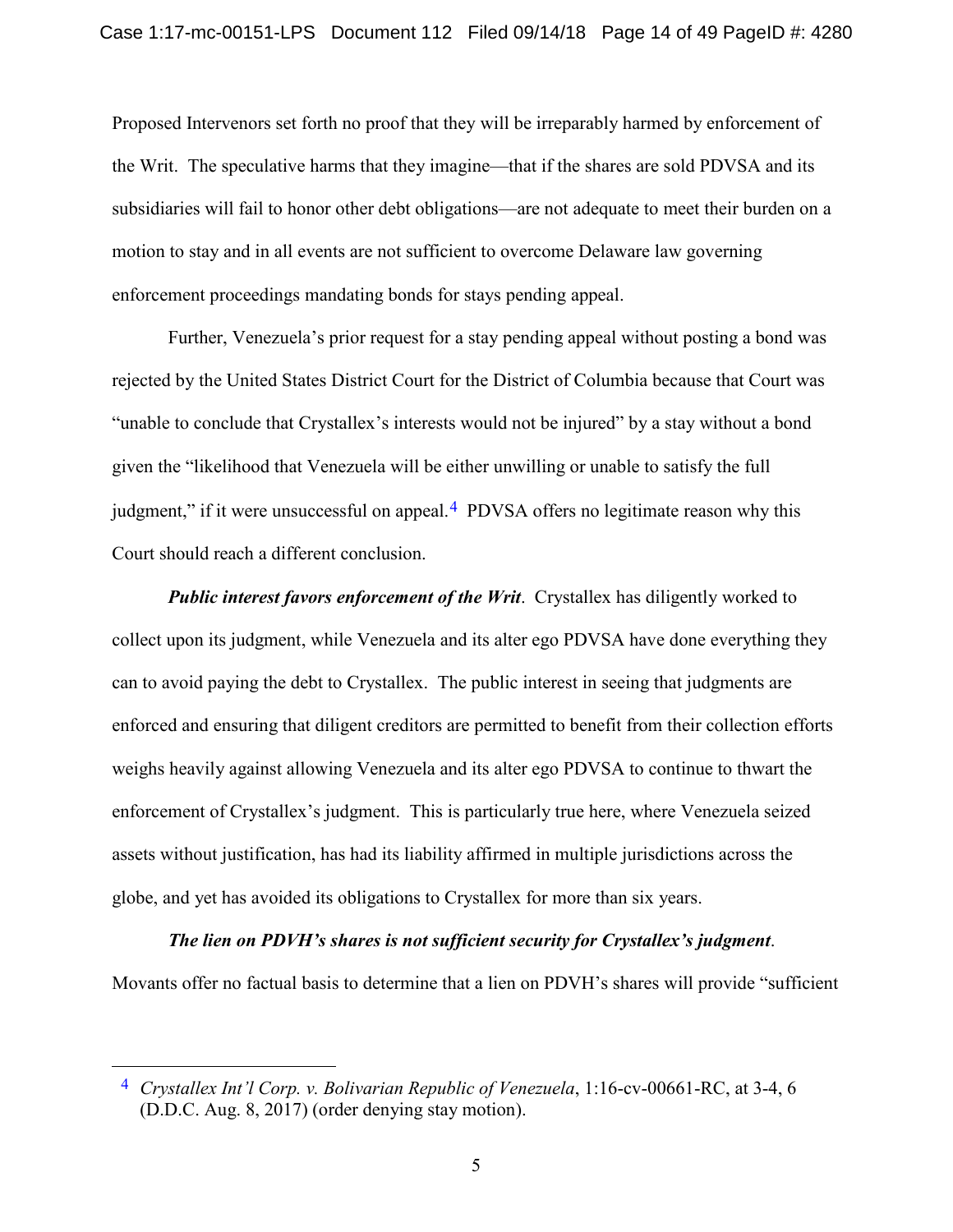security" for Crystallex's judgment. Indeed, neither PDVSA nor the Proposed Intervenors has offered any evidence at all as to the value of those shares. Most importantly, PDVSA also has failed to demonstrate that the value of PDVH's shares will be protected from diminution in the event that a stay is granted. The value of the shares remains within PDVSA's control and is subject to manipulation, if not outright destruction, at PDVSA's hands. PDVSA offers no assurance that it will not continue to strip its U.S. subsidiaries of value while its appeal remains pending. In light of the absence of such evidence, and the burden of production of which falls squarely on PDVSA's shoulders, the Court should not exempt PDVSA from the rule that a stay of execution requires a bond.

2. *The Proposed Intervenors have no right to intervene*. Nearly a year after Crystallex filed its highly publicized motion for a writ of attachment, the Court resolved all merits questions and issued its final order on August 9, 2018. The sole purpose for seeking intervention after the issuance of that order is to further delay Crystallex's ability to collect on its judgment—indeed, each Proposed Intervenor asks this Court for a stay. Federal Rule of Civil Procedure 24 requires, among other things, that any intervention be timely. The Proposed Intervenors do not even address, let alone explain, their untimely intervention efforts. Just as important, the Proposed Intervenors have no interest in, or right to, the PDVH shares, and they have failed to show that any interest that they do have would be impermissibly impaired by enforcement of the Court's Order. Instead, CITGO may be required to *offer* to repurchase some outstanding debt. Similarly, the Proposed Intervenors speculate on the impact that might occur should they elect to exercise their own contractual rights against other property as a result of a sale of PDVH. Of course, there is no reason to believe that Bondholders and other creditors of PDVSA and its affiliates have any interest in causing the destruction of CITGO's value simply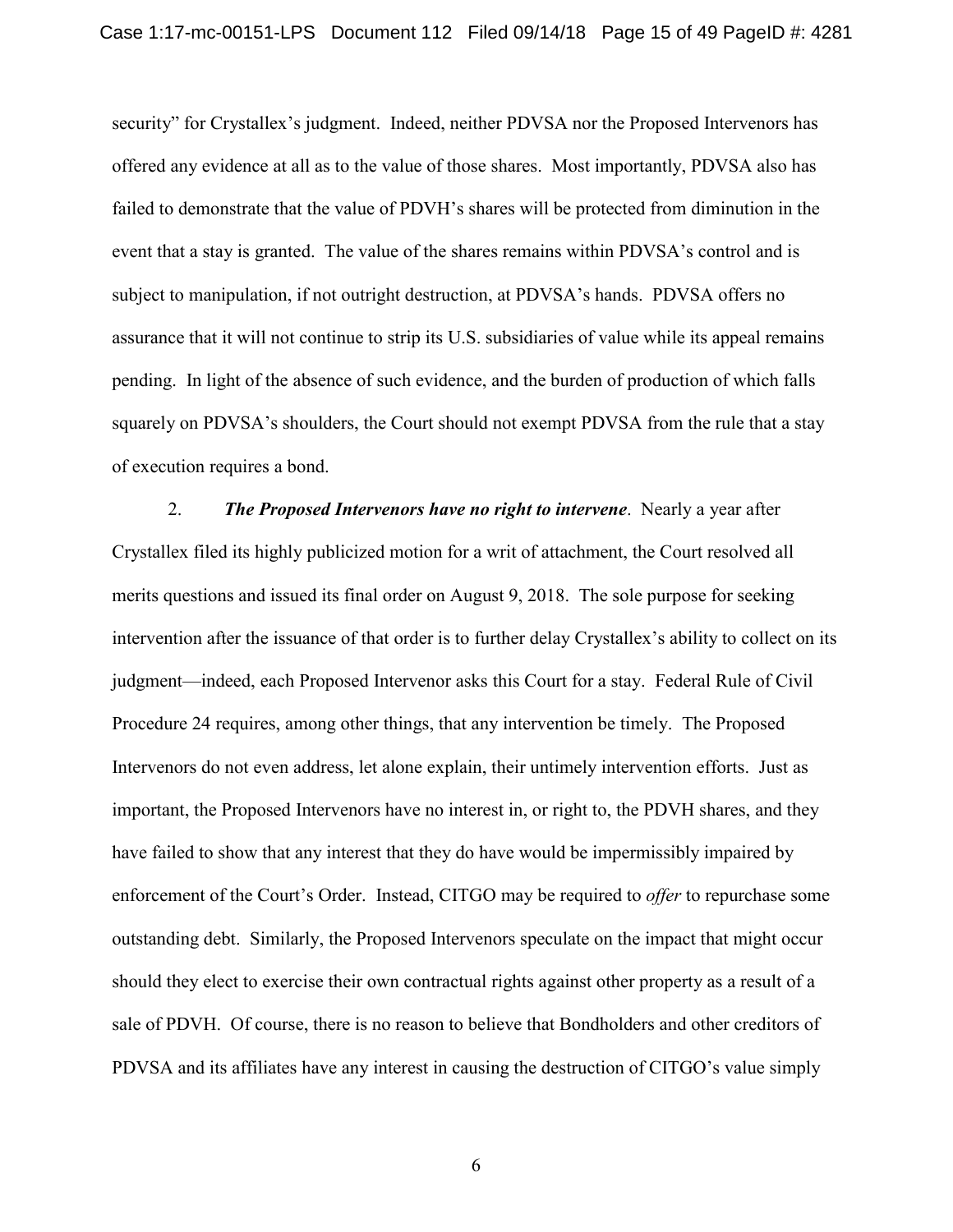because the companies are out from under Venezuela's management. In any event, speculation as to the effect of risks that the Proposed Intervenors knowingly assumed is insufficient to justify intervention. The Proposed Intervenors also fail to overcome the presumption of "adequate representation" afforded in cases, such as this, where third parties are seeking the same exact remedy (a stay of execution) as one of the parties (PDVSA).

**3.** *The Proposed Intervenors should not be allowed to permissively intervene*. The Proposed Intervenors' proffered reasons for permissive intervention are grounded in financial self-interest—not an interest in the assets at issue—and not in questions of law or fact as required under Rule 24(b). If the Proposed Intervenors' arguments were to be accepted, every creditor of a parent or subsidiary—no matter how indirect—would properly be a party to every action against any of that company's affiliates. Intervention is not intended to open the door to allow a party to join any case simply because its outcome might affect the proposed intervenor's interests in other property. Given the untimeliness of their applications, and prejudice that intervention will work upon Crystallex, permissive intervention is not warranted at this stage in the proceedings.

#### **STATEMENT OF FACTS**

## **I. Venezuela And PDVSA Engage in Fraudulent Transfers To Frustrate Crystallex's Efforts To Enforce Its Arbitral Award**

In 2011, after Venezuela illegally expropriated Crystallex's investment in the Las Cristinas gold mine, Crystallex initiated arbitration proceedings pursuant to a bilateral investment treaty between Canada and Venezuela. D.I. 3-1 at 5. Crystallex obtained an award of \$1.2 billion plus approximately \$200 million in pre-award interest in April 2016 (the "Award") and immediately moved to confirm the Award in the United States District Court for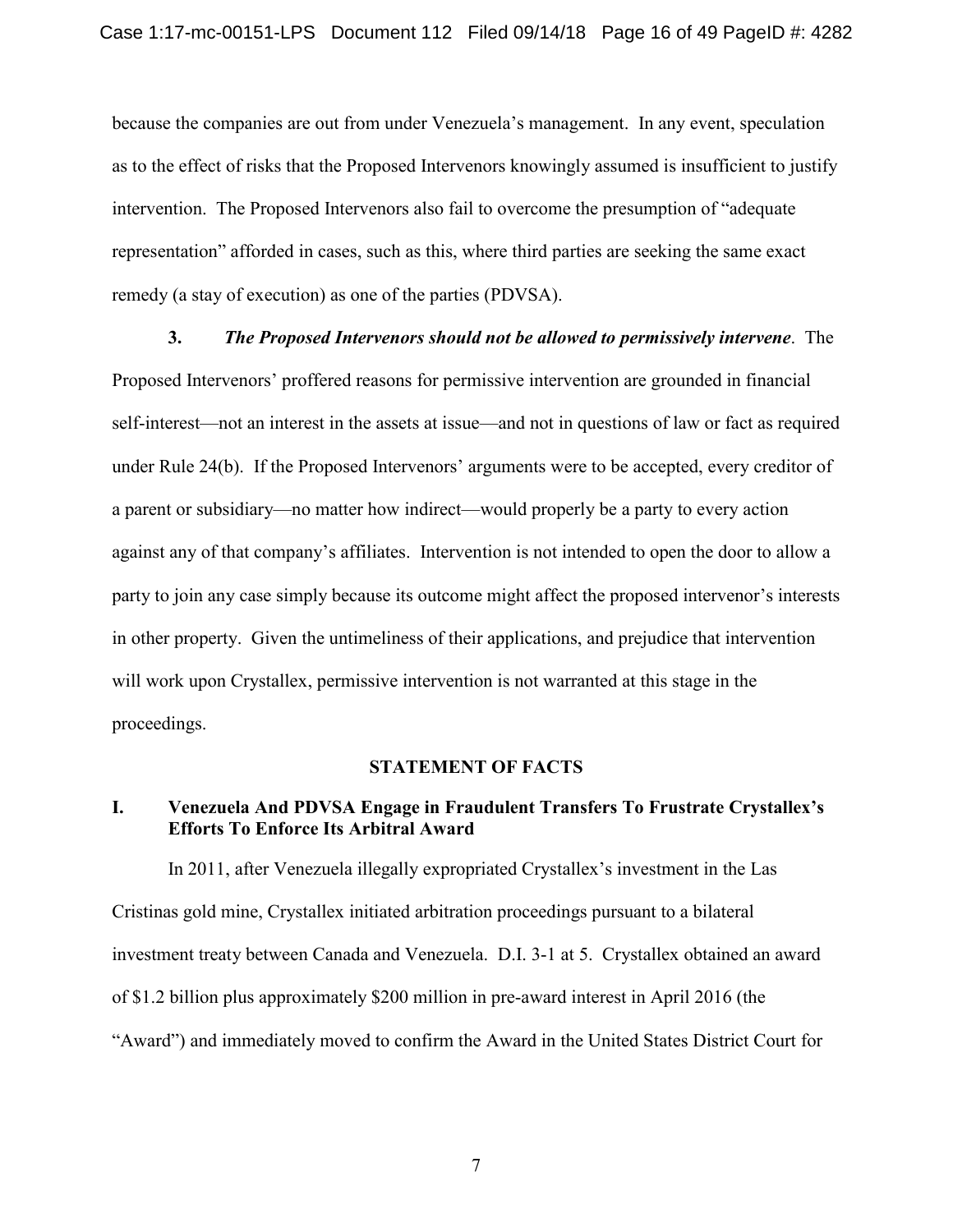the District of Columbia. *Id.* The district court issued a judgment confirming the award on April 7, 2017. *See* D.I. 1.

<span id="page-16-2"></span>During the pendency of the arbitration and U.S. litigation to confirm the Award, Venezuela and its alter ego, PDVSA, used PDVH to extract value out of Venezuela's key U.S. based asset, CITGO, with the intent to hinder creditors, including Crystallex. *Crystallex Int'l Corp.*, 879 F.3d at 89. As a result, Crystallex filed two fraudulent transfer actions before this Court seeking to unwind the transactions in which Venezuela and PDVSA misused PDVH and its assets. *See Crystallex Int'l Corp. v. Petróleos de Venezuela*, 15-CV-01082-LPS (D. Del. Nov. 23, 2015) ("*Crystallex I*"); *Crystallex Int'l Corp. v. PDV Holding, Inc.*, 16-CV-01007-LPS (D. Del. Oct. 28, 2016) ("*Crystallex II*").

<span id="page-16-1"></span><span id="page-16-0"></span>Each of the Proposed Intervenors is tied to the fraudulent transactions in one way or another. Bondholders contend, without submitting any proof, that they are holders of 2020 bonds issued by PDVSA in October 2016 and secured by a lien against 50.1% of PDVH's shares of CITGO Holding. Rosneft similarly claims to hold additional PDVSA debt, issued in or around November 2016 and secured by a purported lien on the remaining 49.9% of the shares of CITGO Holding. Both liens are the subject of Crystallex's fraudulent actions. Each of the Proposed Interveners had notice of Venezuela's efforts to avoid paying Crystallex's judgment. In the scheme underlying *Crystallex I*, PDVH's wholly owned subsidiary and CITGO's direct parent, CITGO Holding, issued \$2.8 billion in debt at 12% interest, the proceeds of which were immediately transferred to PDVH and then "up the chain" to PDVSA and Venezuela. *Crystallex I*, D.I. 1 at 13-14. Subsequently, as detailed in *Crystallex II*, PDVSA and Venezuela sought to extract additional value from PDVH and its subsidiaries to the detriment of their creditors by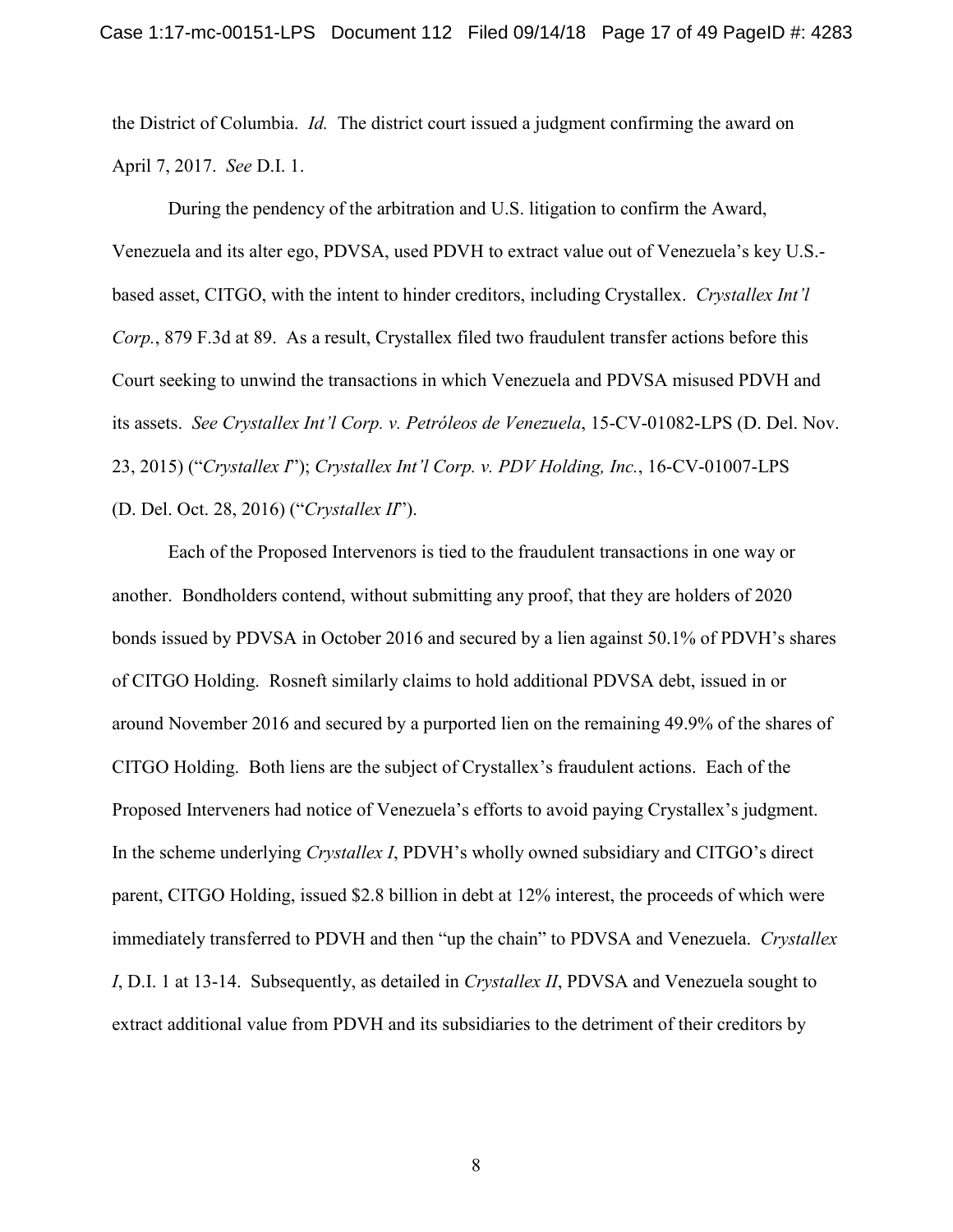pledging 100% of PDVH's shares of CITGO Holding as collateral for PDVSA's debts, with no consideration to PDVH. *Crystallex II*, D.I. 18 at 3.

PDVSA's 2020 Bond offering contained detailed warnings to investors and lenders to PDVSA that Venezuela may use PDVSA's assets for its own purposes and that Crystallex and other creditors were seeking to establish that PDVSA was an alter ego of Venezuela and thereby collect on PDVSA's assets to satisfy judgments against Venezuela. *See* Ex. 5. PDVSA issued multiple warnings to its potential future creditors, including that (1) through either Venezuela's or PDVSA's decision-making, the objectives and interests of Venezuela may be placed above the interests of PDVSA and its creditors, *id.* at 29, (2) Crystallex was attempting to enforce its arbitral award against Venezuela and may, as other creditors had done—and as Crystallex itself had done in the Netherlands, *id.* at 121—attempt to attach the assets of PDVSA to satisfy the judgment, *id.* at 120-21, and (3) PDVSA could not guarantee that a creditor of Venezuela would not be able to interfere with the terms of the offering through an attachment of assets, injunction, temporary restraining order, or otherwise, *id.*

Bondholders acknowledged that they "received and reviewed [the] offering circular in its entirety" and were therefore aware of the risk factors disclosed in the offering documents for the bonds they purchased. *Id.* at 33. Bondholders' purported lien was a matter of public record and Rosneft was on notice of the issuance of the 2020 Bonds at the time that it reached its own agreement with PDVSA given that Rosneft's purported interest in PDVH's shares of CITGO Holding was the 49.9% of the shares of CITGO Holding—the same collateral purportedly pledged in connection with the 2020 Bond Offering. *See* D.I. 100 at 2.

Incorporated into PDVSA's Offering Circular at Appendix A were similar warnings from CITGO's parent CITGO Holding, which were originally made as part of the CITGO Holding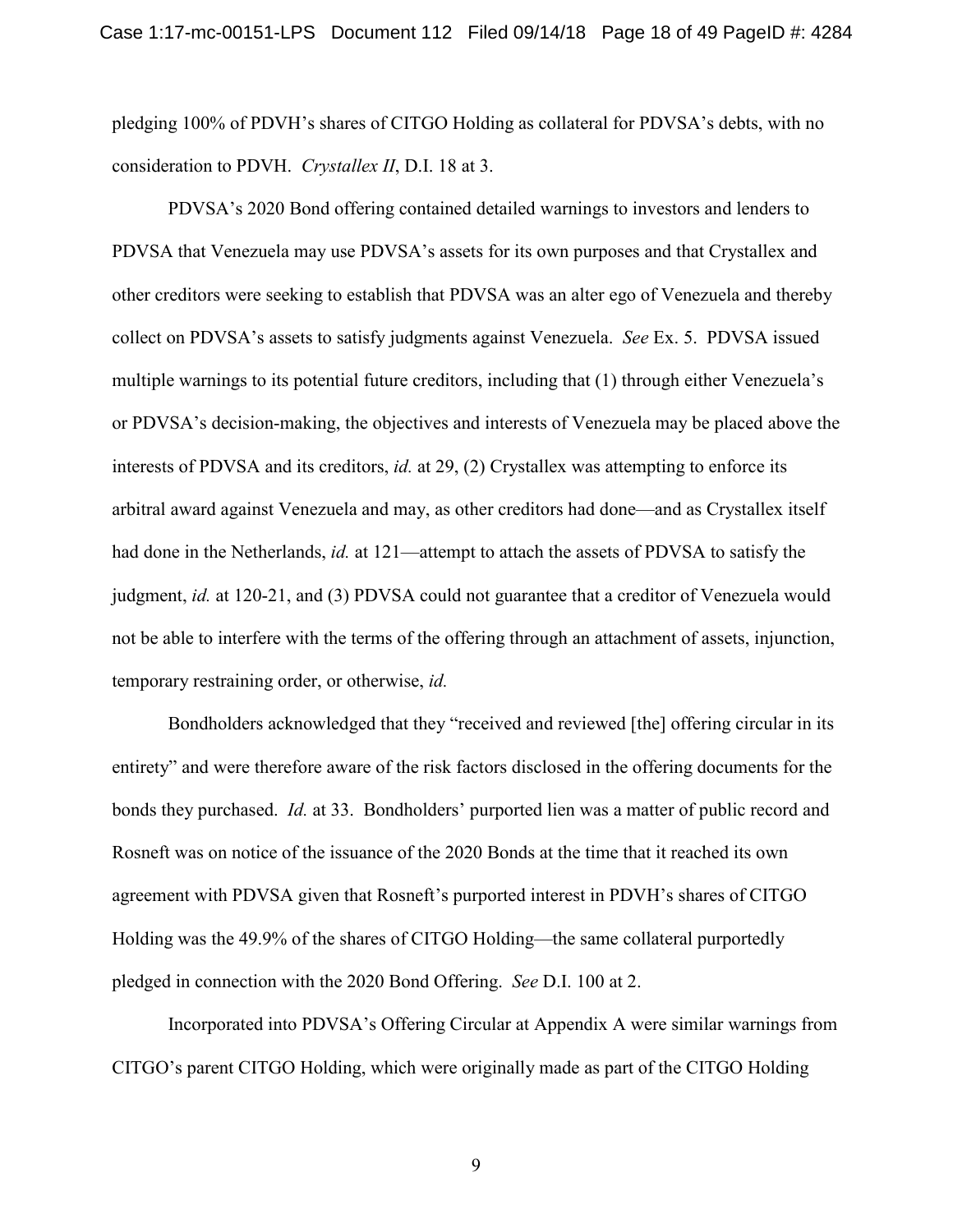2015 debt offering that funded the more than \$2.2 billion dividend at the heart of *Crystallex I*. These warnings informed potential creditors that Venezuela may exercise control of PDVSA "in a manner that might adversely affect [CITGO's creditors'] interests," Ex. 5 at A-28, and that "[c]laimants in one or more of [various arbitration and enforcement] proceedings may seek to obtain orders freezing or attaching our assets and/or assets of PDVSA and/or PDV Holding," *id.* at A-30. The offering circulars also clearly set forth the rights and remedies that might be available were PDVSA to cease to own or control PDVH. *See id.* at 20, A-29. It is these provisions that PDVSA and the Proposed Intervenors now seek to avoid triggering.

#### **II. Venezuela And PDVSA Mismanagement Of Their Subsidiaries And Other Bad Acts**

At the end of 2017, President Maduro appointed a general in the Venezuela military with no oil industry experience to serve as the Minister of Petroleum and head of PDVSA. Around the same time, President Maduro directly appointed a loyalist cousin of late President Hugo Chávez, Asdrúbal Chávez, as the head of CITGO to stop the "steal[ing] [of] Citgo from [Venezuela]" and prevent the "surrendering [of its] assets." D.I. 42-1; *see also* Ex. 6 (suggesting Chávez's appointment was an attempt "to ensure the loyalty of Citgo's management"); Ex. 7 (same). Maduro ordered the arrest of dozens of oil executives, including several top CITGO and PDVSA officials, all of whom now face criminal corruption charges. Exs. 6, 8. The CITGO executives were suspected of embezzlement "stemming from a \$4 billion agreement to refinance company bonds." Ex. 9.

After being appointed president of CITGO by President Maduro, Chávez had his visa revoked by the U.S. government amid investigation into potential embezzlement of PDVSA funds by the Maduro regime, rendering the ongoing management of CITGO difficult at best. *See*  Ex. 10. The U.S. Government has imposed sanctions via three Executive Orders on PDVSA,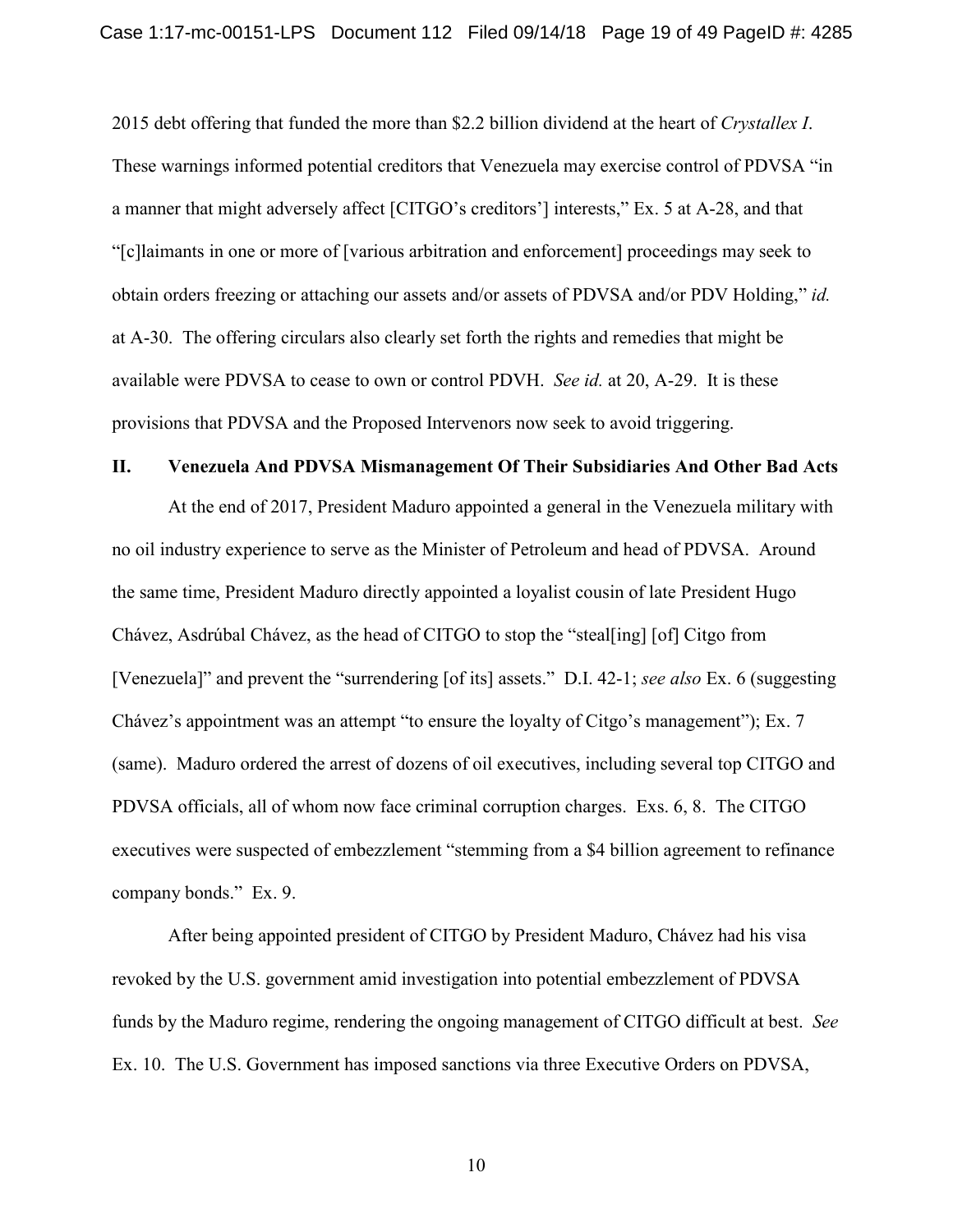PDVH, and CITGO Holding given concerns that they would inappropriately transfer assets. Exs. 11-13 (the "Executive Orders"); Ex. 14.

These concerns are quite real. Public accounts report that PDVSA is using CITGO to pay PDVSA's commercial debts. For example, Reuters has reported that CITGO has paid at least \$43.7 million of PDVSA's accounts payable under a purchase agreement with BP. Ex. 15. Other creditors of Venezuela—in asserting their own claims aimed at seizing assets of PDVSA (as well as of PDVSA's U.S. subsidiaries—have alleged even more transfers, including transfers of purchase contracts with Schlumberger subsidiary Cameron and General Electric. Ex. 16.

Additionally, PDVSA has used CITGO to hinder creditor efforts to execute on judgments against PDVSA. PDVSA allegedly directed CITGO to "come from Texas to Aruba to claim ownership of cargoes [of crude] . . . including on cargo expressly consigned under a bill of lading to [PDVSA Petróleo S.A.]." Ex. 17 at 4. After attachment orders were served on PDVSA assets in Curacao, assets were transferred to CITGO in order to avoid seizure. *Id*. at 7; *see also* Ex. 18; Ex. 19; Ex. 20.<sup>5</sup>

#### <span id="page-19-0"></span>**ARGUMENT**

#### **I. Absent A Bond, There Is No Reason To Stay Execution Pending Appeal**

#### **A. The Third Circuit's Four-Factor Test Balances Against Granting a Stay**

Aggrieved parties appealing district court decisions may stay enforcement as of right by posting a supersedeas bond. *See* Fed. R. Civ. P. 62(d). No such bond has been offered here. PDVSA does not state that it lacks the funds to either pay Crystallex's judgment or to post a cash bond. Nonetheless, PDVSA (and each of the Proposed Intervenors) asks this Court for the

<span id="page-19-1"></span><sup>&</sup>lt;sup>5</sup> Platts Commodity News also reported that PDVSA had transferred two tankers, totaling nearly 800,000 barrels of crude, from PDVSA to CITGO and delivered to CITGO in Louisiana "to prevent it [being] seized by [creditors]." Ex. 21.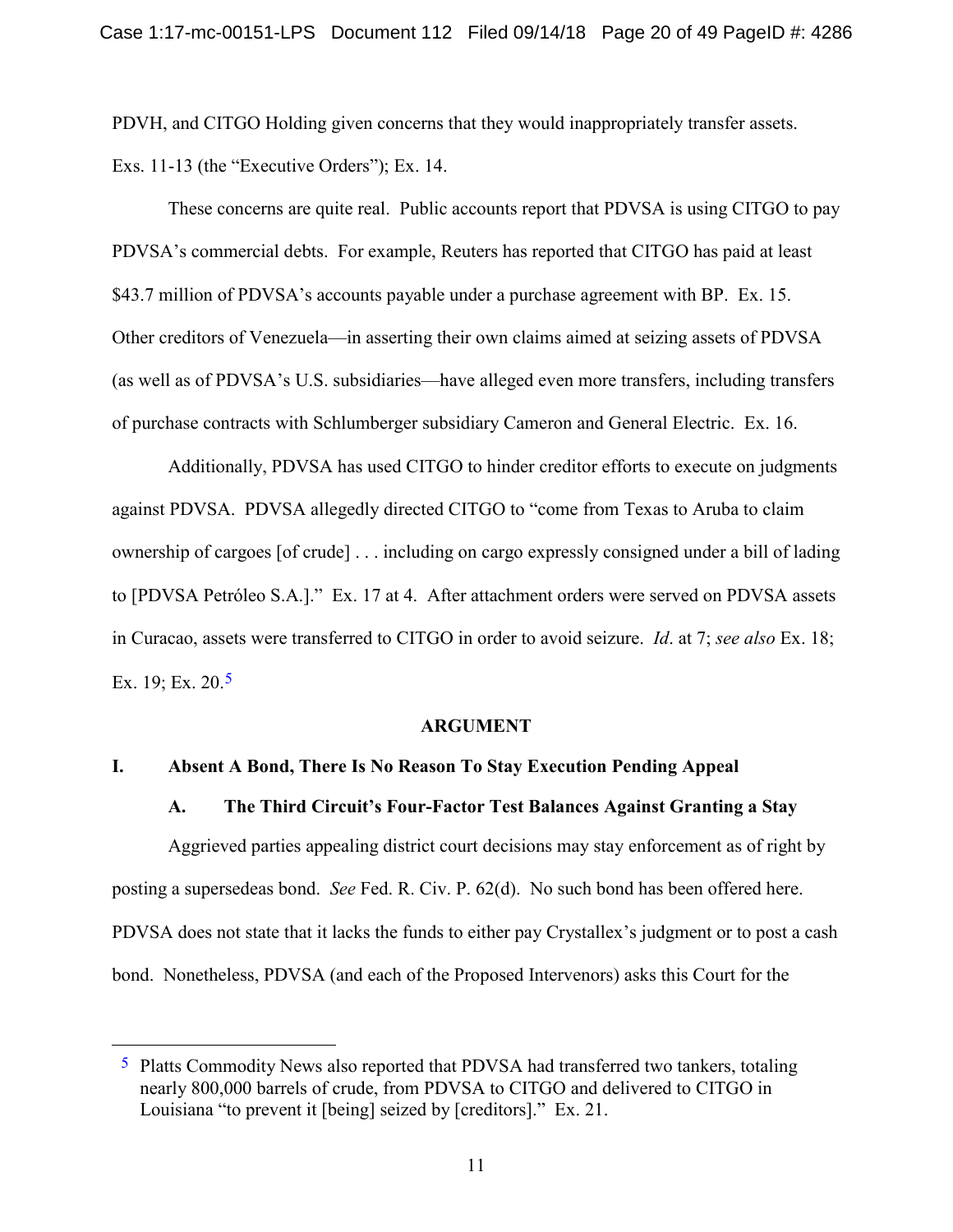<span id="page-20-0"></span>"extraordinary remedy" of an unbonded stay of execution of the Writ. Because "[a] stay pending appeal is an extraordinary remedy . . . [it] is an exercise of judicial discretion," and not a "matter of right." *Baker v. Socialist People's Libyan Arab Jamahirya*, 810 F. Supp. 2d 90, 96 (D.D.C. 2011); *see also In re Swift Energy Co.*, 2016 WL 3566962, at \*4 (D. Del. June 29, 2016). In determining whether to exercise that discretion, courts in the Third Circuit consider:

> <span id="page-20-4"></span><span id="page-20-3"></span>(1) whether the stay applicant has made a strong showing that [it] is likely to succeed on the merits; (2) whether the applicant will be irreparably injured absent a stay; (3) whether issuance of the stay will substantially injure the other parties interested in the proceeding; and (4) where the public interest lies.

<span id="page-20-2"></span><span id="page-20-1"></span>*Rep. of Philippines v. Westinghouse Elec. Corp.*, 949 F.2d 653, 658 (3d Cir. 1991) (quoting *Hilton v. Braunskill*, 481 U.S. 770, 777 (1987)). Although courts consider all four factors in deciding a motion for a stay, a movant must satisfy the first two. *In re Revel AC, Inc.*, 802 F.3d 558, 568-69 (3d Cir. 2015) (further inquiry is "unnecessary" "if the movant does not make the requisite showings on either of the[] first two factors"). Where, as here, "the merits, balance of harms, and public interest favor the stay opponent—a stay should be denied." *Id*. at 569.

#### 1. PDVSA Has Not Demonstrated A Likelihood of Success On the Merits

In order to obtain a stay pending appeal, PDVSA (and the Proposed Intervenors) must demonstrate that PDVSA's appeal has a "strong . . . likelihood of success," meaning that PDVSA can "win on the merits" or, "*at a minimum*," has raised "serious questions going to the merits." *Id.* at 570-71 (emphasis added). None of the movants has satisfied this burden. PDVSA and the Proposed Intervenors "simply reassert[] arguments that th[is] Court has already rejected" and attempt to manufacture "serious questions" by looking to the Court's application of settled law to the particular facts before it. *District Title v. Warren*, 2015 WL 12964656, at \*4 (D.D.C. Jan. 9, 2015). PDVSA also clings to the notion that the presence of sovereign immunity issues warrants a stay, but its argument is not supported by the law. *See Baker*, 810 F. Supp. 2d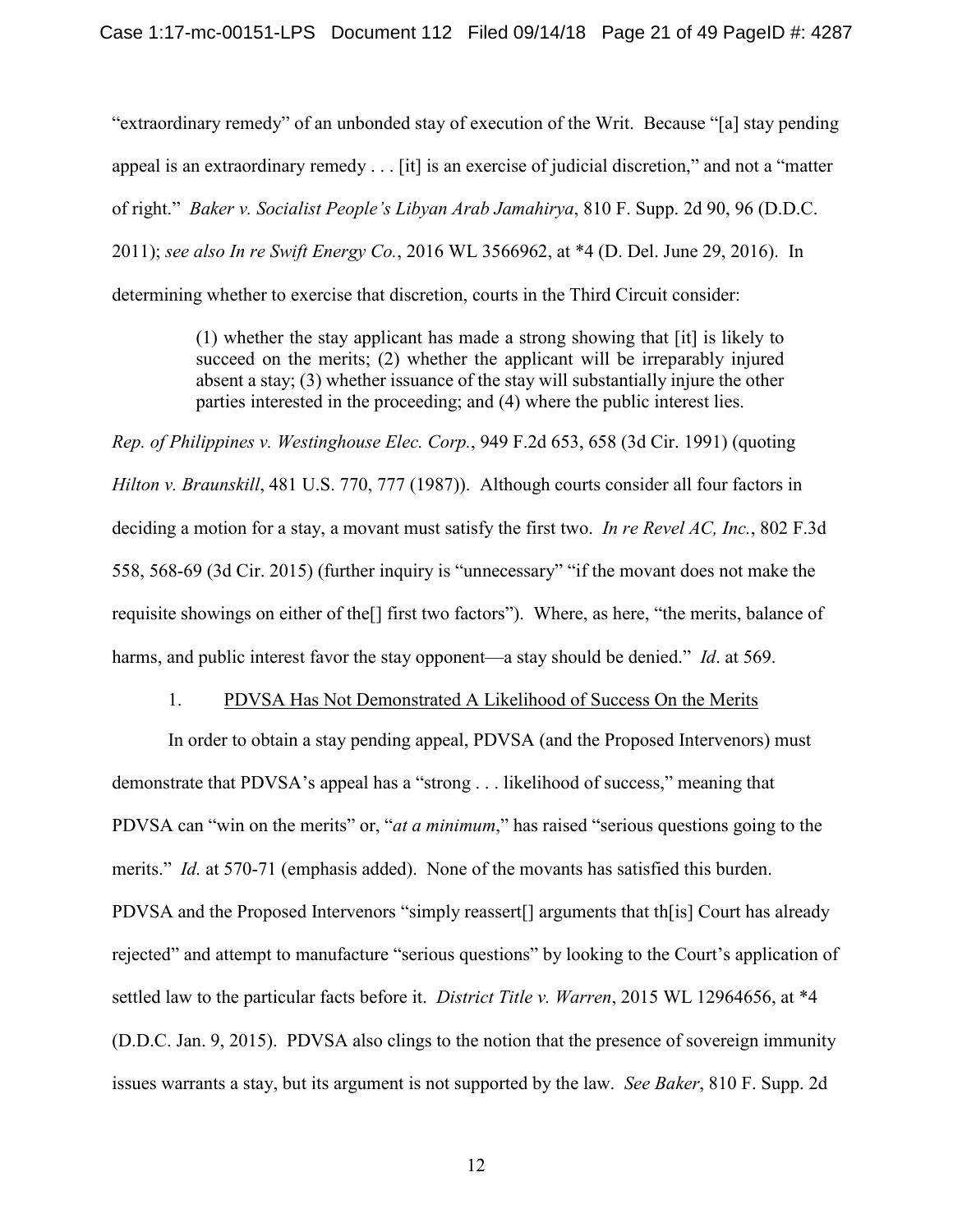<span id="page-21-0"></span>90 (denying sovereign's motion for a stay pending appeal of decision regarding subject matter jurisdiction); *see also 767 Third Ave. Assocs. v. Permanent Mission of Rep. of Zaire to United Nations*, 787 F. Supp. 389 (S.D.N.Y. 1992) (concluding that movants failed to show likelihood of success on the merits despite raising issues regarding immunity under the FSIA).  $6$  Indeed, Venezuela lost its motion for an unbonded stay of execution pending appeal in the District Court for the District of Columbia. *See infra* at 29 n.25.

PDVSA does not seriously challenge the Court's well-supported factual findings that PDVSA is the alter ego of Venezuela. Instead, PDVSA's appeal purports to challenge this Court's finding that "Venezuela and PDVSA are not immune from exercise of this Court's subject matter jurisdiction," and that PDVSA's shares in PDVH are not immune from attachment. D.I. 79, 83 at 18, 75.[7](#page-21-6) But there is nothing novel, or even particularly unusual, in a Court asserting subject matter jurisdiction over a foreign sovereign or a sovereign instrumentality, or in allowing execution against sovereign assets. And this Court has already heard and rejected PDVSA's argument that, under *Peacock v. Thomas*, the Court needs an independent basis of subject matter jurisdiction over PDVSA. D.I. 79, 83 at 9-17 (concluding "Crystallex does not need to additionally prove that some other independent basis of subject matter jurisdiction exists with respect to PDVSA"). This Court determined that Crystallex "fully

<span id="page-21-5"></span><span id="page-21-4"></span><span id="page-21-3"></span> <sup>6</sup> CITGO incorrectly asserts that the presence of sovereign immunity issues alters the wellestablished rule that district courts "retain[] the authority to enforce" their own orders. 20 Moore's Federal Practice, § 303.32[2][b][vi] (2018); *accord* D.I. 86 at 2-3; *see also*  D.I. 101-1, 102-1 at 5. The cases CITGO cites do not stand for this proposition and are otherwise inapposite. The Court in *Princz v. Federal Republic of Germany* prevented the district court from "*proceed[ing] to trial* until the appeal [wa]s resolved," but did not deal with enforcement of an order. 998 F.2d 1, 1 (D.C. Cir. 1993) (emphasis added). *De Csepel v. Republic of Hungary* likewise involved a stay of litigation proceedings, not the enforcement of a judgment. 2011 WL 13244741, at \*3 (D.D.C. Nov. 30, 2011).

<span id="page-21-6"></span><span id="page-21-2"></span><span id="page-21-1"></span><sup>7</sup> *See Crystallex Int'l Corp. v. Bolivarian Republic of Venezuela*, Case No. 18-2797, Dkt. 003113020904 (3d Cir. Aug. 29, 2018) (PDVSA's summary of the case on appeal).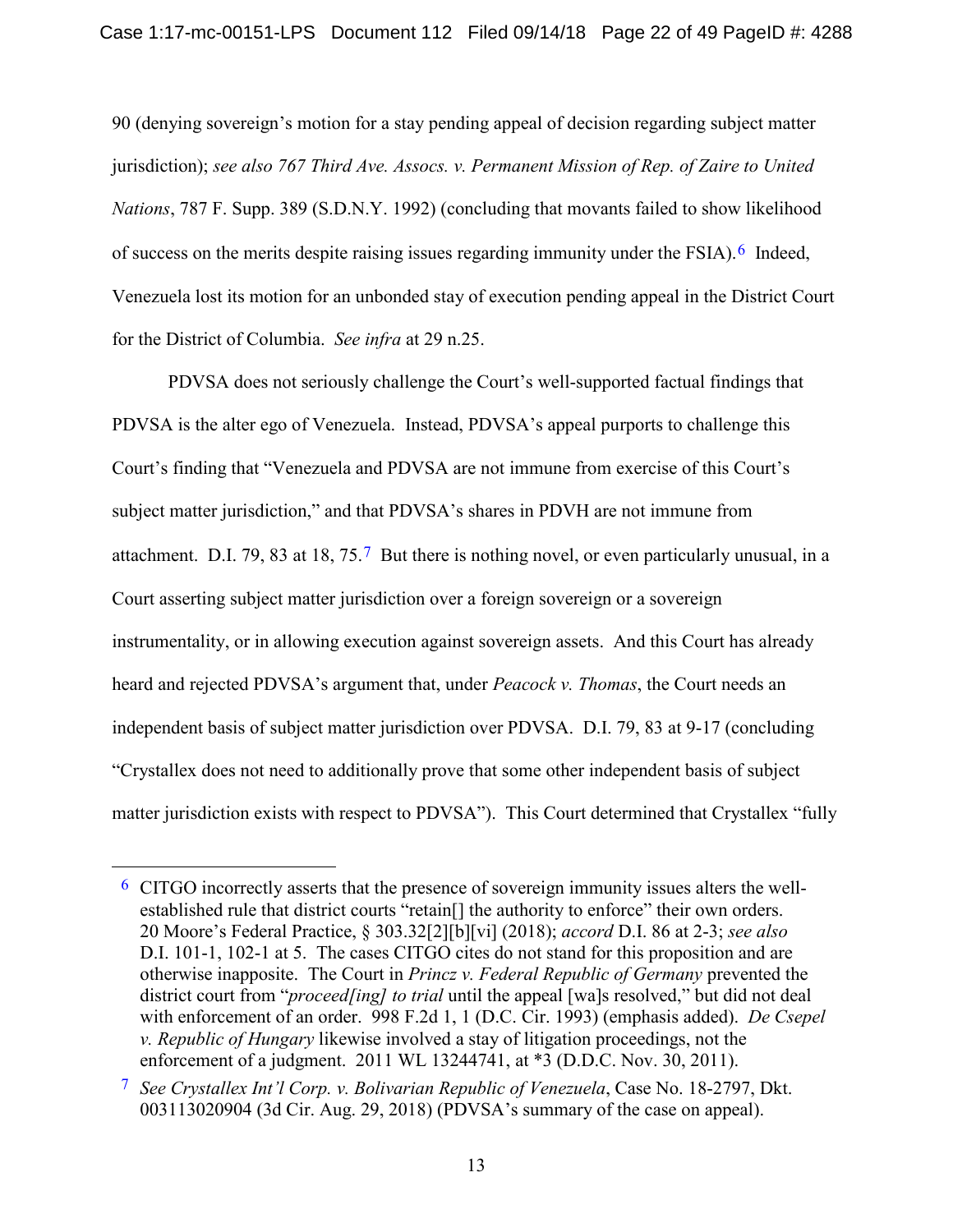<span id="page-22-3"></span>prove[d] that Venezuela is not immune from suit" under  $\S 1605(a)(6)(A)$  of the FSIA—a finding that PDVSA has not challenged. D.I. 79, 83 at 26. Because Crystallex has proved that PDVSA is the alter ego of Venezuela, *see id.* at 34-54, and therefore PDVSA, like Venezuela, is not immune from suit, PDVSA is not likely to succeed on the merits of its appeal to the Third Circuit. PDVSA cannot establish a likelihood of success by simply rehashing rejected jurisdictional arguments. *See Wells Fargo Bank, N.A. v. CCC Atl., LLC*, 2013 WL 595625, at \*2 (D.N.J. Feb. 15, 2013) (rejecting motion filed after court granted motion to appoint receiver but before issuance of subsequent order appointing the receiver, where the motion for a stay pending appeal "reassert[ed]" movants' jurisdictional arguments, which the court "already addressed . . . and rejected" "as explained in [a] prior opinion"); *see also In re Commonwealth Renewable Energy, Inc.*, 2016 WL 1238199, at \*2, 4-5 (Bankr. W.D. Pa. Feb. 10, 2016) (movant did not show likelihood of success, in part, because the court "provided an extensive analysis of the caselaw," had a "rational basis for its conclusions," and movant "fail[ed] to identify any legal error with respect to [those] conclusions"). <sup>8</sup>

<span id="page-22-1"></span>Moreover, and contrary to PDVSA's assertions, "the Third Circuit has had occasion to consider the applicability of *Peacock* in the context of garnishment actions," like this one, and concluded that "Rule 69 authorizes a garnishment action against an indemnitor of a judgment

<span id="page-22-4"></span><span id="page-22-2"></span><span id="page-22-0"></span> <sup>8</sup> *See also Griffin v. Harrington*, 2013 WL 3873958, at \*3 (C.D. Cal. Jan. 18, 2013) (stay denied where motion "merely reassert[ed] arguments on the merits of [an] issue" the court had already "discussed and rejected"); *Am. Civil Liberties Union Fund of Michigan v. Livingston Cty.*, 2014 WL 12662064, at \*1 (E.D. Mich. May 27, 2014) ("Defendants' reliance on the same arguments that th[e] [c]ourt already addressed in the issuance of its [o]rder . . . , demonstrate[d] Defendants failed to show a probability of success that is inversely proportional to the amount of irreparable injury Defendants will suffer absent the stay.") (internal quotations and corrections omitted).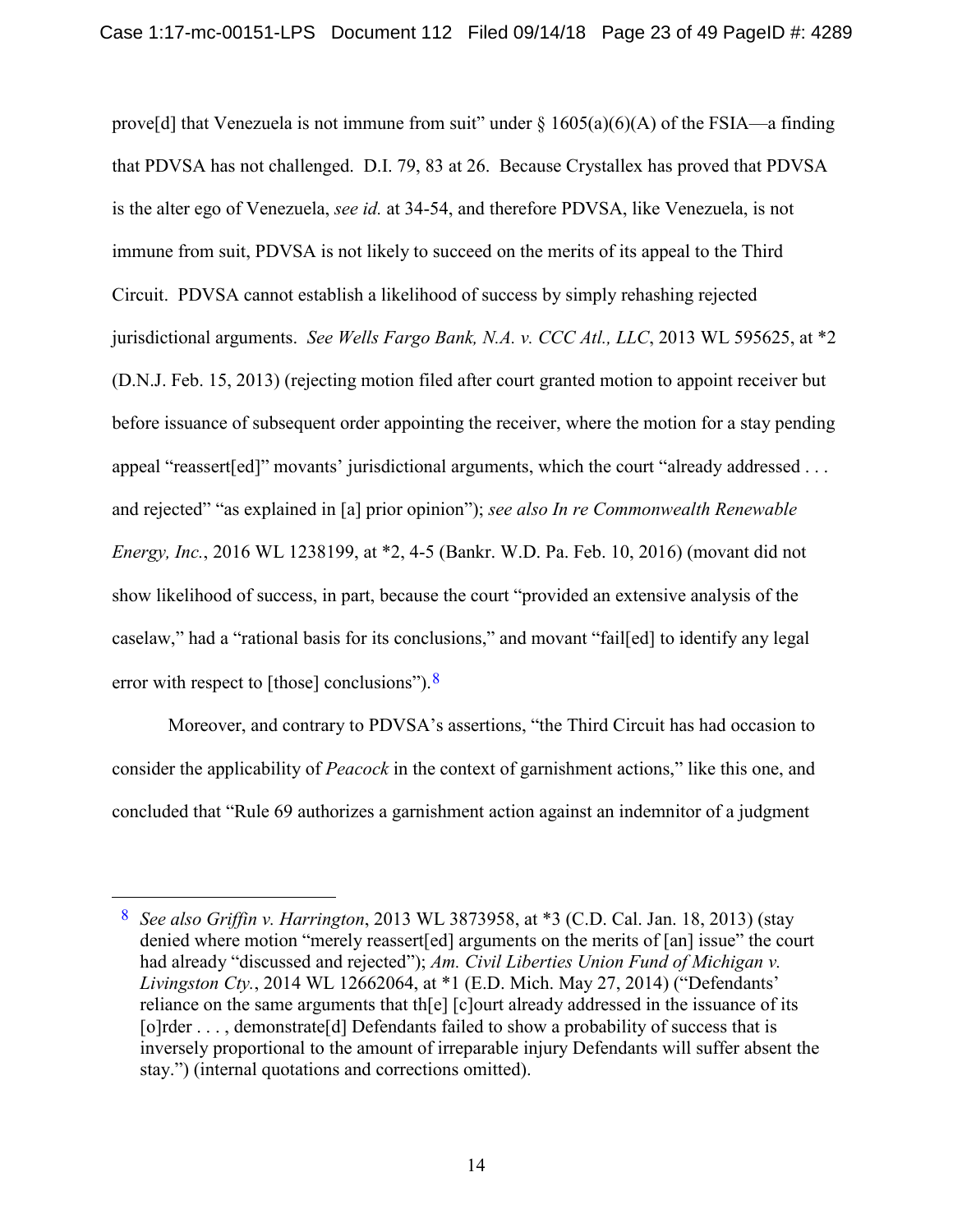<span id="page-23-2"></span>debtor," even without an independent basis for jurisdiction. D.I. 79, 83 at 11-12; *see also id*. at 12 (citing *IFC Interconsult, AG v. Safeguard Int'l Partners, LLC*, 438 F.3d 298, 310 (3d Cir. 2006), which states "*Peacock* itself made clear that it does not apply to Rule 69 actions").[9](#page-23-4)  PDVSA has not pointed to any new authority suggesting that *Peacock* applies to circumstances in which a party attempts to execute upon "assets already subject to [a] judgment," and where the judgment creditor is not seeking "to impose personal liability for an existing judgment on a new party." *Id.* at 15 (quoting *Gambone v. Lite Rock Drywall*, 288 Fed. App'x 9, 12 (3d Cir. 2008)).

<span id="page-23-1"></span><span id="page-23-0"></span>Nor is there a "serious question" regarding the Court's application of the "*Bancec* disjunctive test" to determine that PDVSA is the alter ego of Venezuela. D.I. 79, 83 at 22. The Third Circuit has "recognized that there are two major exceptions to the *Bancec* rule[:] . . . (1) 'where a corporate entity is so extensively controlled by its owner that a relationship of principal and agent is created;' *or* (2) where to give effect to the separate instrumentalities 'would work fraud or injustice.'" *Fed. Ins. Co. v. Richard I. Rubin & Co*., 12 F.3d 1270, 1287 (3d. Cir. 1993) (emphasis added); *see also* D.I. 79, 83 at 22 (same). This long-established concept—that the *Bancec* test has two independent prongs, extensive control *or* fraud or injustice—was reinforced by the Supreme Court just this year in *Rubin v. Islamic Republic of Iran*, 138 S. Ct. 816, 822 (2018).<sup>[10](#page-23-5)</sup> In support of its motion for a writ of attachment, Crystallex submitted 116 exhibits that partially formed the basis for this Court's determination that Crystallex "adequately alleg[ed] that Venezuela exerts extensive control over PDVSA." D.I. 79,

<span id="page-23-4"></span><span id="page-23-3"></span><sup>&</sup>lt;sup>9</sup> This Court's acknowledgement that its determination that Crystallex need not provide an independent basis for subject matter jurisdiction over PDVSA was "not free from doubt" does not mean that its decision was "unprecedented." D.I. 98 at 13.

<span id="page-23-5"></span><sup>10</sup> The Supreme Court further described the second prong of the *Bancec* test as applying where "recognizing . . . distinct entities would work fraud or injustice," confirming that no showing of fraud is required under *Bancec*. *Id*. (internal quotation mark omitted).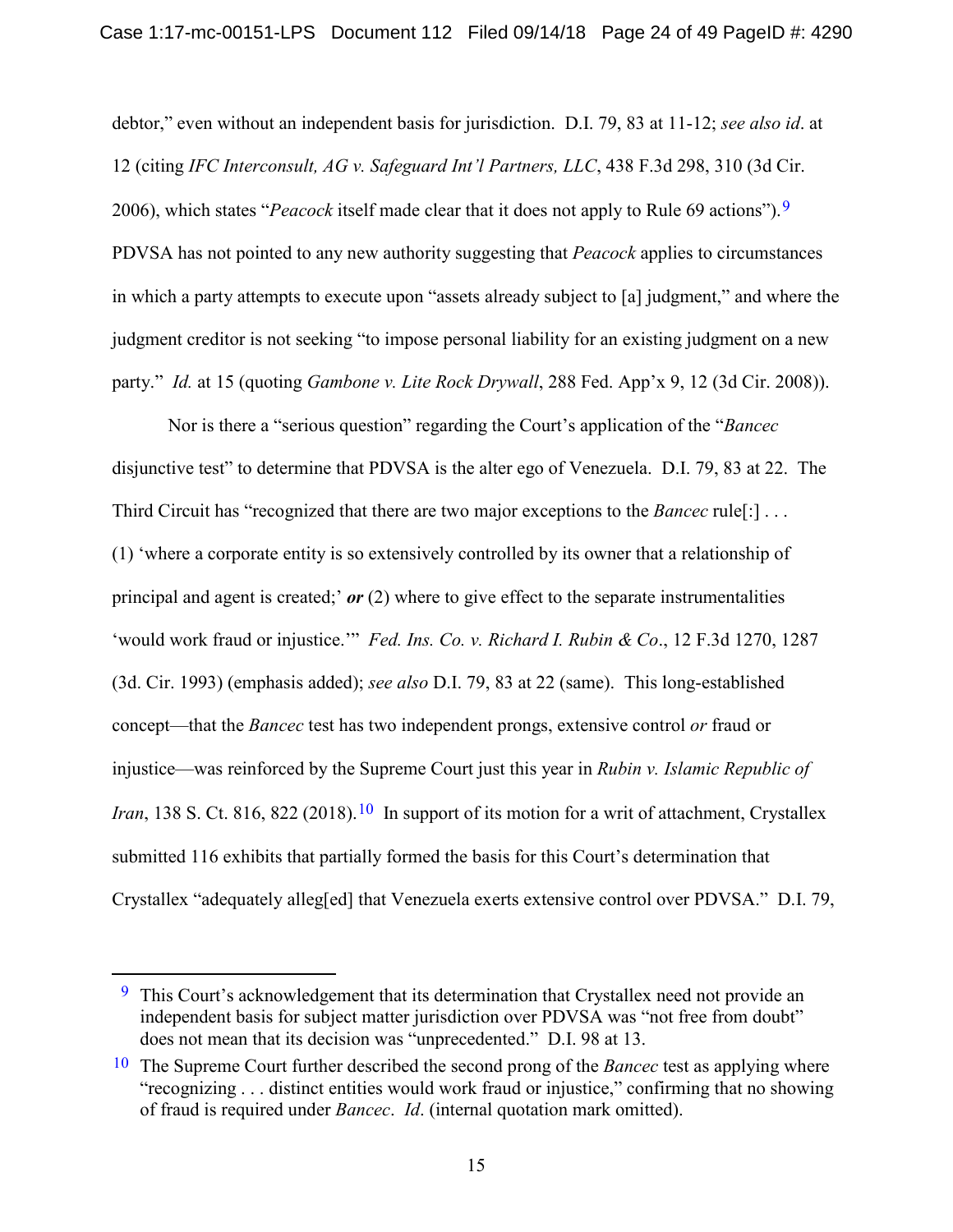<span id="page-24-2"></span>83 at 25. Neither PDVSA nor the Proposed Intervenors has "made a strong showing that [PDVSA] is likely to succeed[] in demonstrating that th[is] [Court's] findings of fact were clearly erroneous." *In re Culp*, 550 B.R. 683, 698 (D. Del. 2015) (denying motion to stay). In any event, the application of well-established legal concepts to a new set of facts does not implicate "serious questions going to the merits," or demonstrate that PDVSA has "more than a mere possibility of success on appeal." *Baker*, 810 F. Supp. 2d at 97; *Revel*, 802 F.3d at 570.[11](#page-24-5)

#### <span id="page-24-3"></span><span id="page-24-1"></span><span id="page-24-0"></span>2. PDVSA and The Proposed Intervenors Have Failed to Show That They Will Suffer Irreparable Harm

Neither PDVSA nor the Proposed Intervenors "will suffer irreparable harm"—i.e., "harm that cannot be prevented or fully rectified" "by a legal or equitable remedy"—should execution on the Writ not be stayed. *Revel*, 802 F.3d at 568; *In re Color Spot Holdings*, 2018 WL 3996938, at \*3 (D. Del. Aug. 21, 2018) (citation omitted). To satisfy this factor, the movant must set forth evidence establishing that the harm is "likely," meaning "more apt to occur than not." *In re Culp*, 550 B.R. at 696 (*quoting Revel*, 802 F.3d at 569). Claims of "speculative and purely economic harm . . . [are] insufficient to warrant a stay pending appeal." *Color Spot Holdings*, 2018 WL 3996938, at \*3. Rather, "the applicant must 'demonstrate that irreparable injury is *likely* [not merely possible] in the absence of [a] [stay].'" *Revel*, 802 F.3d at 569 (emphasis and alterations in original). Here, speculation is all that the movants offer.

<span id="page-24-4"></span>For example, PDVSA argues that "proceeding with the sale of PDVSA's shares in PDVH *could* set off a cascade of adverse events." D.I. 98 at 14 (emphasis added). To support these

<span id="page-24-5"></span><sup>&</sup>lt;sup>11</sup> Bondholders' claim that this Court should have considered the effect that its alter ego finding may have on PDVSA's creditors and the future ability of government-owned corporations to borrow money, D.I. 105 at 16-17, is inappropriate to raise at this stage of the proceedings. Such an argument is essentially a request for reconsideration on grounds that could have been, but were not, presented earlier in this action. If anything, Bondholders' argument further demonstrates why their motion to intervene is untimely. *See infra*, at Sect. II.A.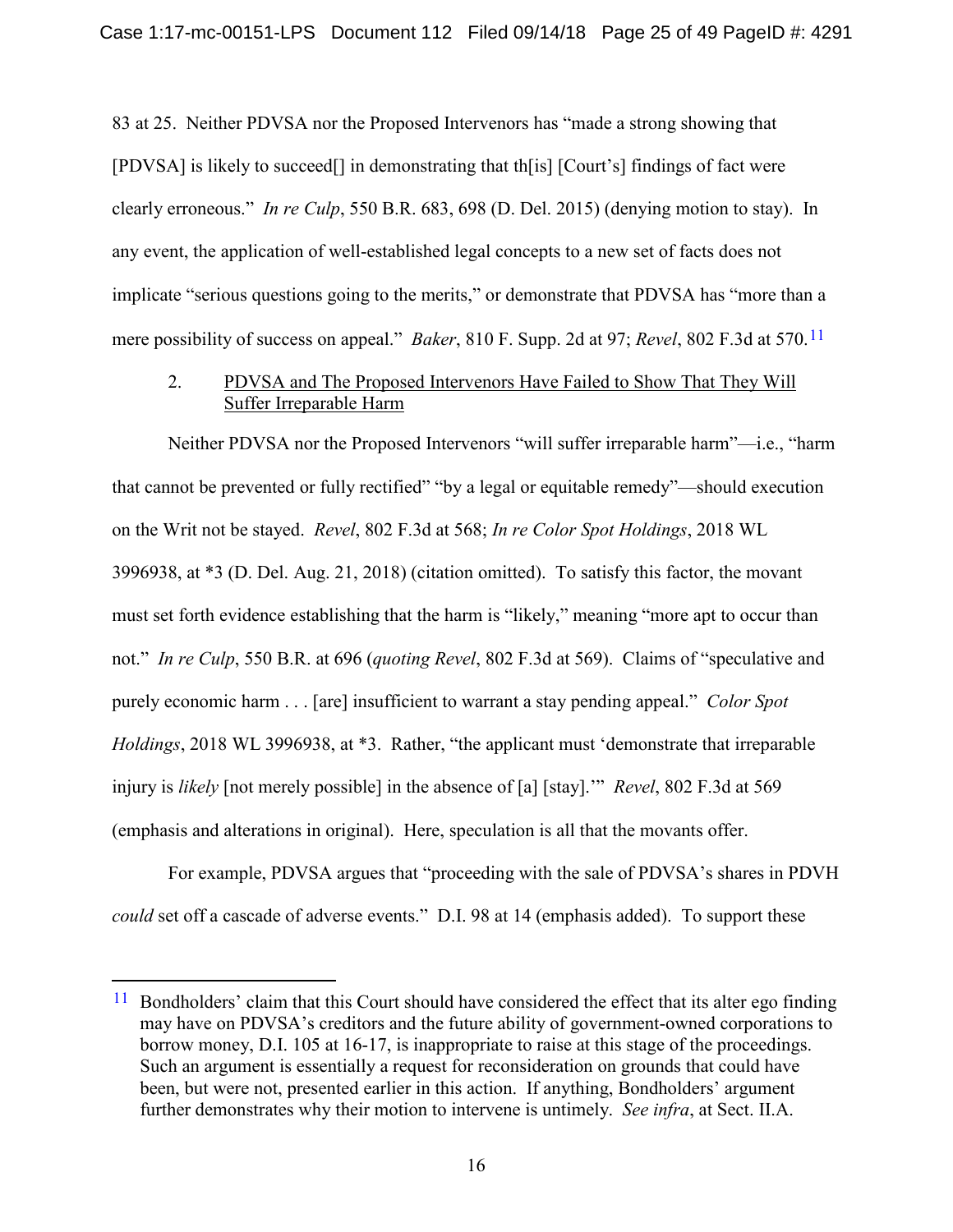claims, PDVSA offers a declaration from its own law firm, David Bayrock. However, Mr. Bayrock's declaration only emphasizes the speculative nature of PDVSA's claims by noting, for example, (1) that "[a] sale of more than 50% of the PDVH shares would constitute a breach of covenant under the PDVSA 2020 Notes," (2) that "*could* ripen into an 'Event of Default' *if*  PDVSA receives written notice of the breach from holders . . . *and* [(3)] PDVSA does not cure the breach within sixty days," and (4) *if* this event of default occurs, "*and* [] is not waived, *or* [(5)] the acceleration is not rescinded by the holders, [(6)] the trustee *may* . . . direct the collateral agent to foreclose on the 50.1% of the shares of capital stock of CITGO Holding." D.I. 99 ¶¶ 14, 17, 18 (emphases added).<sup>[12](#page-25-0)</sup> PDVSA offers no evidence that these events—which are dependent on PDVSA not paying its own debts—are apt to occur. In essence, PDVSA argues that if the PDVH shares are sold it will have to pay other debt holders too and, if it chooses to default on those obligations, those debt holders may resort to their collateral. But, PDVSA offers no explanation as to why any stakeholder in the assets held by PDVH or CITGO Holding or CITGO itself would act to trigger such a purportedly value-destructive event. But this is a risk that PDVSA—and its debt holders willingly took on. In any event, PDVSA fails to explain why CITGO would not be perfectly capable of continuing its operations under new ownership.<sup>[13](#page-25-1)</sup>

<span id="page-25-0"></span> <sup>12</sup> *See also, e.g.*, *id.* ¶ 22 (laying out a process whereby four distinct events, involving numerous decision makers, must all come to pass for an "Event of Default" to occur under the CITGO Holding Notes and CITGO Notes).

<span id="page-25-1"></span><sup>&</sup>lt;sup>13</sup> A sale of PDVH's shares is not a death sentence for CITGO. PDVSA and CITGO claim that execution would result in foreclosure on CITGO's three oil refineries. D.I. 98 at 7-8, D.I. 99  $\P\P$  8-9, 24-25 (PDVSA); D.I. 101-1, 102-1 at 7-8 (CITGO). But, even if some other entity takes control of PDVH, and that change of control results in the acceleration of CITGO Holding's debts, CITGO will still be able to sell oil. Even if immediate repayment were required, CITGO offers no evidence that CITGO Holding cannot refinance its existing obligations so as to avoid foreclosure on its assets*. See In Gusdonovich v. Bus. Info. Co.*, 119 F.R.D. 15 (W.D. Pa. 1987) (rejecting claim that was "not verified in any way," through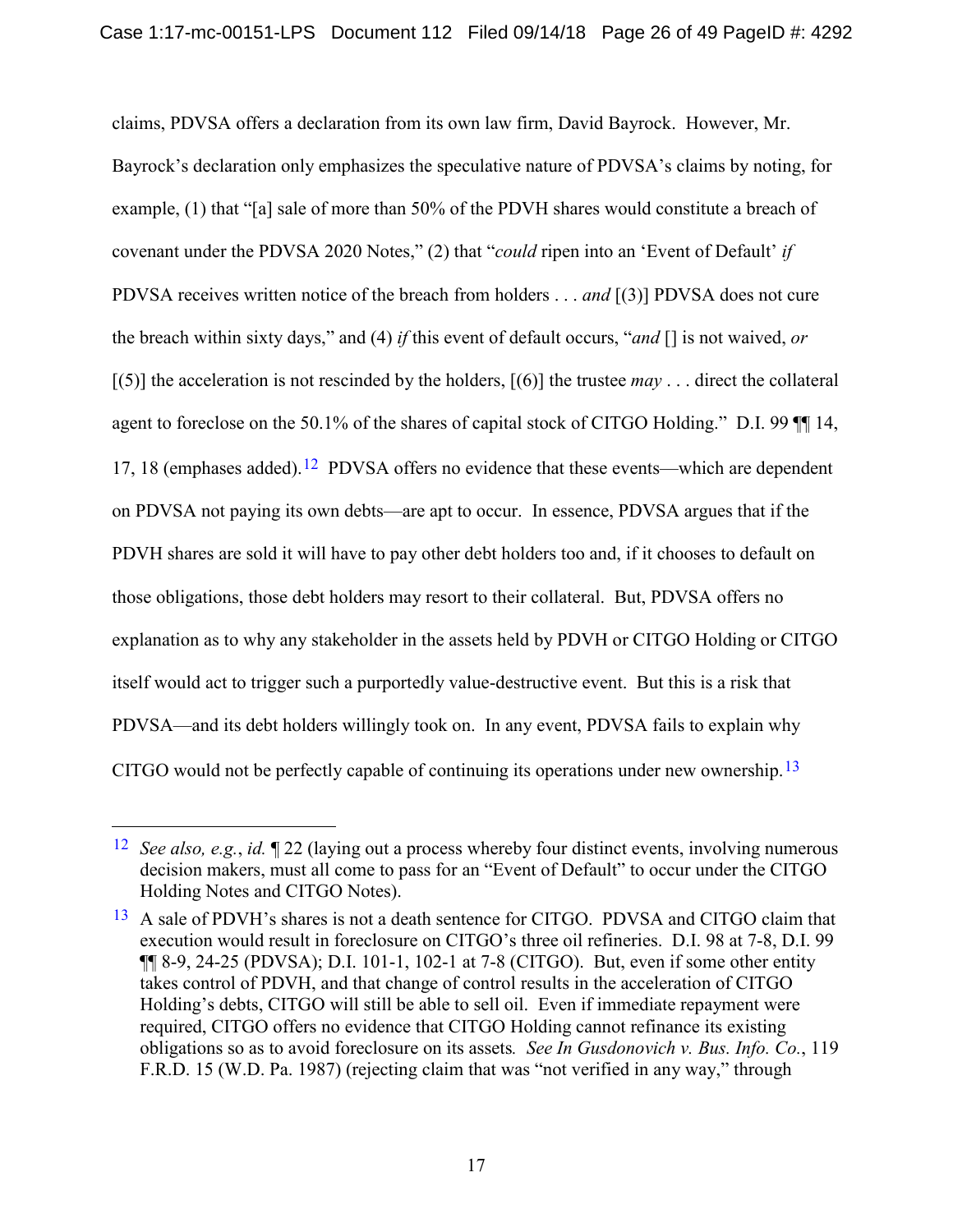Bondholders' claims of irreparable harm are similarly based on conjecture. Their stay motion recites theoretical consequences of a sale of PDVH's shares, positing that a decline in CITGO's value *may result* from a *possible* change in control of PDVH: "[a] change in control *may* reduce or eliminate tax assets," "[d]isorder in or around Citgo *could* cause trade creditors to tighten delivery terms and/or require bonds, thereby damaging the franchise," and "[a change in control would require CITGO to] *potentially* finance the repurchase in cash of all of the notes at a premium." D.I. 105 at 11, 13 (emphases added). In fact, Bondholders—who took their purported collateral with full knowledge of Crystallex's claims—admit that they "*do not know* the magnitude of any of these costs." *Id.* at 11-12 (emphasis added).<sup>[14](#page-26-0)</sup> In other words, they are simply speculating that they would be harmed if the Court does not grant their proposed motion.

In any event, the possibility that a sale of PDVSA's shares of PDVH could lead third parties to exercise their bargained-for contractual rights in a way that negatively affects CITGO does not constitute irreparable harm to PDVSA or any of the Proposed Intervenors. Courts have rejected the notion that this type of "self-inflicted" injury—injury resulting from the moving party's underlying conduct and not attributable to the judgment on appeal—constitutes irreparable harm. *See Church & Dwight Co. v. SPD Swiss Precision Diagnostics, GmbH*, 2015 WL 5051769, at \*3 (S.D.N.Y. Aug. 26, 2015), *aff'd*, 836 F.3d 153 (2d Cir. 2016), and *aff'd*, 843

 $\overline{a}$ 

affidavits or corporate documents, that attachment of corporate checking account would cause movant irreparable harm by "imped[ing] [its] ability to carry on its daily affairs"). Nor is it reasonable to assume that CITGO Holding's creditors would necessarily press for foreclosure, as they may view favorably a separation from PDVSA—an entity with tens of billions of dollars of debt and a reputation for corruption and mismanagement.

<span id="page-26-0"></span><sup>&</sup>lt;sup>14</sup> CITGO's motion to stay similarly suffers from trying to pass off speculative injury as "irreparable harm," claiming "potentially catastrophic … consequences for CITGO," due to the fact that "*[i]f* the CITGO Entities do not pay such amounts [due on accelerated debts] on a timely basis, certain lenders and holders of the notes *may* foreclose on substantially all the assets owned by the CITGO Entities." D.I. 101-1, 102-1 at 7 (emphases added).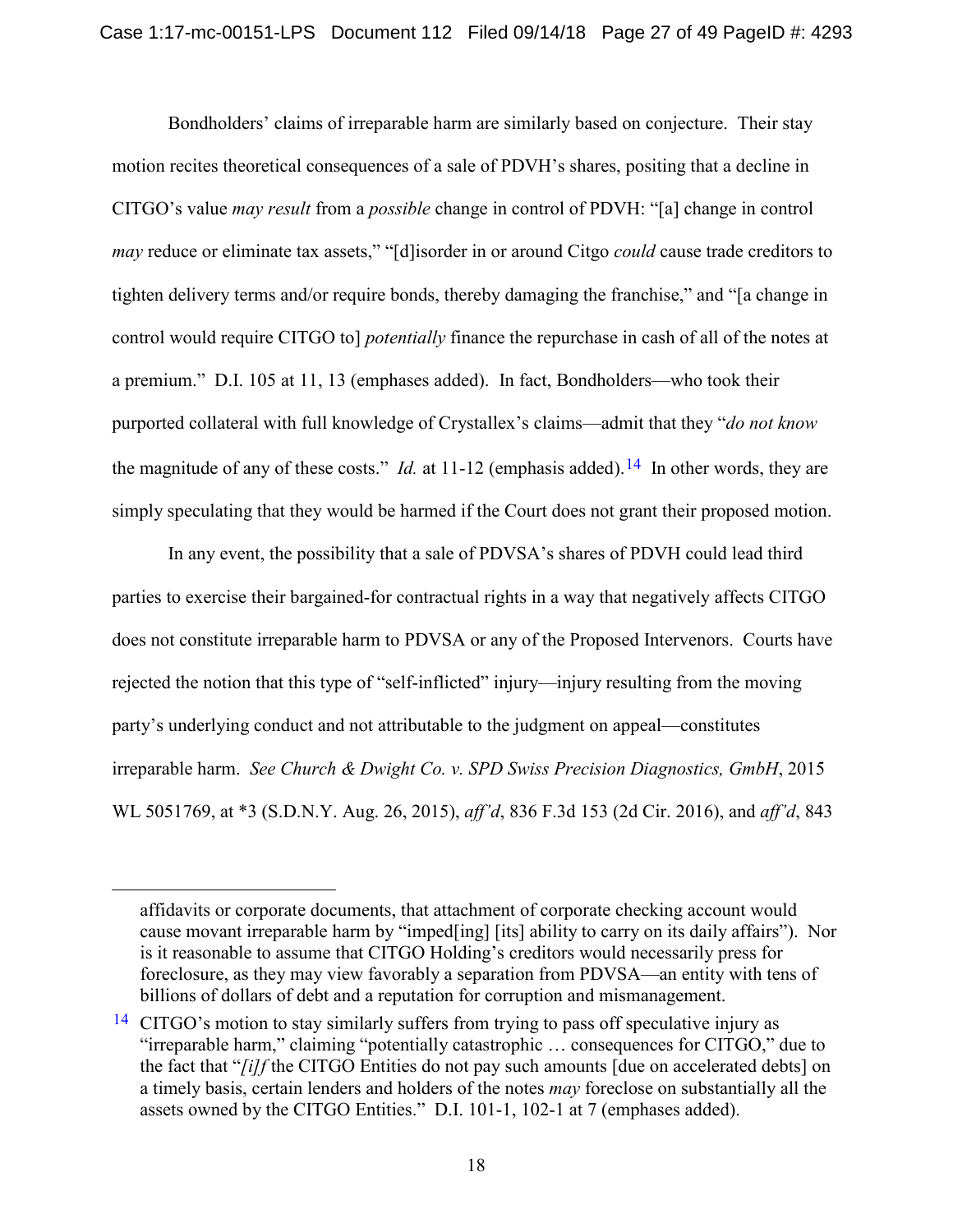F.3d 48 (2d Cir. 2016) (no irreparable harm where alleged losses were "speculative and ...

<span id="page-27-0"></span>attributable to [its] underlying conduct as opposed to the injunction"); *7-Eleven, Inc. v. Sodhi*, 2017 WL 466514, at \*5 (D.N.J. Jan. 31, 2017) (moving parties failed to establish irreparable harm where the harm was "self-inflicted," that is, "even if [the moving parties] incur an injury, this injury would not be irreparable because [they] would have brought the injury upon themselves"). PDVSA cannot establish that hypothetical losses that might result from its failure to pay its debts and the potential that other creditors might then exercise their negotiated-for contractual remedies somehow constitutes "irreparable harm."<sup>15</sup> PDVSA's request for a stay—a plea to the Court's equitable powers—to help it avoid self-inflicted injuries that it claims it might

<span id="page-27-2"></span><span id="page-27-1"></span><sup>&</sup>lt;sup>15</sup> The Court also should reject Bondholders' argument that the sale of the shares of PDVH might trigger change of control provisions in PDVSA's or CITGO Holding's debt documents and thereby cause irreparable harm, *see* D.I. 105 at 11-13, because that was a foreseeable risk at the time Bondholders purchased the bonds. *See Michigan v. Bay Mills Indian Cmty.*, 2011 WL 13186011, at \*3 (W.D. Mich. Apr. 14, 2011) (denying stay where movant was aware of the risk of harm resulting and noting that "[w]hen a party is aware of the risk of going forward, the assumed risk cannot form the basis for a claim for irreparable harm"). The change of control provisions predate the issuance of the 2020 bonds in October of 2016. *See*  D.I. 105-3 at 1 (dated July 29, 2014); Ex. 5 at 2 (noting that the Exchange Offers for the 2020 Bonds ended October 14, 2016). Therefore, the risks of a change in control event were foreseeable when Bondholders purchased the bonds. That those known risks might now come to pass does not represent irreparable harm.

Nor can Bondholders claim that reliance "on PDVSA's status as a separate corporate entity from Venezuela" will cause them to suffer irreparable harm. D.I. 105 at 11. At the time the bonds were issued, PDVSA cautioned that (1) "Venezuela may exercise the rights arising from its ownership interest in a manner that would benefit Venezuela's interests above our own interests," Ex. 5 at 29; (2) "we may engage in activities that give preference to the objectives of the Venezuelan government rather than our economic and business objectives," *id*.; and (3) "[s]ome creditors have, in recent years, used litigation tactics against several sovereign debtors, to attach assets of state-owned entities located outside the relevant jurisdiction or interrupt payments made by these [entities]," and, "[w]hile PDVSA and its subsidiaries are entities with a legal personality separate from . . . Venezuela, PDVSA cannot guarantee that a creditor of . . . Venezuela will not be able to interfere with the Exchange Offers, the Collateral or payments made under the New Notes, through an attachment of assets, injunction, temporary restraining order or otherwise," *id*. at 121.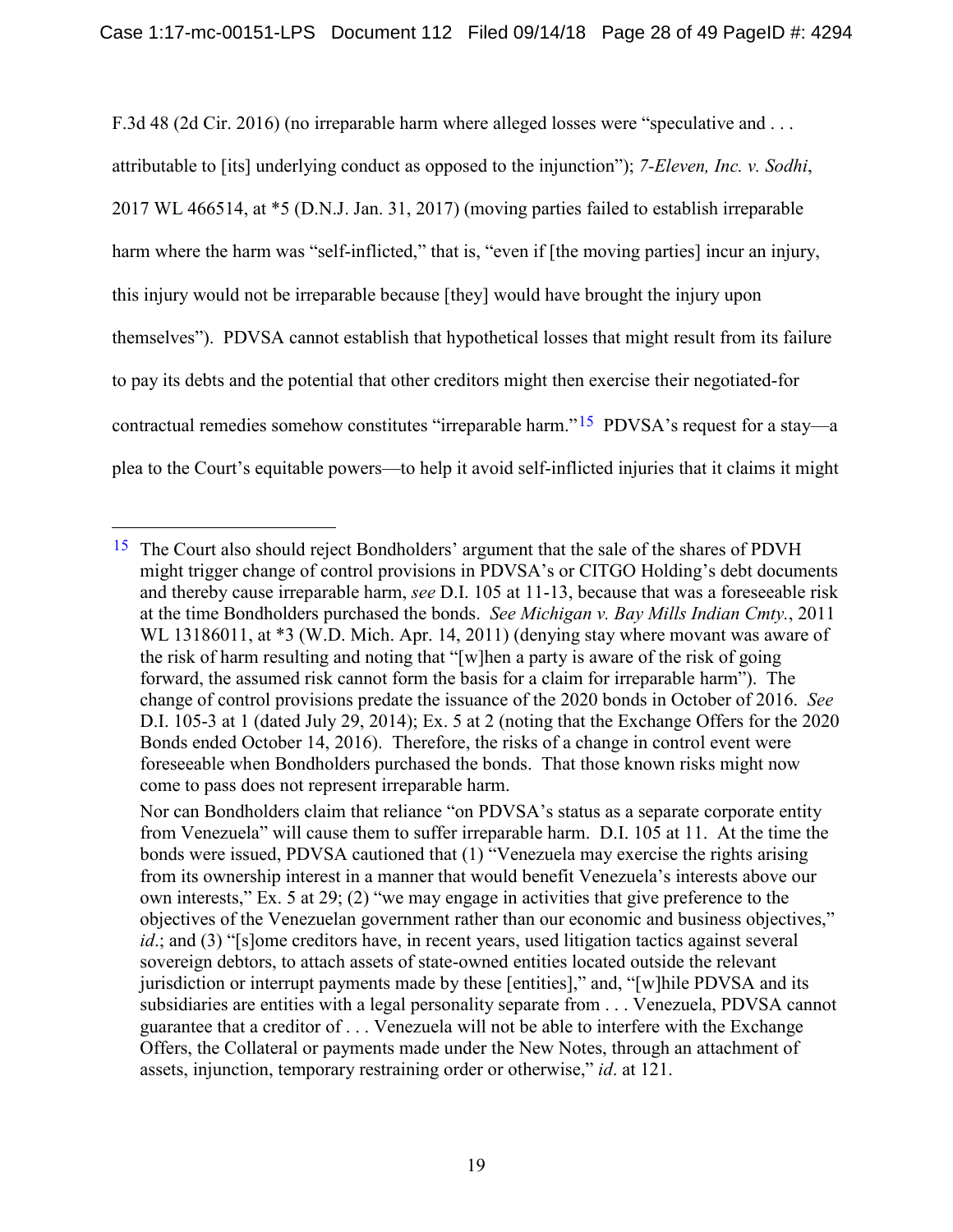suffer as a result of its having fraudulently liened up PDVH's shares of CITGO Holding in order to raise cash for itself should not be countenanced.

<span id="page-28-3"></span><span id="page-28-0"></span>The only "likely" consequence of this Court's decision is the satisfaction of a judgment, which, if found to be improper, is "compensable in money." *Revel*, 802 F.3d at 572. This does not constitute "irreparable harm."[16](#page-28-5) *See Baker*, 810 F. Supp. 2d 90 ("economic loss does not, in itself, constitute irreparable harm" and "[f]or an injury to be 'irreparable,' legal remedies after the fact must be inadequate to restore the party seeking a stay to the status quo ante"); *Citibank, N.A. v. Nyland (CF8) Ltd.*, 705 F. Supp. 188 (S.D.N.Y. 1989) (no "irreparable injury" where movant could recover the value of the property sold at court ordered sale if he won on appeal).

<span id="page-28-4"></span><span id="page-28-2"></span><span id="page-28-1"></span>Finally, any alleged deprivation of sovereign immunity is insufficient to establish irreparable harm. *See, e.g.*, *Enron Nigeria Power Holding, Ltd. v. Federal Rep. of Nigeria*, 70 F. Supp. 3d 457, 459 (D.D.C. 2014) (rejecting sovereign's argument that it would "suffer irreparable harm absent a stay because . . . the Court ha[d] not established personal jurisdiction over it"). The principle of foreign sovereign immunity exists to provide relief "from the burdens of becoming involved in any part of the litigation process, from pre-trial wrangling to trial itself," thus preventing the harm incurred "defend[ing] [a] lawsuit." *United States v. Moats*, 961 F.2d 1198, 1203 (5th Cir. 1992). Here, the Court already has made its merits determinations and issued its final order granting Crystallex's motion for a writ of attachment. There are no future proceedings for which sovereign immunity is necessary to protect PDVSA from the burdens of litigation. *See Fed. Ins. Co.*, 12 F.3d at 1281-82 (explaining that "[a]t the post-trial stage . . . the

<span id="page-28-5"></span> <sup>16</sup> Nor can CITGO legitimately claim that it will be irreparably harmed should the sale of shares occur according to the statutorily-defined process under Delaware law as opposed to the process set forth in the declaration of David Maughan—a process for which no statutory or other legal support is offered. D.I. 101-1, 102-1 at 11; *see generally* D.I. 101-2, 102-2.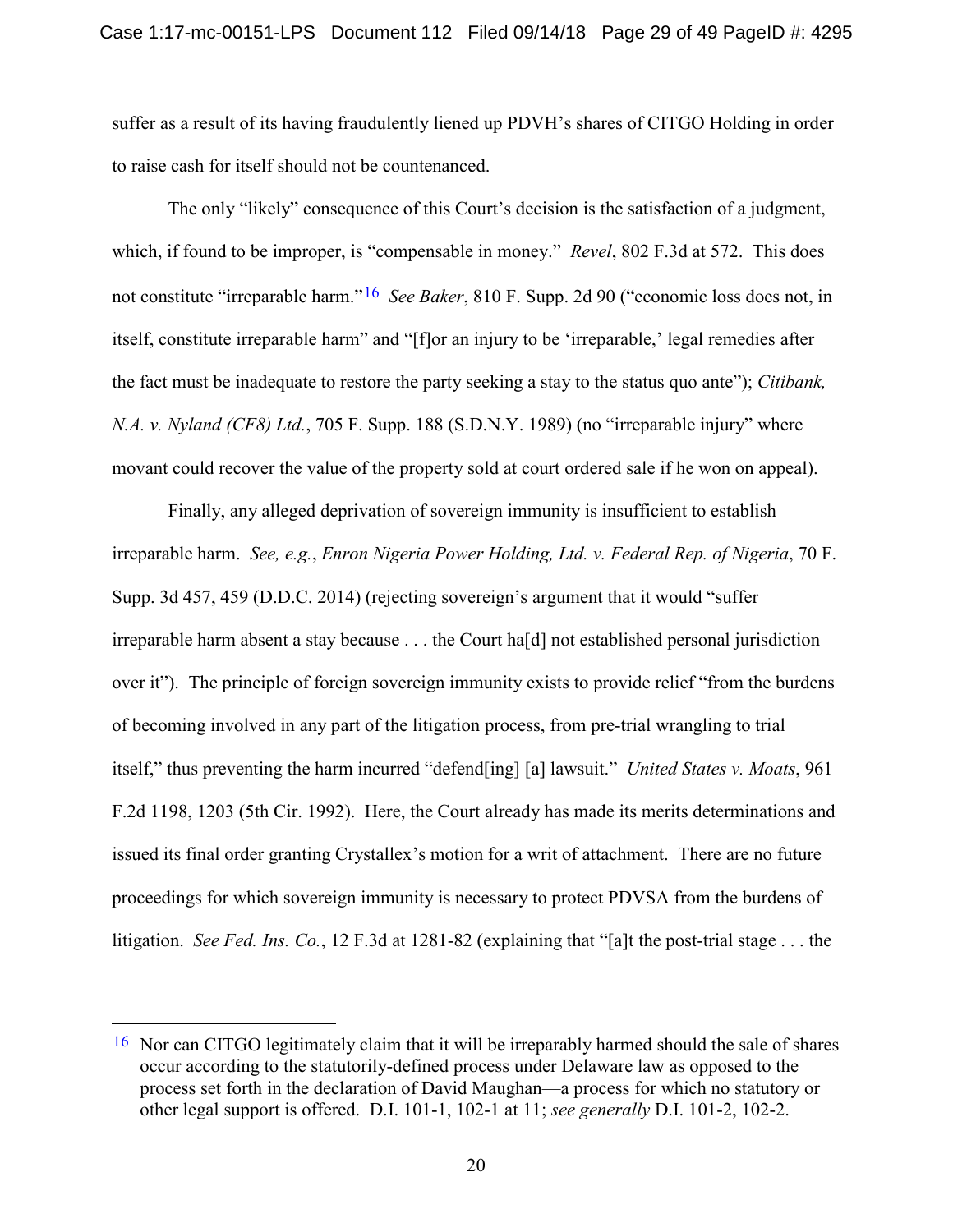[sovereign entities] will have been [already] forced to endure the very burden they are arguing they should not be subjected to in the first place").

#### 3. Issuance of the Stay Will Substantially Injure Crystallex

<span id="page-29-1"></span>Further staying the sale of PDVH's shares would substantially injure Crystallex by giving PDVSA and Venezuela the opportunity to dissipate those assets. Crystallex has been waiting for nearly a decade to be compensated for Venezuela's unlawful expropriation of its assets, and Venezuela and PDVSA have a long history of acting to the detriment of their creditors, including by looting their Delaware subsidiaries. The Third Circuit has recognized that Venezuela and PDVSA have (mis)used PDVH and other indirect subsidiaries with the "intent . . . to hinder creditors." *Crystallex Int'l Corp.*, 879 F.3d at 89. As this Court is aware, Venezuela and PDVSA diminished the value of PDVH by causing PDVH and its subsidiaries to issue \$2.8 billion in debt at 12% interest, the proceeds of which were immediately transferred to PDVH and then "up the chain" to PDVSA in Venezuela.<sup>[17](#page-29-2)</sup> PDVSA and Venezuela then pledged the primary, if not only, asset of PDVH—its 100% ownership interest in the shares of CITGO Holding—as collateral for obligations of PDVSA for no consideration to PDVH.[18](#page-29-3) 

Moreover, as discussed above, PDVSA and Venezuela have proven incapable of ridding (or unwilling to rid) CITGO of corruption and mismanagement. After the ousting of several key executives in 2017, President Maduro's hand-picked successor, Asdrubal Chávez, had his U.S. visa revoked, Ex. 10, and the U.S. government has imposed significant sanctions against Venezuela, PDVSA, and CITGO Holding to prevent improper asset transfers. *See* Exs. 11-13. In addition, PDVSA used CITGO just this summer to conceal assets from ConocoPhillips, a

<span id="page-29-2"></span><span id="page-29-0"></span> <sup>17</sup> *See Crystallex I*, D.I. 1 at 3.

<span id="page-29-3"></span><sup>18</sup> *See Crystallex II*, D.I. 18 at 6.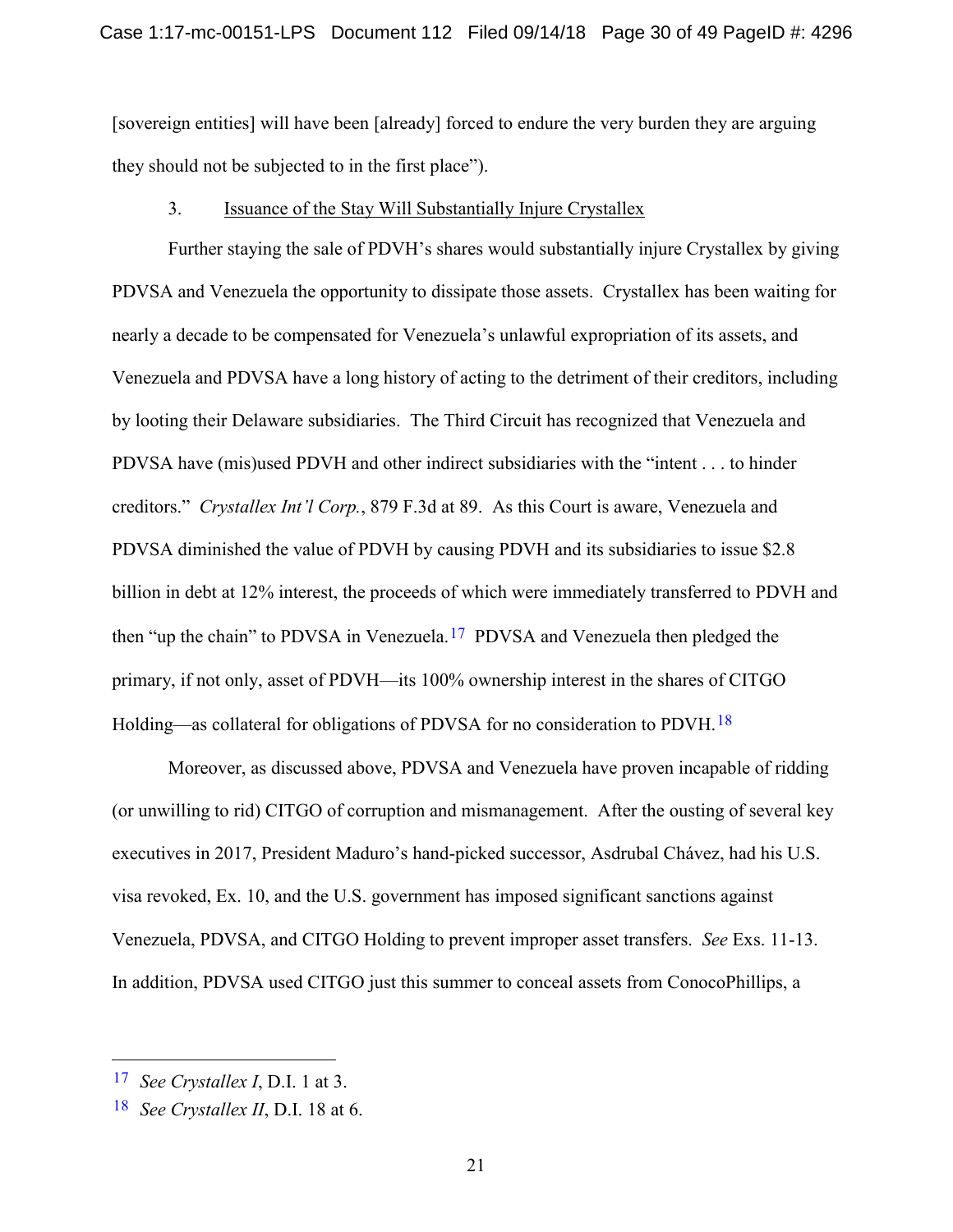creditor of PDVSA, by transferring thousands of barrels of crude oil to avoid attachment. *See* Exs. 17-21. Given these many red flags, the Court has every reason to conclude that PDVSA will continue to misuse its Delaware subsidiaries to the detriment of its creditors for as long as PDVSA retains control of the corporate structure.

<span id="page-30-0"></span>Questions of bad faith aside, once the Marshals have sold the PDVH shares, PDVSA will no longer be able to extract value out of PDVH. Thus, PDVSA now has every incentive to strip value from its U.S. subsidiaries while it still can. *See e.g.*, *Atl. Props. Grp., Inc. v. Deibler*, 1994 WL 45433, at \*9 (Del. Super. Ct. Jan. 6, 1994), *aff'd*, 652 A.2d 553 (Del. 1995) (recognizing that in the time between the court's order and the sheriff's sale of stock the defendants "dissolve[d] the corporations knowing that the stock had been in *custodia legis* since the levy by the Sheriff," and "execute[d] the deeds, removing the assets from the corporation"). Thus, the loss of its interest in PDVH could cause PDVSA to take actions that are beneficial to itself but potentially destructive of the value of PDVH's shares. For example, in October of this year, PDVSA is scheduled to make a payment of more than \$800 million to Bondholders. Exs. 22, 23. Should PDVSA fail to make that payment, Bondholders will not look only to PDVSA for repayment, but may well seek to execute on the assets of PDVH that have been pledged to support that debt. Given that PDVSA is on the verge of losing its interest in PDVH, it may choose to save \$800 million by not making the required payment and allowing Bondholders to seize the pledged shares of CITGO Holding—in effect making PDVH pay PDVSA's debt. In such a situation, a default would be economically rational as it would effectively transfer to Crystallex the cost of PDVSA's failure to pay Bondholders.

Delaware law recognizes the long-standing "policy of giving to a creditor the benefit of his diligence as against other creditors." *Horsey v. Stockley*, 4 Del. Ch. 536, 543-44 (1872).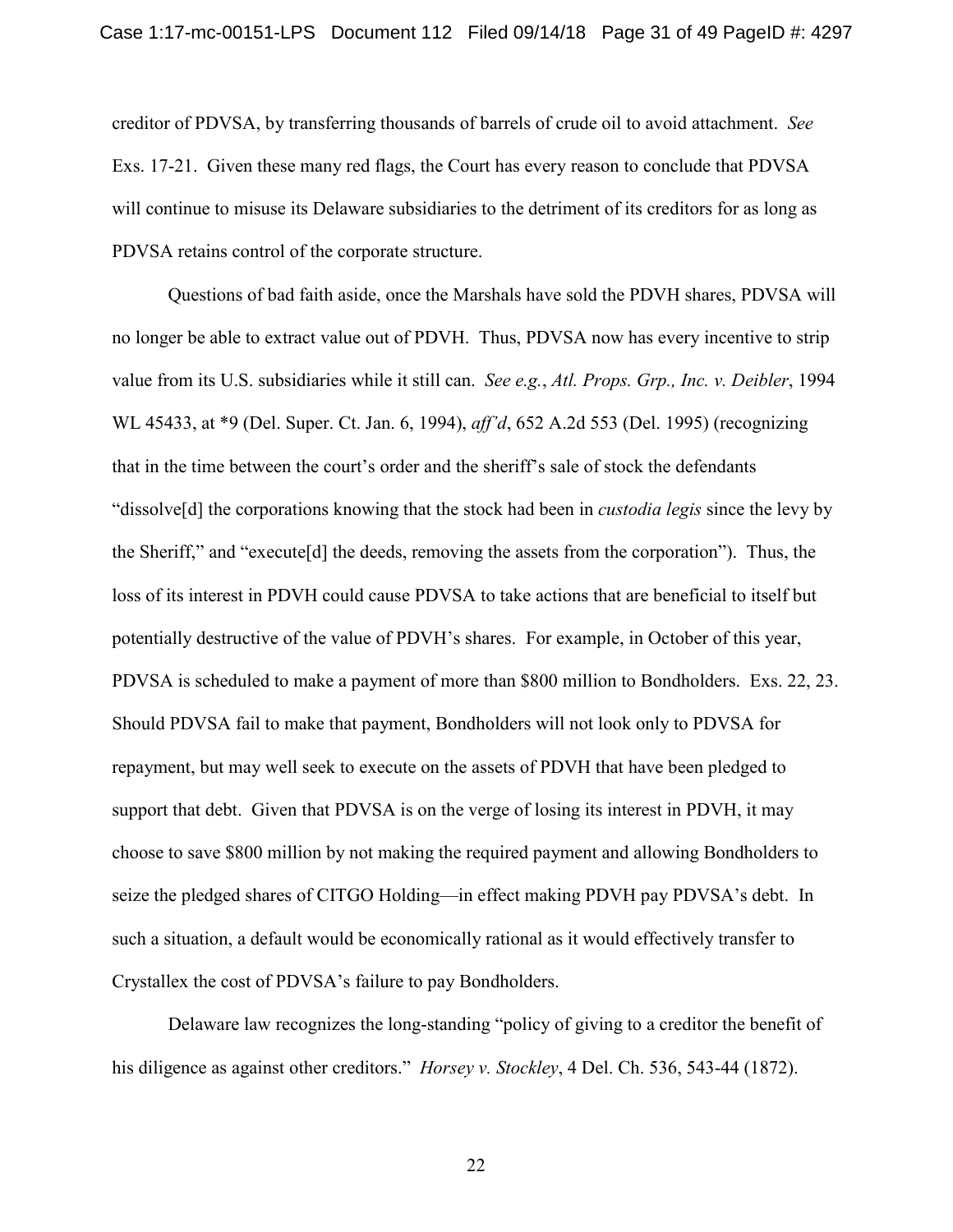Preventing Crystallex from exercising its rights to enforce against the shares of PDVH while other creditors are looking to collect against those same assets turns this longstanding policy on its head. Crystallex should not be punished for its diligence.<sup>[19](#page-31-3)</sup>

#### 4. Public Interest Weighs Against Granting a Stay

<span id="page-31-1"></span>Courts in the Third Circuit have held that the public has an interest in the enforcement of judgments, and therefore the public interest prong favors Crystallex, which has diligently sought to collect on its judgment against Venezuela despite Venezuela's refusal to pay. *See, e.g.*, *Cottillion v. United Ref. Co*., 2014 WL 7344005, at \*4 (W.D. Pa. Dec. 23, 2014) (denying motion to stay, citing non-moving party's assertion that "there is a public interest in favor of . . . enforcement of judgments"); *Arlington Indus., Inc. v. Bridgeport Fittings, Inc.*, 2013 WL 5937342, at \*16 (M.D. Pa. Nov. 4, 2013) (denying motion to stay in part because "the request for a stay is offensive to the . . . public interest in enforcing judgments").

Contrary to PDVSA's arguments, there is no U.S. governmental interest to offset the public interest in judgment enforcement. If anything, such interest favors denial of PDVSA's stay motion. The U.S. government has clearly demonstrated a desire to prevent the Venezuelan government, including PDVSA, from exploiting and looting U.S. assets, as reflected in the Executive Orders aimed at curbing "endemic economic mismanagement and public corruption at

<span id="page-31-3"></span><span id="page-31-2"></span><span id="page-31-0"></span><sup>&</sup>lt;sup>19</sup> ConocoPhillips has filed a letter with the Court seeking to stall execution on PDVH's shares by arguing that if the Third Circuit rules in PDVSA's favor, those assets would have been "available to creditors of PDVSA (such as ConocoPhillips)." D.I. 104 at 1. That Crystallex acted more diligently than other creditors in pursuing its judgment is not a reason to stall execution in this matter. *See Doroshow, Pasquale, Krawitz & Bhaya v. Nanticoke Mem'l Hosp., Inc.*, 36 A.3d 336, 345 (Del. 2012) (recognizing the applicability of "first in time, first in line" rule to determine the priority of creditors); *Comm'rs Freedman's Sav. & Tr. Co. v. Earle*, 110 U.S. 710, 717 (1884) ("Though it be the favorite policy of this court to distribute assets equally among creditors, . . . whenever a judicial preference has been established by the superior legal diligence of any creditor, that preference is always preserved in the distribution of assets.").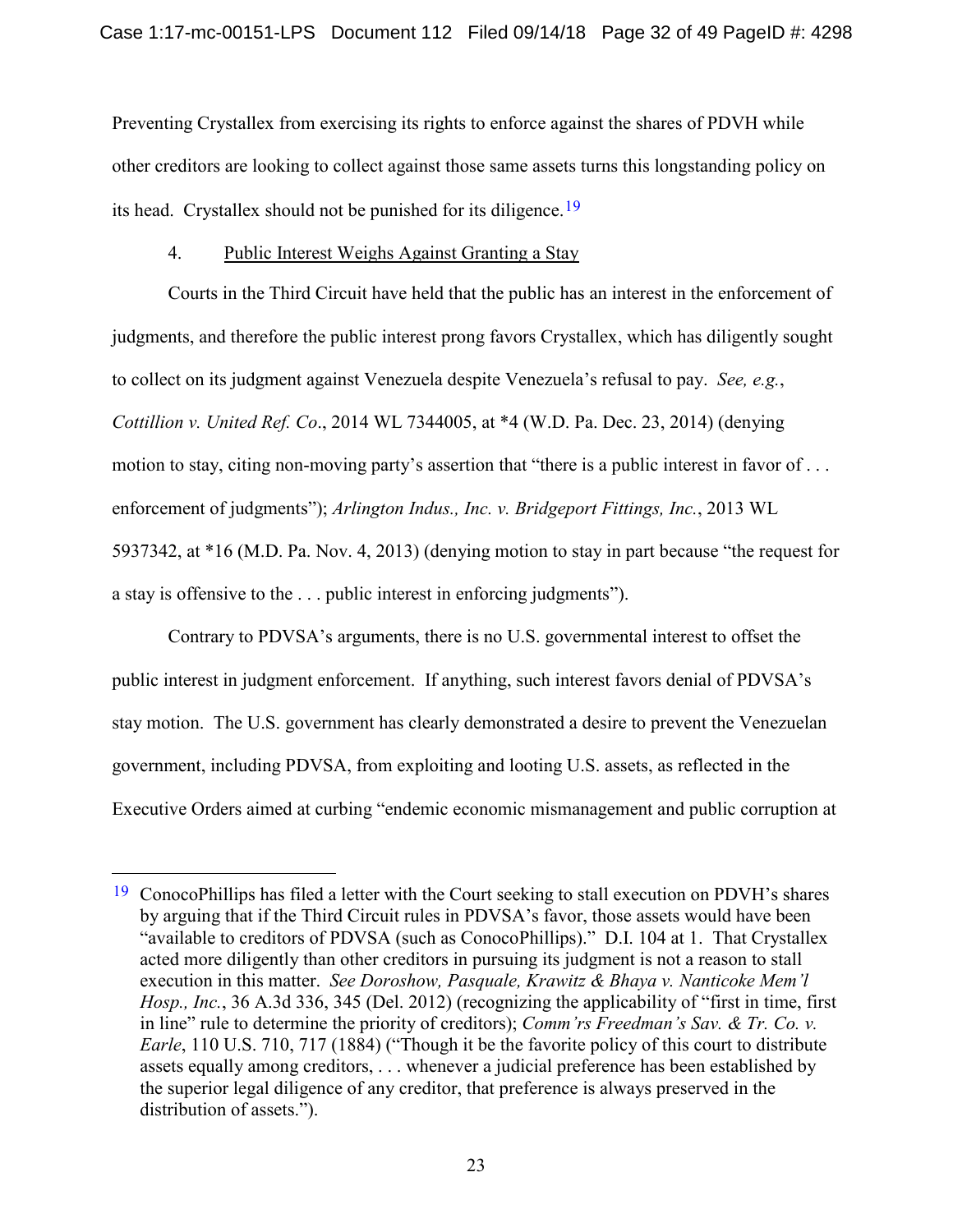the expense of the Venezuelan people and their prosperity." Ex. 13; *see also* Exs. 11, 12. PDVSA argues that, because the Executive Orders do not expressly restrain actions of CITGO, this Court should treat those orders as endorsing a public interest in preserving CITGO. But exempting CITGO from sanctions simply means that CITGO should be treated as any other asset, in which case the public interest in enforcing judgments militates against the stay request.

#### **B. PDVSA Must Post a Full Bond In Order to Continue The Stay of Execution**

Even if this Court were to determine that the factors discussed above weighed in favor of granting a stay—and it should not—there is no reason to permit a stay without requiring that PDVSA post a bond. It is undisputed that PDVSA's alter ego Venezuela owes Crystallex a \$1.2 billion judgment (plus interest). Venezuela could and should pay that judgment, but it has refused and has forced Crystallex to seek to satisfy its judgment elsewhere. Given that Crystallex's judgment is valid and has been outstanding for more than a year already, its interests should be protected by a bond during the pendency of PDVSA's appeal.

<span id="page-32-1"></span><span id="page-32-0"></span>"The purpose of the supersedeas bond" requirement set forth in Federal Rule of Civil Procedure 62(d) is to "'secure<sup>[]</sup> the prevailing party against any loss sustained as a result of being forced to forgo execution on a judgment during the course of an ineffectual appeal.'" *In re W.R. Grace & Co.*, 475 B.R. 34, 209 (D. Del. 2012) (citation omitted), *aff'd* 729 F.3d 332 (3d Cir. 2013) (subsequent affirmations omitted). Courts may only forego the bond requirement under "exceptional circumstances" and "when there are other means to secure the judgment creditor's interests," such that the court is "convinced that the judgment is adequately secured." *Montalvo v. Larchmont Farms, Inc.*, 2011 WL 6303247, at \*2 (D.N.J. Dec. 15, 2011); *Fed. Election Comm'n v. O'Donnell*, 2017 WL 2200911, at \*2 (D. Del. May 19, 2017) (Stark, J.) (denying motion for stay without bond because defendants failed to show that judgment was adequately secured and had not "address[ed] the [plaintiff's] concerns about the security of the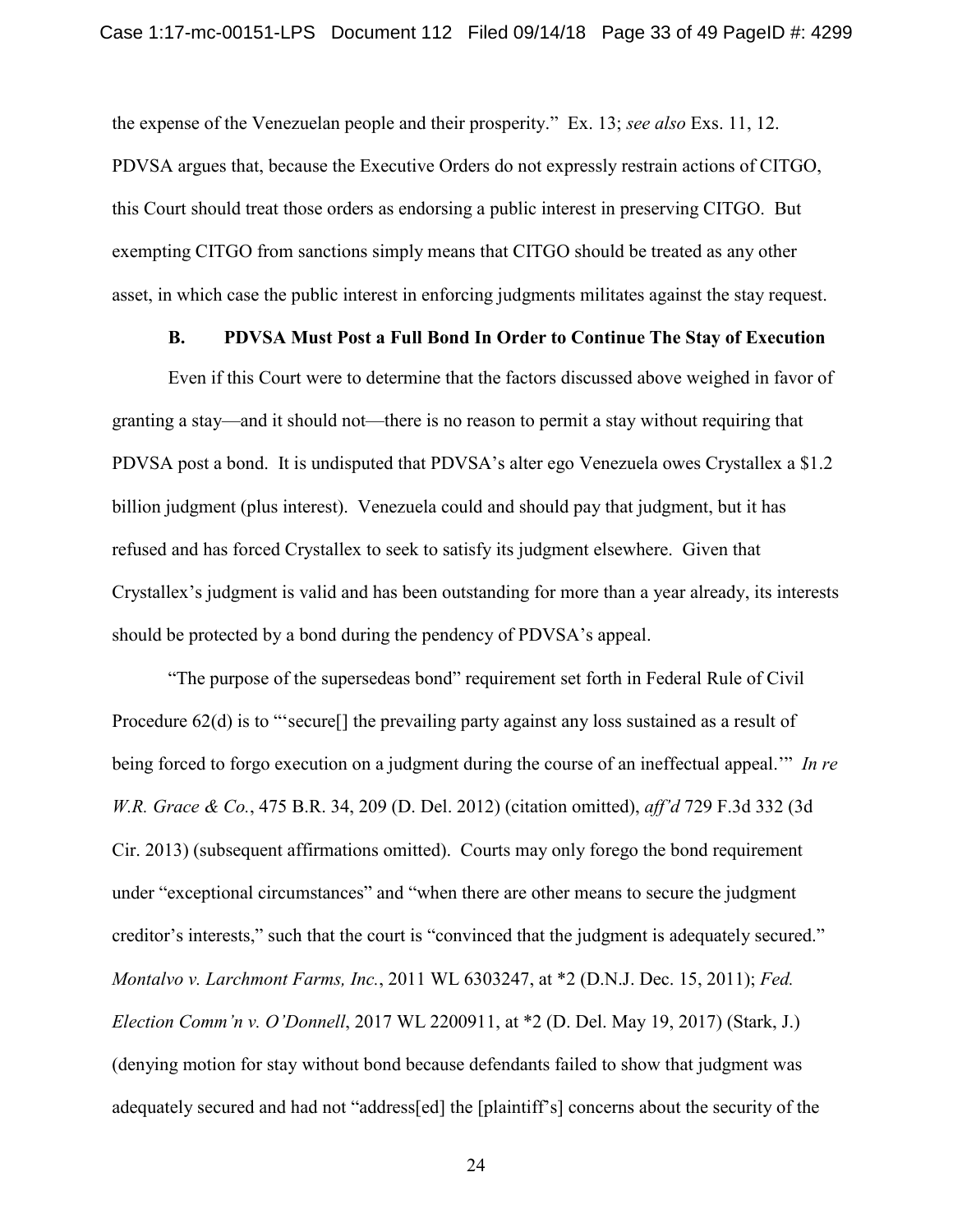<span id="page-33-3"></span><span id="page-33-0"></span>judgment") (quoting *In re Diet Drugs*, 582 F.3d 524, 552 (3d Cir. 2009)). In determining whether a court should "depart<sup>[]</sup> from the ordinary requirement of a supersedeas bond," "[a] high priority . . . should be to ensure the collectability of plaintiff's judgment," and "[e]rror, if at all, should be on the side of *protecting plaintiff's stake*." *United States v. Panhandle E. Corp.*, 696 F. Supp. 983 (D. Del. 1988) (emphasis added) (rejecting proposed alternative arrangement to secure payment of the judgment pending appeal).

<span id="page-33-2"></span><span id="page-33-1"></span>In addition, Delaware law, which governs this execution proceeding pursuant to Federal Rule of Civil Procedure 69, provides that stays of execution may be granted only where the judgment debtor provides "'sufficient security'" which is "at a minimum, the full amount of the money judgment." *Gates v. Texaco, Inc.*, 2008 WL 1952162, at \*1 (Del. Super. Ct. May 2, 2008); *see also In re Karaha Bodas Co., L.L.C.*, 2002 WL 1401693, at \*1 (D. Del. June 27, 2002), *order clarified*, 2002 WL 1585913 (D. Del. July 18, 2002) ("agree[ing]" that "the court should apply Delaware law to the question of whether [the judgment debtor] must post a bond pending the removal of the stay order");[20](#page-33-4) *Owens Corning Fiberglas Corp. v. Carter*, 630 A.2d 647, 648 (Del. 1993) (affirming denial of stay unless appellant "paid the full amount of the judgment plus legal interest" into the court). In general, Delaware courts "do[] not have the discretion to waive the requirement of a supersedeas bond." *Gates*, 2008 WL 1952162, at \*1; *see also Zimmerman v. Crothall*, 2014 WL 257461, at \*2 n.14 (Del. Ch. Jan. 23, 2014) ("Delaware courts have held that, pursuant to article IV,  $\S$  24 of the Constitution and the applicable Supreme Court Rules, trial courts are without authority to waive the supersedeas bond

<span id="page-33-4"></span> <sup>20</sup> In *Karaha Bodas*, the Court declined to "narrowly construe Rule 69's facially broad language," and instead concluded that "'procedure on execution' includes procedures regarding and related to execution," including "the court's order stay[ing] proceedings in furtherance of the execution of a judgment." *Id*. at \*2.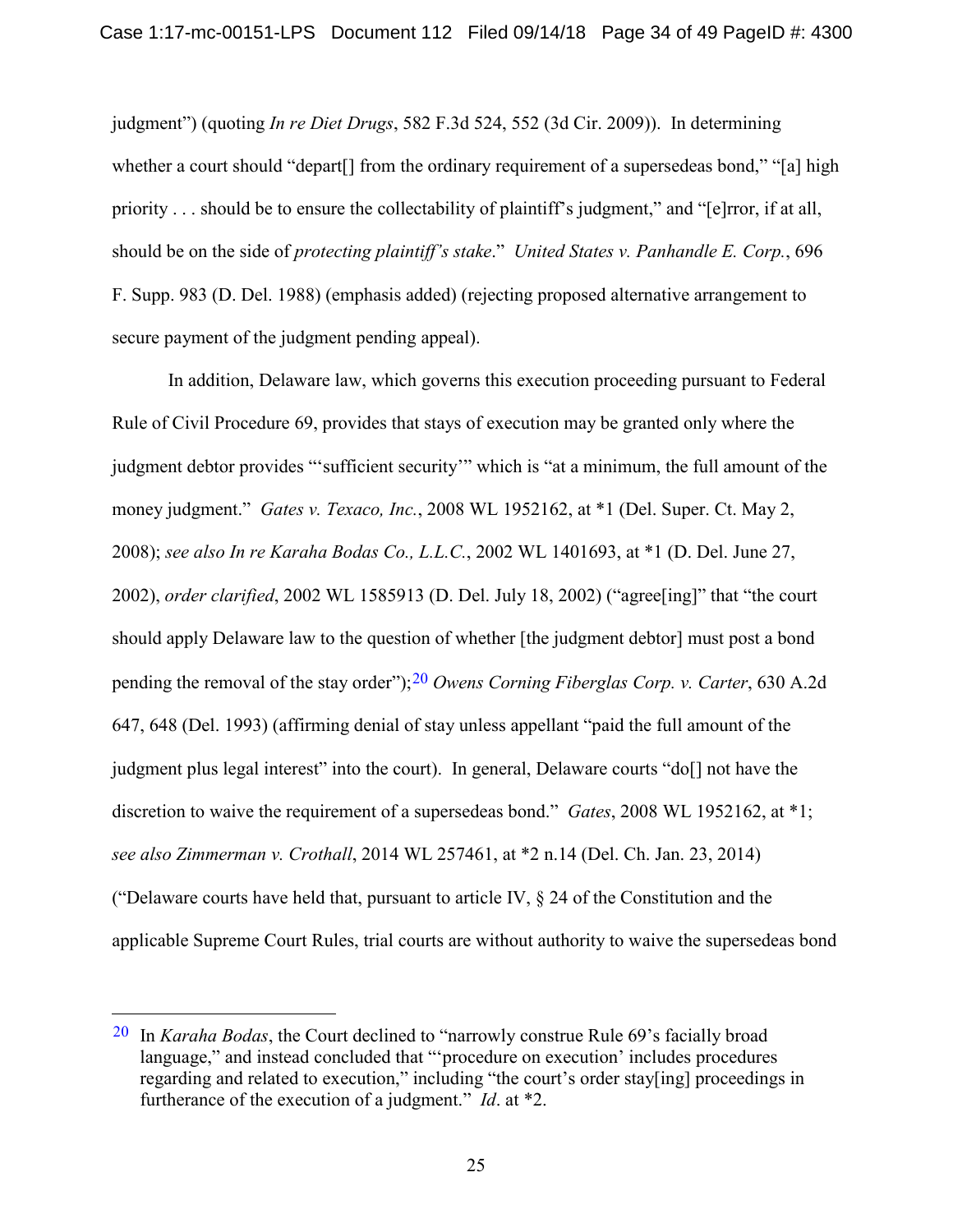requirement.") Because state law applies to enforcement procedures, this Court is similarly constrained from waiving the bond requirement here.

<span id="page-34-2"></span>Here, PDVSA has failed to demonstrate "why th[is] court should deviate from the ordinary full security requirement." *In re W.R. Grace & Co.*, 475 B.R. at 209. It has made no effort to show that it is unable to pay the bond, whether through the cash proceeds of its own operations or through non-U.S. debt.<sup>21</sup> Despite its conclusory assertion that Crystallex's lien on the PDVH shares should suffice as security for a stay (D.I. 98 at 19), neither PDVSA nor any of the Proposed Intervenors has offered any evidence at all as to the value of the shares.<sup>22</sup> Absent such evidence, it is impossible for the Court to determine whether the shares might present adequate security for Crystallex's judgment.<sup>23</sup> And, whatever that value is today, it will go down if the Proposed Intervenrors attempt to foreclose on the shares of CITGO Holding.

<span id="page-34-3"></span> <sup>21</sup> PDVSA and Venezuela have had no trouble securing funds in the past. As recently as September 13, President Maduro travelled to China to secure \$5 billion "to finance oil projects," which will supplement the \$5.25 billion Venezuela has already secured from China for the same purpose. Ex. 24.

<span id="page-34-4"></span><span id="page-34-1"></span><sup>22</sup> Thus, PDVSA's cited authority is inapposite. *See, e.g., ASARCO LLC v. Ams. Mining Corp*., 419 B.R. 737, 743 (S.D. Tex. 2009) (the "court's security arrangement effectively pledge[d] an amount of . . . shares equal to twice the value of the monetary judgment"); *Fastov v. Christie's Int'l P.L.C.*, 2008 WL 3200733, at \*1 (D.D.C. Aug. 7, 2008) (foregoing bond because "the corpus of the [attached brokerage] account exceed[ed]" the judgment and movant w[ould] not be permitted to access the corpus while his appeal [wa]s pending"); *USA Gateway Travel, Inc. v. Gel Travel, Inc*., 2007 WL 1058582, at \*1 (W.D. Wa. April 5, 2007) (ordering a supersedeas bond less than the full judgment when bond combined with the attached assets was valued at 60% more than the judgment amount); *C. Albert Sauter Co. v. Richard S. Sauter Co.*, 368 F. Supp. 501, 520-21 (E.D. Pa. 1973) (requiring a partial bond be posted in addition to placing shares in escrow).

<span id="page-34-5"></span><span id="page-34-0"></span> $23$  PDVSA's claim that no bond is required because the Executive Orders "operate as a restraint on the PDVH shares" is without support. D.I. 98 at 17. The purpose of posting a bond is to ensure that assets are not dissipated so that the appellee's judgment can be satisfied in the event of an ineffective appeal. *See In re Tribune Co.*, 477 B.R. 465, 478 (Bankr. D. Del. 2012) ("court[s] look[] to whether [a] bond would be necessary to protect 'against diminution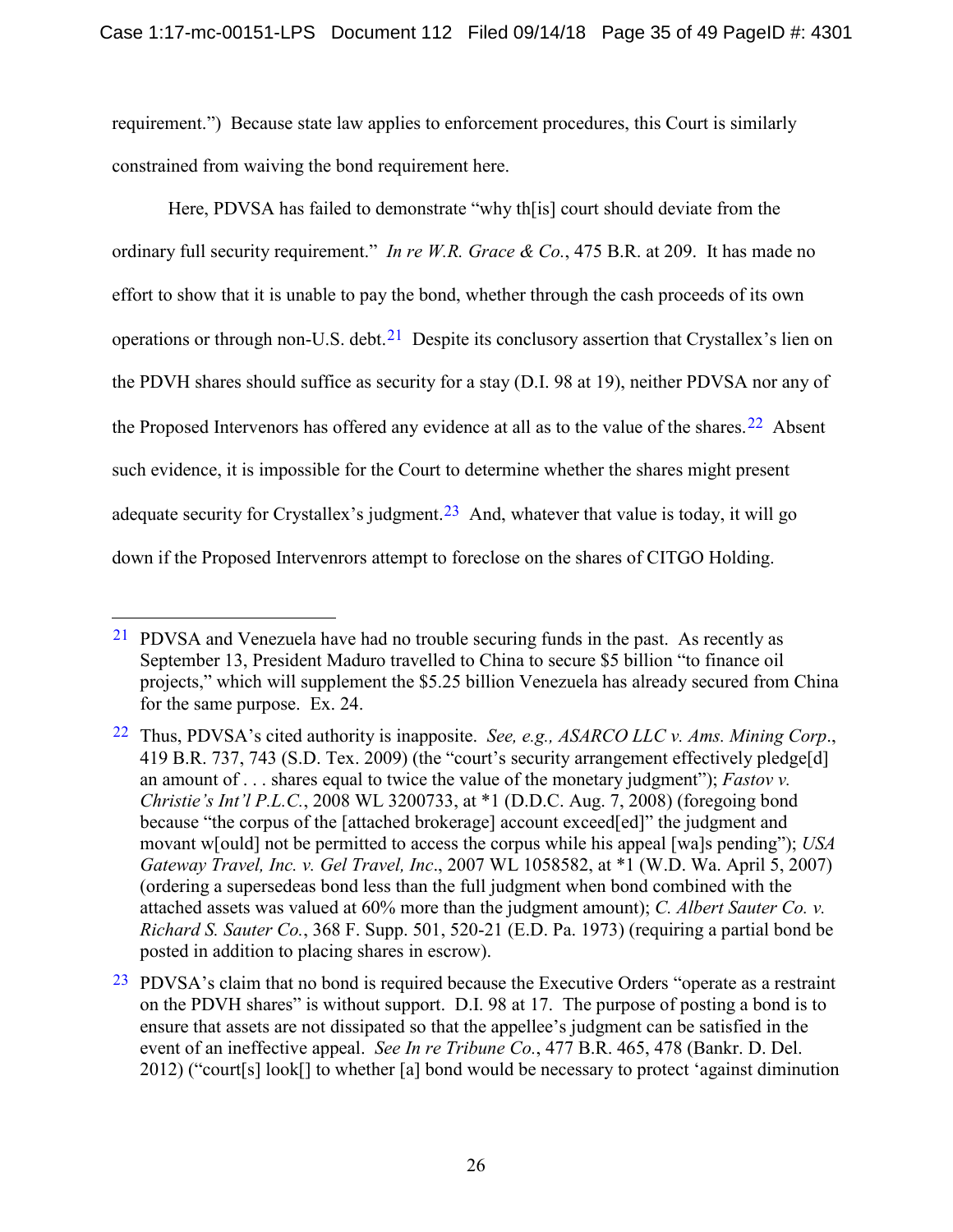<span id="page-35-0"></span>Even assuming that there was evidence that the value of the PDVH shares today is sufficient to satisfy Crystallex's judgment—there is none—a lien on the shares itself is not adequate security. PDVSA's cases recognize that "[t]he function of a supersedeas bond is to 'protect the judgment creditor's position from erosion during any period that its right to execute is obstructed by a stay pending appeal,'" but those cases did not involve judgment debtors with Venezuela's and PDVSA's documented history of attempting to hinder and evade creditors. *United States v. Indianapolis Baptist Temple*, 1999 WL 1249452, at \*2 (S.D. Ind. Nov. 10, 1999). The managers of the CITGO Entities are pulled from the ranks of PDVSA's officers and directors, who are themselves current and former Venezuelan officials. *See* Exs. 25-28; D.I. 3-1 at 9-11. There is no reason to believe that, faced with imminent loss of Venezuelan control, these individuals will act in the best interests of the CITGO Entities as opposed to those of Venezuela and PDVSA. As detailed above, management of the CITGO Entities is directed by the same parties responsible for stymieing Crystallex's collection efforts—PDVSA and Venezuela. *See supra* at Sect. I.A.3. There is simply no reason to believe that the value of the PDVH shares will be preserved pending appeal.

At bottom, PDVSA's arguments wholly ignore the significant possibility that PDVSA, and/or Venezuela may take steps while PDVSA's appeal is pending to devalue PDVH and its shares.<sup>24</sup> Rosneft and Bondholders may well do the same—their rights are tied to a default by

 $\overline{a}$ 

in the value of property pending appeal' and to 'secure the prevailing party against any loss that might be sustained as a result of an ineffectual appeal'"). Thus, the notion that a nonjudicial order—revocable at any time—restricting transfer of PDVH's shares provides Crystallex with security is disregards the possibility that Venezuela and/or PDVSA may take actions in the interim that significantly devalue the shares and render the Writ ineffectual.

<span id="page-35-1"></span> $24$  For example, Bondholders claim that the PDVH shares are "safely in storage waiting for Crystallex," but fail to address the possibility that those shares may be devalued while "in storage." D.I. 105 at 10. Indeed, should PDVSA default on the 2020 bonds, the value of those shares would be subject to the whims of Bondholders.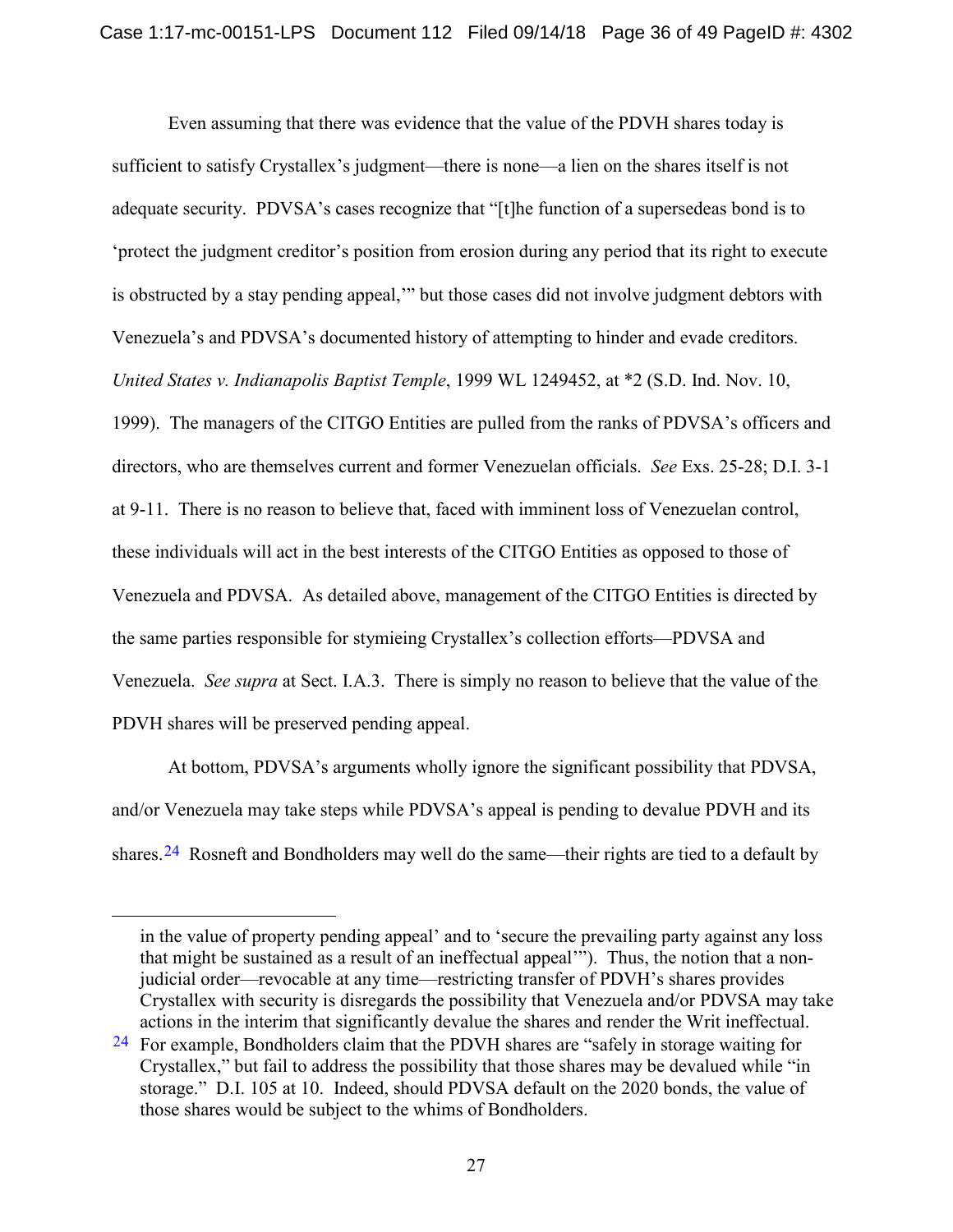<span id="page-36-0"></span>PDVSA, not just a sale of the shares. Given that PDVSA has already defaulted on most, if not all of its unsecured debt, there is every reason to believe that PDVSA will eventually default on these obligations too. And there is no assurance that Rosneft and Bondholders will not seek to exercise those rights while an appeal is pending, thereby reducing the value of the shares of PDVH. Indeed, their intervention motions are premised on the assumption that if PDVSA defaults they will exercise their purported contractual rights. This possibility—or even probability—cautions against dispensing with the bond requirement. *See, e.g.*, *Lech v. Jackson*, 2018 WL 2183984, at \*2 (D. Colo. May 10, 2018) (rejecting argument that the creditor could "quickly collect on the judgment by garnishing plaintiffs' wages or bank accounts or by placing liens on their properties" because "plaintiffs [did] not provide[] any guarantee that those assets w[ould] still be available following the outcome of their appeal" and therefore "a lien on plaintiffs' property [wa]s not a proper substitute for the supersedeas bond requirement").

PDVSA also has failed to demonstrate that exceptional circumstances exist warranting a waiver of the bond requirement. PDVSA provides only conclusory statements such as: (1) the writ "is more than enough security," such that requiring a bond "would be a waste of money"; (2) "the costs of requiring a bond or authorizing execution . . . outweigh any benefits of denying an unconditional stay"; (3) "it is 'reasonably clear'" that PDVSA cannot afford a bond because it cannot take on "new debt" in the United States; and (4) execution "could set off a cascade of adverse events under various financing arrangements." D.I. 98 at 19-20. However, these arguments are without legal or evidentiary support. *See Montalvo*, 2011 WL 6303247, at \*2 (denying motion for a stay without bond because movant "rel[ied] on bald assertions" that exceptional circumstances existed). PDVSA has ignored the possibility of posting a cash bond or obtaining non-U.S. financing. And, PDVSA has failed to establish why separate contractual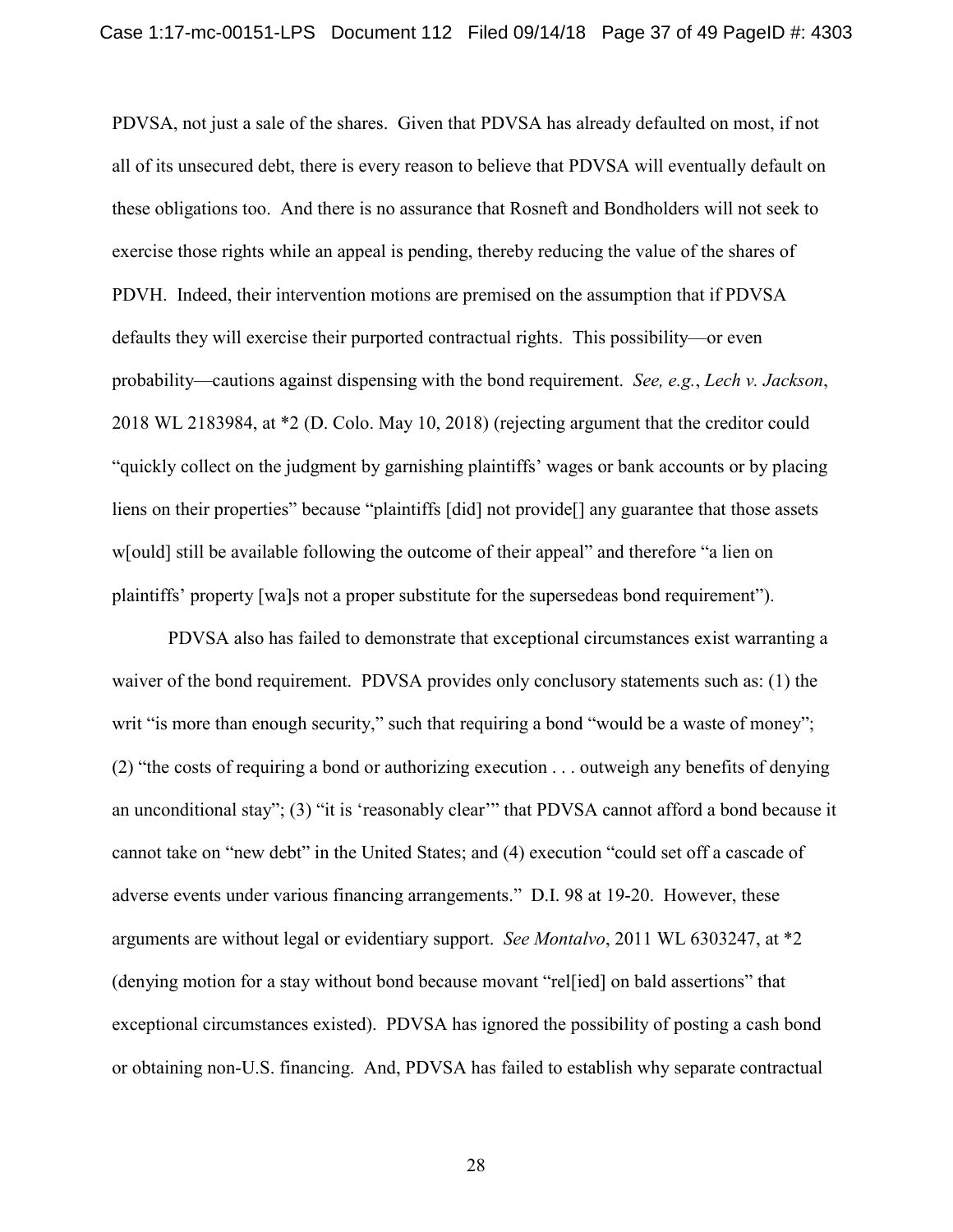relationships between non-parties to this action should stand in the way of securing Crystallex's judgment. In contrast, Crystallex has established that the danger in granting an unconditional stay outweighs the benefits, *see supra* Sect. I.A.3.

<span id="page-37-1"></span>In sum, PDVSA has not "demonstrate[d] objectively that posting a full bond is [either] impossible or impractical," or satisfied its "duty to propose a plan that will provide adequate . . . security for [Crystallex]." *United States v. Kurtz*, 528 F. Supp. 1113, 1115 (E.D. Pa. 1981) (finding defendant had not satisfied these requirements because he only offered an "unsupported allegation that he [wa]s financially unable to satisfy the judgment or to post a bond"); *see also Ryan v. Asbestos Workers Union Local 42 Pension Fund*, 2002 WL 87470, at \*1 (D. Del. Jan.

<span id="page-37-0"></span>22, 2002) (same).  $25$ 

#### **II. The Proposed Intervenors Have No Right To Intervene**

CITGO, Rosneft, and Bondholders attempt to insert themselves into an enforcement proceeding that has nothing to do with them. Crystallex has a valid and uncontested judgment against Venezuela, and, by this enforcement proceeding, Crystallex simply sought, successfully, to execute against assets belonging to its judgment debtor. But for one administrative task—the entry of an order scheduling the Marshals' sale for a date certain—there is nothing left for the Court to do. Thus, even if the Proposed Intervenors somehow had an interest in this proceeding—they do not—it is too late for them to seek to protect it.

<span id="page-37-2"></span> <sup>25</sup> PDVSA's alter ego, Venezuela, was denied a similar request for a stay of enforcement of Crystallex's judgment in the District Court of the District of Columbia after that court found a "likelihood that Venezuela will be either unwilling or unable to satisfy the full judgment," and that "Venezuela's conduct thus far" had not "demonstrated unmistakably its intent and ability to pay." *Crystallex Int'l Corp. v. Bolivarian Republic of Venezuela*, 1:16-cv-00661- RC, at 3-4 (D.D.C. Aug. 8, 2017) (order denying stay motion). The court was also "unable to conclude that Crystallex's interests would not be injured" by a stay without a bond, and therefore "decline[d] to stay the case." *Id*. at 6.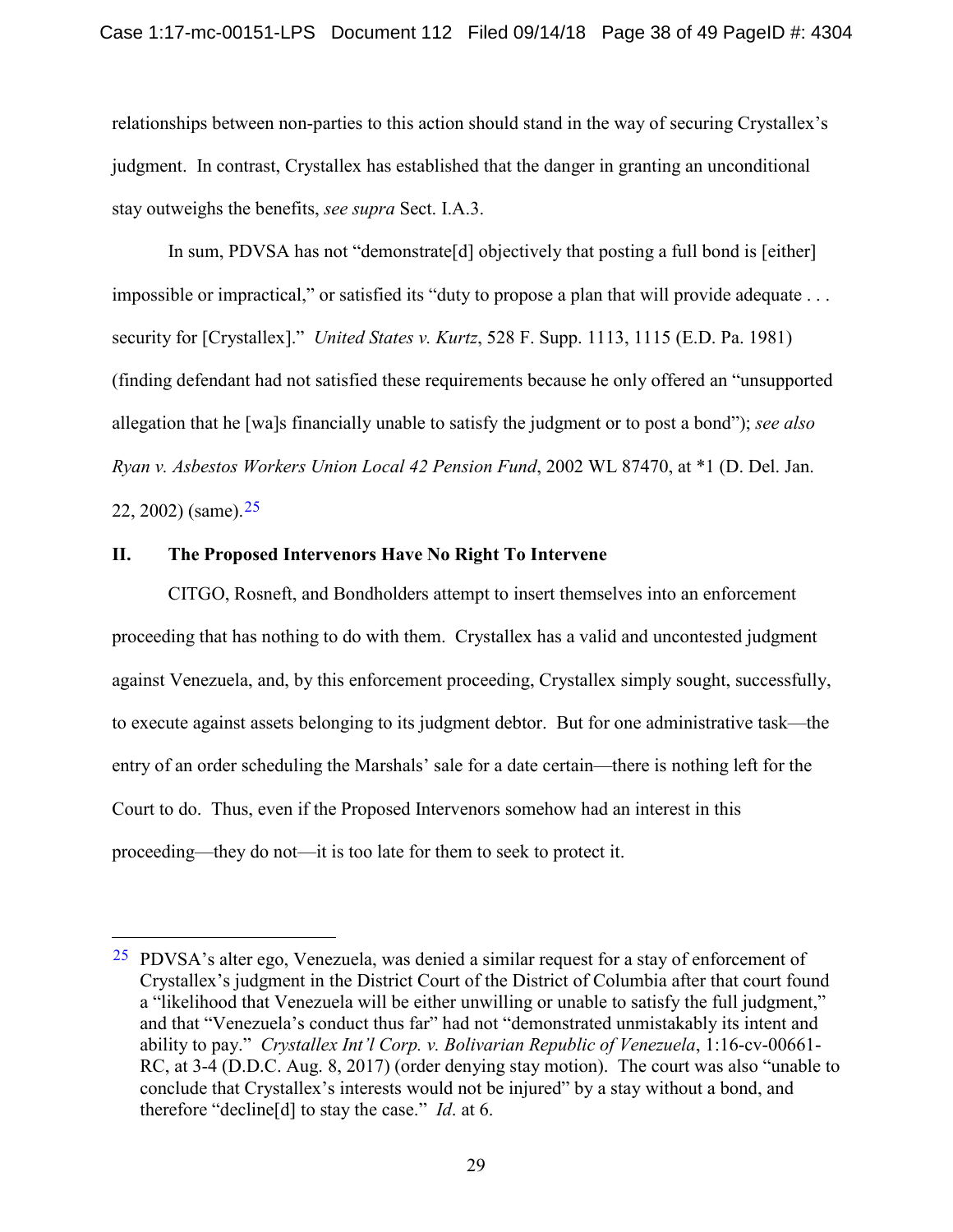<span id="page-38-2"></span>In the Third Circuit, a nonparty-applicant seeking to intervene as of right must demonstrate that "(1) the application for intervention is timely; (2) the applicant has a sufficient interest in the litigation; (3) the interest may be affected or impaired, as a practical matter by the disposition of the action; and (4) the interest is not adequately represented by an existing party in the litigation." *Harris v. Pernsley*, 820 F.2d 592, 596 (3d Cir. 1987). "Although these requirements are intertwined, each must be met to intervene as of right," *id*, and "the applicant bears the burden of persuading the court that each element is met." *Anthony v. Indep. Ins. Advisors, Inc.*, 2012 WL 1313413, at \*4 (V.I. Apr. 2, 2012) (applying Third Circuit precedent). None of these factors is met here.

## <span id="page-38-0"></span>**A. The Motions To Intervene Are Untimely**

The Proposed Intervenors' assertion that this Court has effectively already decided that intervention is permissible when it set a deadline for filing any motions to intervene mischaracterizes the Court's August 23, 2018 Order.<sup>26</sup> When considering the timeliness of a motion to intervene, "the Third Circuit has instructed that three factors must be considered: (1) the stage of the proceeding; (2) the prejudice that delay may cause the parties; and (3) the reason for the delay." *Anthony*, 2012 WL 1313413, at \*5.

<span id="page-38-3"></span><span id="page-38-1"></span> $26$  While each Proposed Intervenor attempts to rely on the Court's August 23, 2018 Order, only Bondholders cite any authority for the assertion that filing within a deadline creates a presumption of timeliness. *See* D.I. 105 at 5 (citing *Edwards v. City of Houston*, 37 F.3d 1097, 1107 (5th Cir. 1994), *on reh'g en banc*, 78 F.3d 983 (5th Cir. 1996)). The motions in *Edwards* were motions to intervene on *appeal*, which were filed before the purported deadline set by the district court, but the Fifth Circuit reaffirmed the motions to intervene in the underlying case. 37 F.3d at 1107. When the Fifth Circuit sitting *en banc* reheard the case, it only granted intervention after conducting a traditional timeliness analysis of the facts, including the expediency of the filings by the two intervenors, the prejudice to the parties, and the intervenors' opportunity to participate meaningfully to protect their rights. 78 F.3d at 1000-04.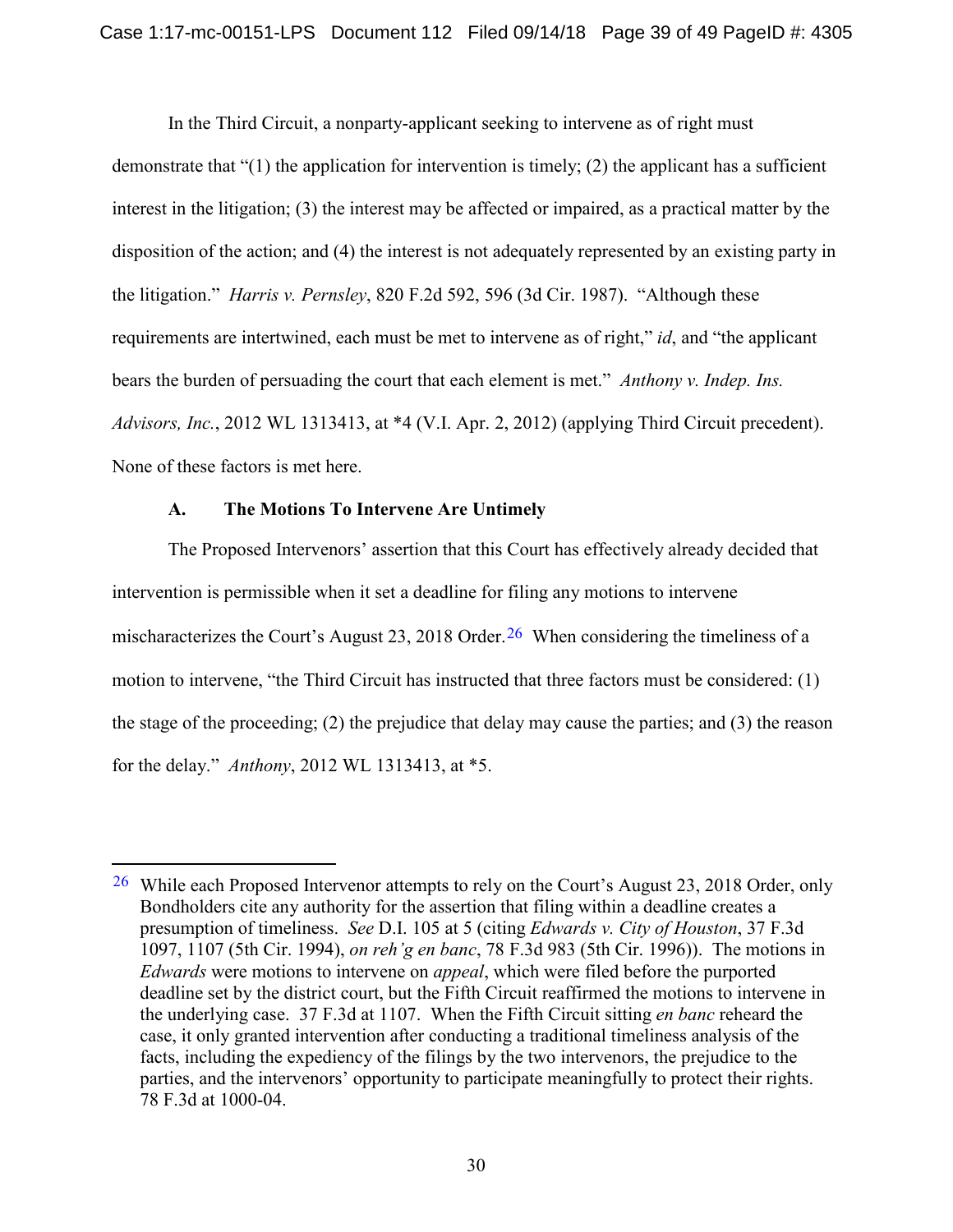<span id="page-39-1"></span><span id="page-39-0"></span>First, the Motions to Intervene are untimely because there are no claims or defenses left for the Court to decide and it therefore is too late in the proceedings to intervene. *See In re Fine Paper Antitrust Litig.*, 695 F.2d 494, 500 (3d Cir. 1982) ("[A] 'motion to intervene after entry of a decree should be denied except in extraordinary circumstances.'"). "[C]ourts generally find intervention untimely" when sought after "the filing of dispositive motions" "unless there is a compelling reason for the delay in filing." *Anthony*, 2012 WL 1313413, at \*6 (citing *Choike v. Slippery Rock Univ. of Pennsylvania of State Sys. of Higher Educ.*, 297 F. App'x 138, 141 (3d Cir. 2008) (unpublished)). Here, the Motions to Intervene were filed after all legal questions were resolved, after the Court had issued all necessary substantive orders, and when the only remaining task for the Court is a procedural one—ordering a Marshals' sale of the PDVH shares. Intervention will only create delay—indeed, each of the intervenors seeks a stay in the hope of elevating their financial interests above Crystallex's judgment. None of the Proposed Intervenors offers an excuse for their year-long delay since the commencement of litigation, nor attempts to explain why they waited until after there was nothing left for this Court to decide before moving to intervene. The Proposed Intervenors' motions are untimely.<sup>[27](#page-39-2)</sup>

Second, allowing the Proposed Intervenors' to intervene at this late stage would prejudice Crystallex by further delaying execution of the Court's August 9 Order and potentially forcing Crystallex to re-litigate issues that it already has spent time and money briefing before the Court.

<span id="page-39-2"></span> <sup>27</sup> *Mountain Top Condominium Assoc. v. Dave Stabbert Master Builder, Inc.*, 72 F.3d 361, 370 (3d Cir. 1995), cited by CITGO and Rosneft, D.I. 101, 102 at 3-4; D.I. 100 at 6-7, is not to the contrary. The movants in *Mountain Top* sought to intervene within a month of learning that escrowed funds—in which they had a direct interest—might be depleted. 72 F.3d at 370. Unlike the Proposed Intervenors, the movants in *Mountain Top* did not wait for that lawsuit to end, and instead diligently asserted their claims as soon as the risk became apparent.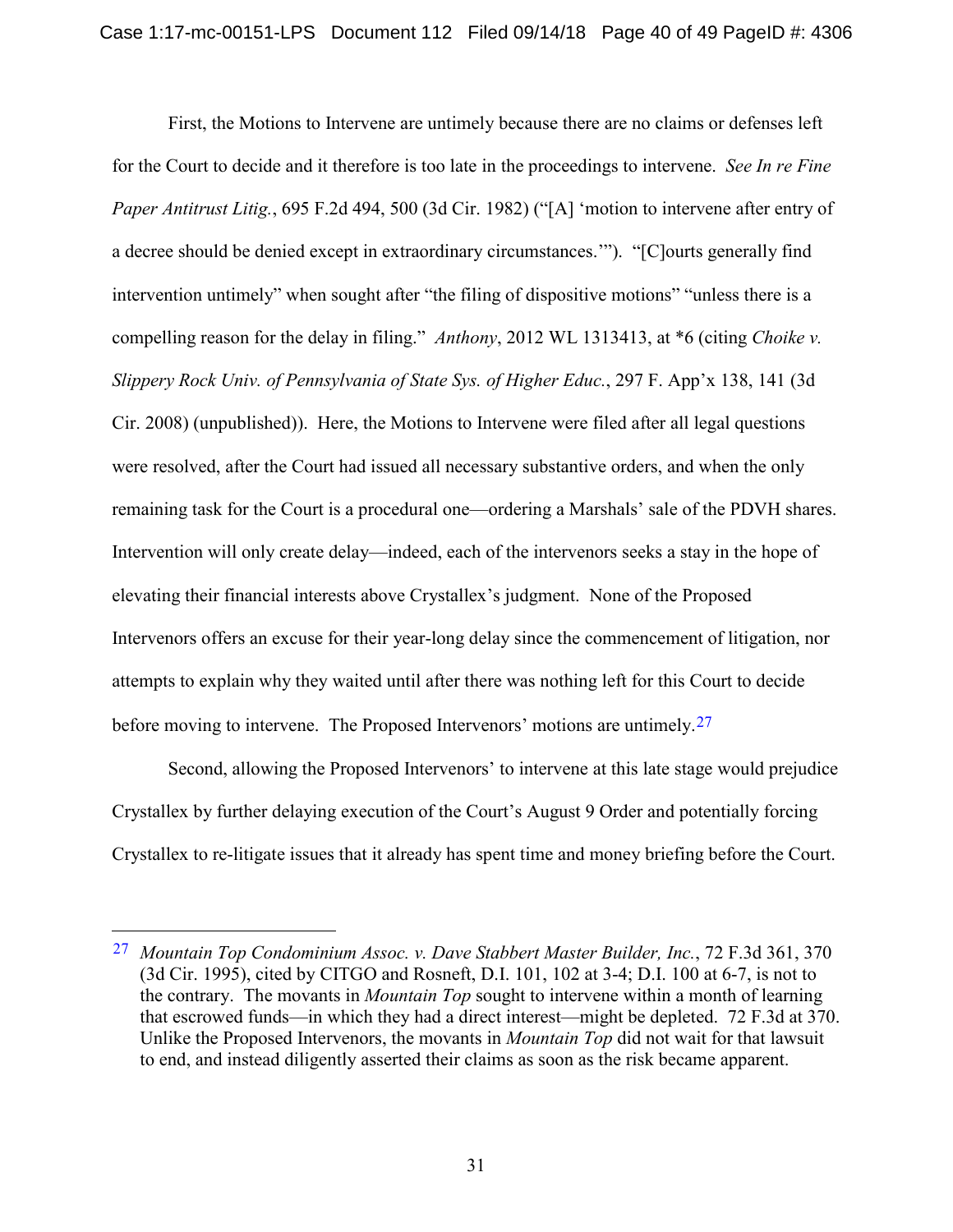<span id="page-40-0"></span>*See In re Safeguard Scis.*, 220 F.R.D. 43, 47 (E.D. Pa. 2004) (denying motion to intervene as untimely where parties would be prejudiced by having to re-litigate previously decided motion). As detailed above (*supra* at pp. 10-11, Sect. I.A.3), Crystallex will suffer substantial injury by any further delay on execution,  $28$  and any argument that Crystallex is not prejudiced because its interest in the shares of PDVH is "secured" ignores that until the shares are sold their value is subject to manipulation by Venezuela, PDVSA and even PDVH itself. *See supra*, pp. 8-9, 32 n.27. On the other hand, no merits determinations remain to be made in this action, and none of the Proposed Intervenors has an interest in the shares of PDVH. Accordingly, the Proposed Intervenors would not suffer any prejudice from continuing as non-parties.[29](#page-40-3)

<span id="page-40-1"></span>Third, the Proposed Intervenors provide no legitimate excuse for their delay in filing the Motions to Intervene. "To the extent the length of time an applicant waits before applying for intervention is a factor in determining timeliness, it should be measured from the point at which the applicant knew, or should have known, of the risk to its rights." D.I. 100 at 7 (quoting *United States v. Alcan Aluminum, Inc.*, 25 F.3d 1174, 1183 (3d Cir. 1994); *accord* D.I. 101, 102 at 3-4; D.I. 105 at 5. Even if the Proposed Intervenors had a substantial interest in this

<span id="page-40-2"></span> $28$  As the Court is aware, Venezuela expropriated the Las Cristinas mine in 2011. (D.I. 3-1 at 5) Seven years later Crystallex still has not been compensated. Venezuela has refused to satisfy judgments entered in the courts of the United States, Canada and the Netherlands. Crystallex, which is currently subject to insolvency proceedings, is prejudiced each day the judgment remains unpaid.

<span id="page-40-3"></span> $29$  To the extent the Proposed Intervenors wish to provide "input" regarding the sale of the shares of PDVH, they were invited to do so by this Court and thus need not intervene. *See* D.I. 95. Indeed, Crystallex welcomes any information regarding the shares and the nature of the Proposed Intervenors' security interests in certain of PDVH's downstream assets that Proposed Interveners wish to share with potential purchasers. But, so far, they have offered none. Nor have any of the Proposed Intervenors offered any legal authority for any sales process other than the statutorily-endorsed process proposed by Crystallex.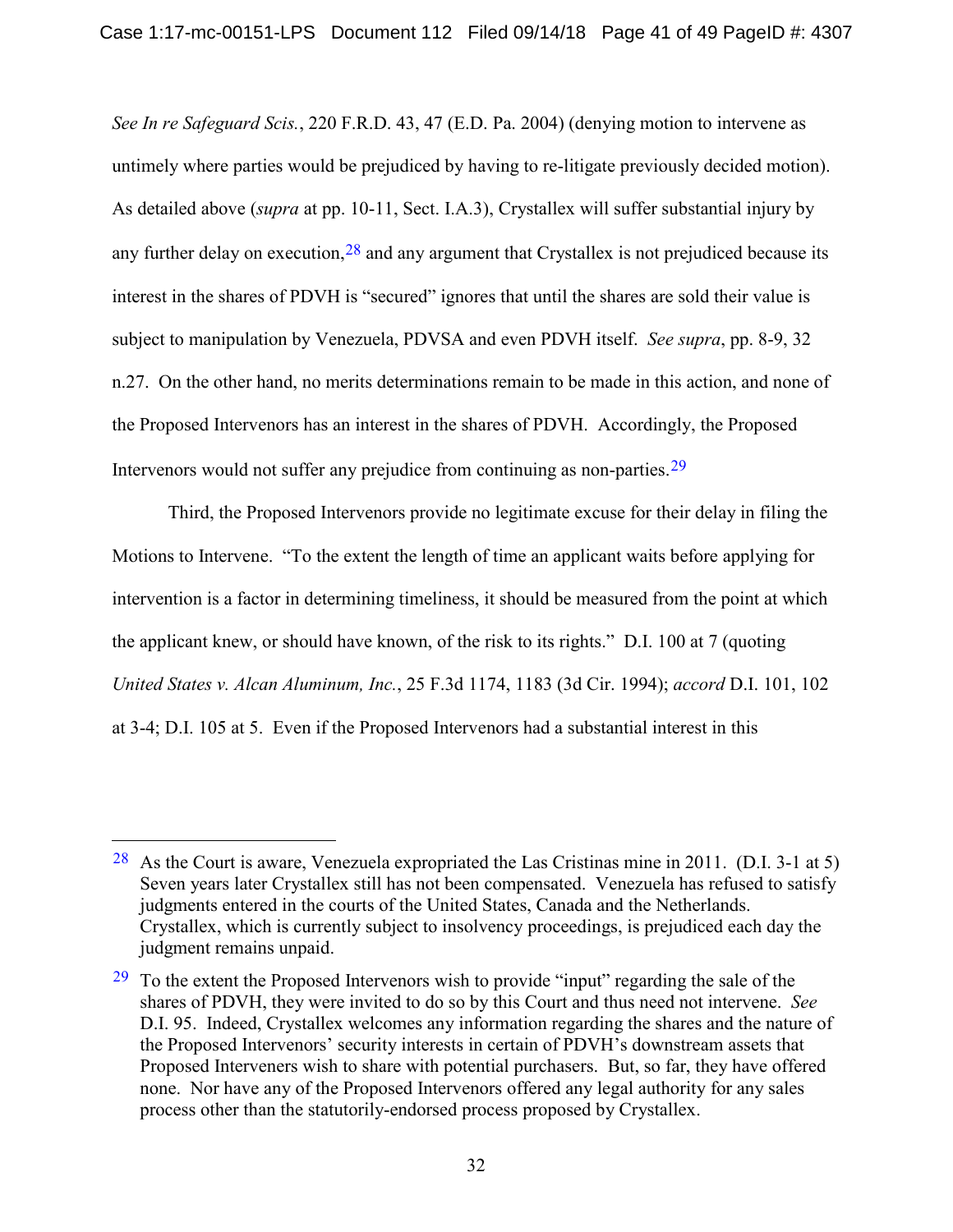litigation—they do not—all of the Proposed Intervenors were aware that their interests were at risk the moment this litigation began.

Each of the Proposed Intervenors points to the fact that the Writ was only recently issued, (D.I. 100 at 6-7; D.I. 101, 102 at 3-4; D.I. 105 at 5-6), but ignores that the Court's August 9, 2018 decision was not the beginning of the writ proceeding; it was the end. Once the Court issued its August 9 ruling, the *risk* of an adverse ruling was converted into a *fact* that Crystallex could attach the shares of PDVH to execute on its judgment. None of the Proposed Intervenors even attempts to explain why they could not have moved to intervene a year ago. Instead, it seems they simply believed that Crystallex would be unsuccessful. This is not a basis upon which the Proposed Intervenors can argue that they "did not know nor should have known[] of the possible need to intervene." *In re Safeguard Scis.*, 220 F.R.D. at 47 (incorrect belief that class certification motion would succeed did not justify potential class members' delay in moving to intervene).<sup>[30](#page-41-2)</sup> Nor can the Proposed Intervenors claim a lack of knowledge. This action has generated substantial press, *see, e.g.*, Exs. 1-4, and the Proposed Intervenors do not (and cannot) claim that they only learned about the case following the Court's most recent ruling. *See Choike*, 297 F. App'x at 142 (party who became aware of its rights when the case was filed because "[it] created some publicity," cannot excuse a delay in moving to intervene).

<span id="page-41-0"></span>Because they were filed over a year after the commencement of litigation and after PDVSA intervened, because the Proposed Intervenors' delay in filing the motions would cause

<span id="page-41-2"></span><span id="page-41-1"></span><sup>&</sup>lt;sup>30</sup> PDVSA recognized that its supposed interests were at risk and timely moved to intervene. The Proposed Intervenors offer no explanation for their failure to do the same, and now, over a year later, it is too late. *See U.S. E.E.O.C. v. ABM Indus. Inc.*, 2010 WL 744714, at \*3 (E.D. Cal. Mar. 3, 2010) (finding inexcusable delay where proposed intervenors sought leave to intervene long after other parties had done so).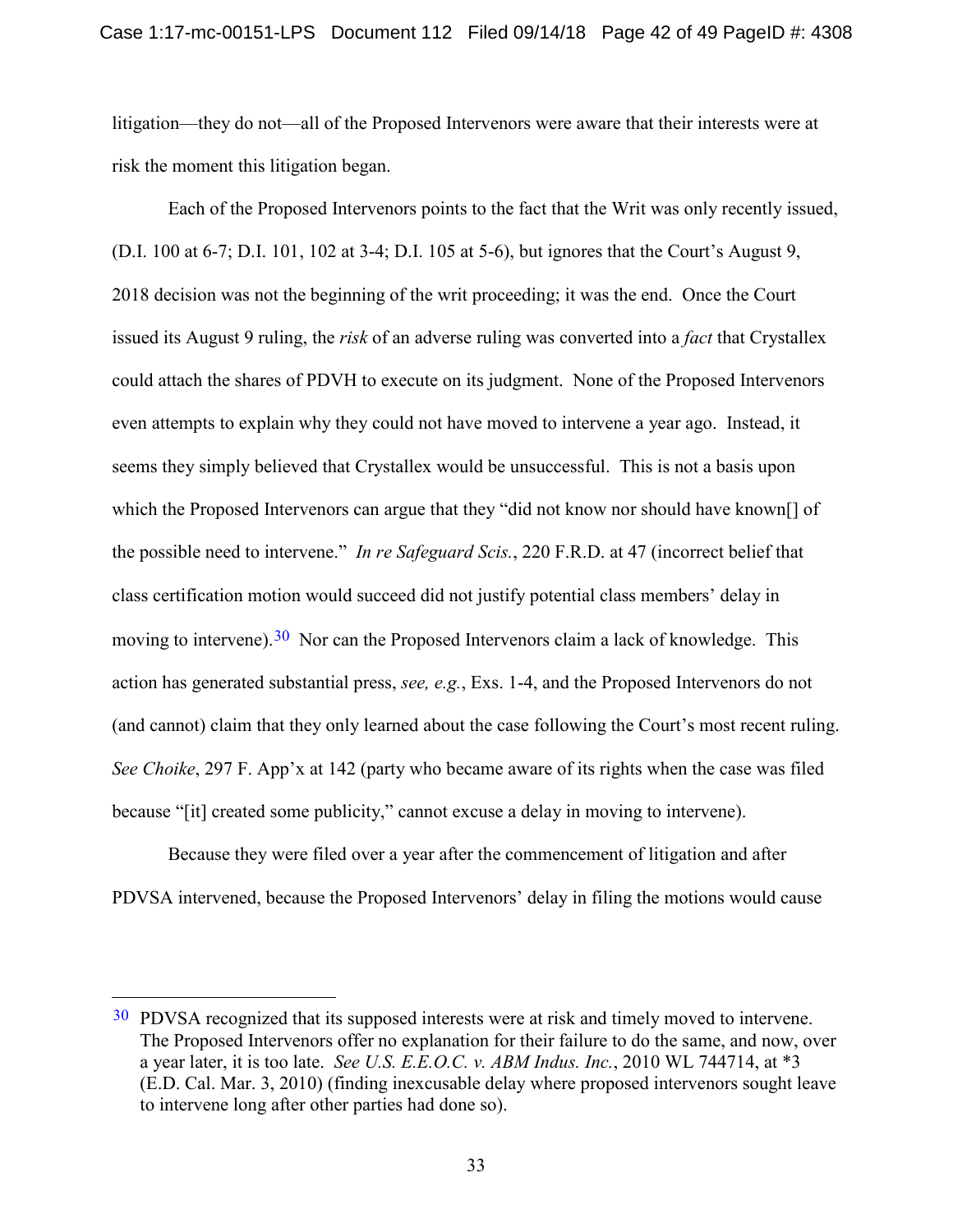prejudice to Crystallex, and because the delay is not justified by any reasonable excuse, the Motions to Intervene should be denied as untimely.

## <span id="page-42-0"></span>**B. None Of The Proposed Intervenors Has Demonstrated A Protectable Interest In The Litigation**

An interest that is contingent and indirect is "not the kind of interest courts have required for intervention under Rule 24(a)." *Liberty Mut. Ins. Co. v. Pac. Indem. Co.*, 76 F.R.D. 656, 660 (W.D. Pa. 1977) (denying motion to intervene where asserted interest depended on future recovery on a judgment). The Third Circuit has repeatedly disposed of arguments—like those in the Motions to Intervene—that conditional interests, rather than direct and substantial rights, are sufficiently protectable to justify intervention as of right.<sup>[31](#page-42-1)</sup> *See, e.g., Liberty Mut. Ins. Co. v. Treesdale, Inc.*, 419 F.3d 216, 222-23 (3d Cir. 2005) (tort plaintiff's interest in insurance proceeds was insufficient to justify intervention because it was exactly "the kind of economic interest" that "does not support intervention as a matter of right").

Here, the Proposed Intervenors have no interest in, or right to, the PDVH shares. CITGO merely argues that the sale of the shares will force CITGO Holding to take certain contractual

<span id="page-42-1"></span> <sup>31</sup> The Proposed Intervenors rely heavily on *Mountain Top* and *Kleissler* to argue that they have a protectable interest in this litigation, but those cases are inapposite. In *Mountain Top*, the intervenors held a property interest in escrow funds deposited with the court in that litigation because they were "assets of an express trust" to which the intervenors "[we]re the intended beneficiaries." *Mountain Top*, 72 F.3d at 368; *see also Liberty Mut. Ins. Co. v. Treesdale, Inc.*, 419 F.3d 216, 221-22 (3d Cir. 2005) (distinguishing *Mountain Top*). In *Kleissler*, environmental groups sought to enjoin the National Forest Service from logging in a specific area. *Kleissler v. U.S. Forest Serv.*, 157 F.3d 964, 967 (3d Cir. 1998). School districts and municipalities were permitted to intervene because they received a share of the proceeds, while logging companies were permitted to intervene to protect their ability to enter into future contracts with the National Forest Service given their "longstanding dependence on [such] contractual relations." *Id.* at 972-73. The *Kleissler* intervenors' interest was directly related to the issue in the underlying litigation—whether the National Forest Service should be permitted to log in the designated area—and would not merely be affected, but wholly destroyed, if the logging ceased.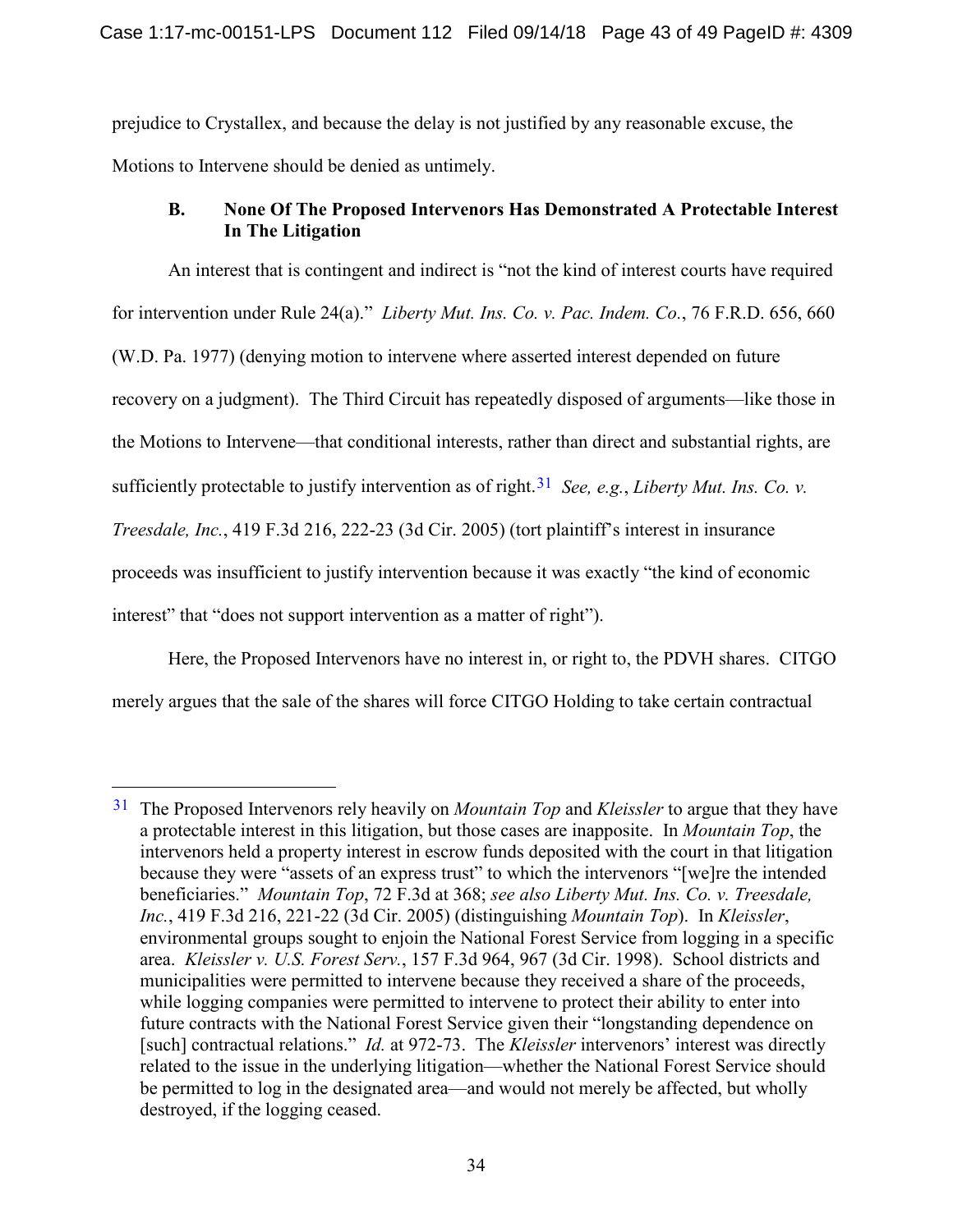actions—offering to repurchase on an accelerated schedule debt that it already has to repay, which would presumably be funded by an issuance of new debt—that potentially could affect CITGO's financial position. And Rosneft and Bondholders assert a conditional economic interest in different property that they claim might be impacted if the PDVH shares are sold. Rosneft claims that it has "a security interest in the principal asset of PDVH" and that the "disposition of [the PDVH shares] necessarily implicates [Rosneft's] interests." D.I. 100 at 8-9. Rosneft has it backwards. The disposition of the PDVH shares does not "implicate" Rosneft's interests; rather, the value of the PDVH shares is *affected by* Rosneft's interests. As Rosneft admits, its purported security interest will not be altered by a sale of the PDVH shares. D.I. 100 at 14 ("[A]ny buyer of PDVH common stock will take subject to [Rosneft's] rights."). Bondholders claim that their interest is two-fold: (1) protecting the value of their collateral, and (2) protecting the value of PDVSA's assets. Bondholders' first interest is identical to Rosneft's asserted interest and fails for the same reasons. And to the extent Bondholders seek to intervene to protect the inchoate value of the assets of their debtor, that is precisely the sort of pure "economic interest" that the Third Circuit has deemed insufficient to justify intervention.<sup>32</sup>

<span id="page-43-1"></span><span id="page-43-0"></span> $32$  This limitation on intervention is consistent with the requirement that "[a]n intervenor must meet the [standing] requirements of Article III if the intervenor wishes to pursue relief not requested by a plaintiff." *Town of Chester, N.Y. v. Laroe Estates, Inc.*, 137 S. Ct. 1645, 1648 (2017) (remanding for consideration of the nature of relief requested by the proposed intervenor). Moreover, intervention is subject to the requirement of prudential standing, meaning that would-be intervenors must move to intervene to protect their own interests, not the interests of others. *See, e.g.*, *New Orleans Pub. Serv., Inc. v. United Gas Pipe Line Co.*, 732 F.2d 452, 464 (5th Cir. 1984) (a nonparty seeking to intervene must not assert the interests of others to obtain redress for itself). The only "relief" Rosneft seeks is to comment on the sale process; it does not submit any question on which the Court must rule. CITGO and Bondholders, meanwhile, also seek a stay, which (1) is not relief sought by Crystallex, and (2) is relief already sought by PDVSA. None of these requests creates an actual claim or controversy for this Court to adjudicate.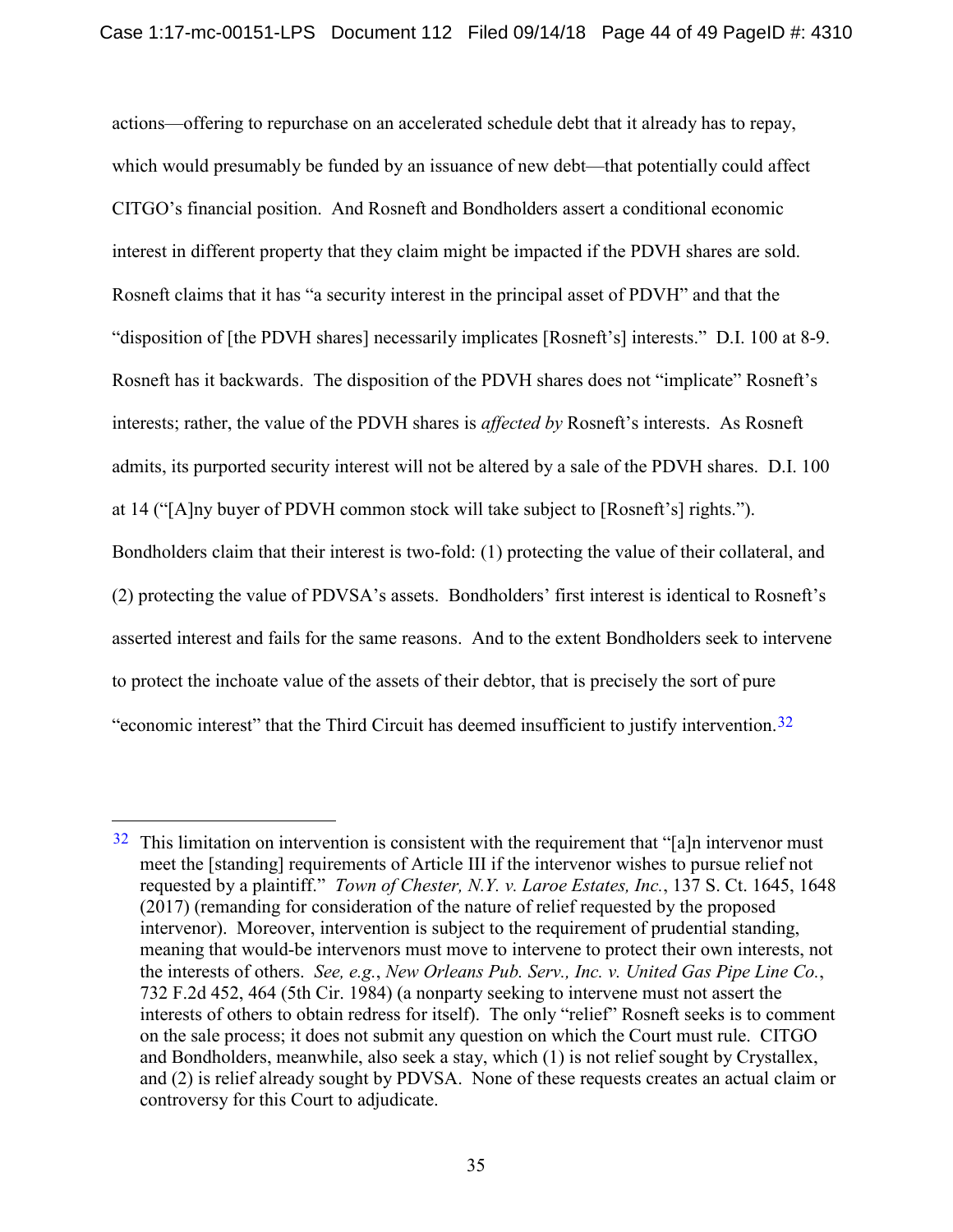Even if interests of the sort theorized by Rosneft and Bondholders could support intervention, their intervention motions would fail because neither Rosneft nor Bondholders provides evidentiary support for their motions. In its brief, Rosneft claims it has an interest in the shares of CITGO Holding, but it fails to submit any documents supporting that claim, much less its claim to have contractual rights that might be implicated by a sale of PDVH. Bondholders similarly offer no affidavit or other evidence showing that they actually have an interest in the shares. *Compare In re Chemed Corp. S'holder Derivative Litig.*, 2017 WL 1712530, at \*10 (D. Del. Apr. 25, 2017) (noting that the movant "submitted a declaration and exhibit confirming his Chemed stock ownership"). Accordingly, Rosneft and Bondholders have failed to meet their burden of demonstrating an interest in the litigation.

## <span id="page-44-0"></span>**C. The Proposed Intervenors' Purported Interests Will Not Be Impaired By The Execution Of This Court's Judgment**

This Court has made no determination as to the Proposed Intervenors' rights (and they do not assert otherwise). The Proposed Intervenors do not assert that the Court's August 9 Order, or its anticipated sale order, will have any legal effect on their purported interests. Indeed, the Motions to Intervene are premised on the Proposed Intervenors' bargained-for contractual rights, which contemplated this very scenario, and for which the Proposed Intervenors assumed the risk.

Here, Bondholders and Rosneft were well aware of the risk that Venezuela's creditors would try to reach PDVSA's assets to satisfy Venezuela's debts—including having received or had access to explicit warnings of Crystallex's efforts to collect on its Award against Venezuela. PDVSA warned investors:

• Some creditors have, in recent years, used litigation tactics against several sovereign debtors, to attach assets of state-owned entities located outside the relevant jurisdiction or interrupt payments made by these. . . . . PDVSA cannot guarantee that a creditor of the Bolivarian Republic of Venezuela will not be able to interfere with the Exchange Offers, the Collateral or payments made under the New Notes, through an attachment of assets, injunction, temporary restraining order or otherwise. Ex. 5 at 121.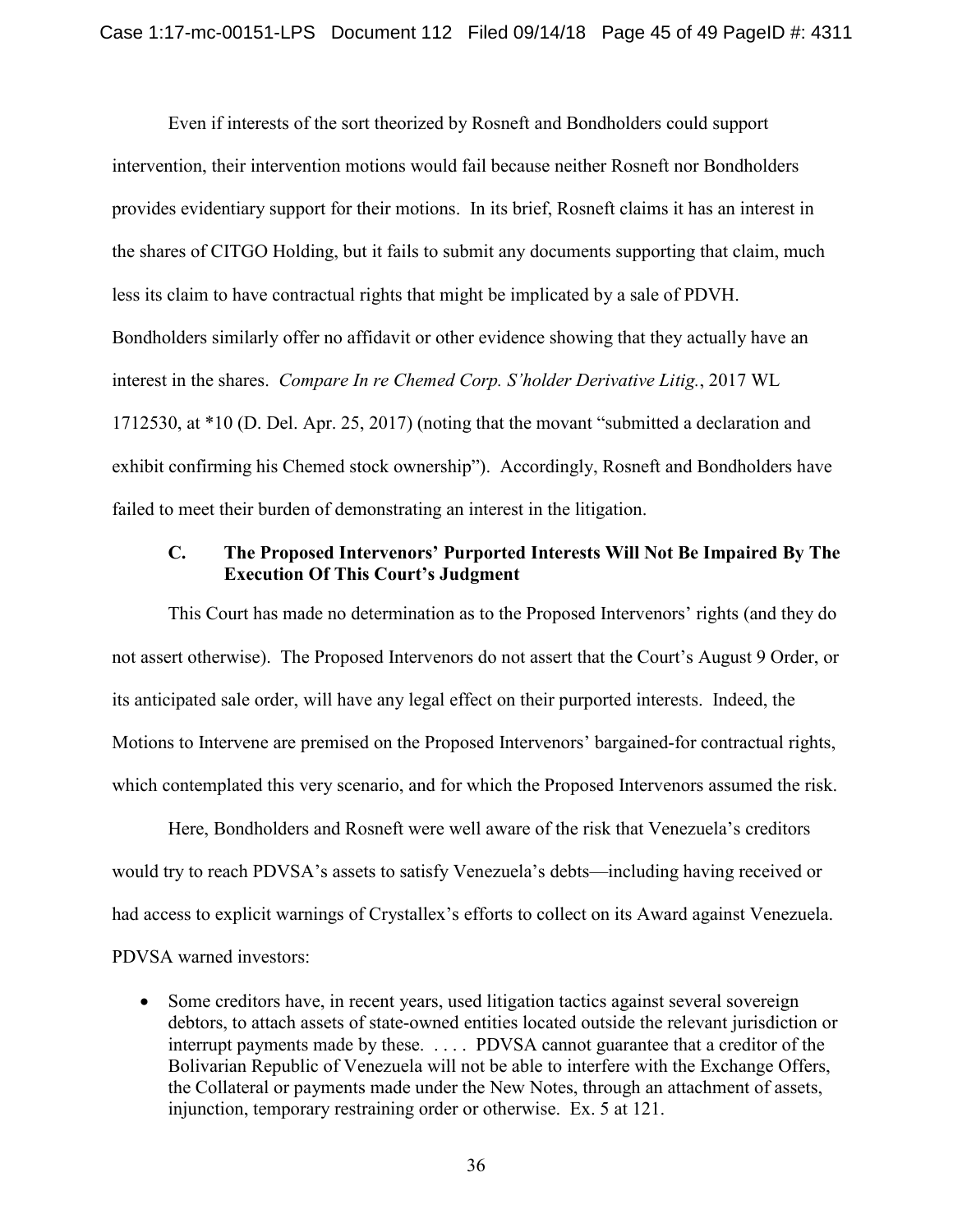PDVSA also warned that "Venezuela may exercise the rights arising from its ownership interest in a manner that would benefit Venezuela's interests above our own interests, and that Venenuela "we may engage in activities that give preference to the objectives of the Venezuelan government rather than our economic and business objectives*. Id.* at 29.

CITGO issued similar warnings, which were incorporated into PDVSA's Offering Circular at

Appendix A, including that:

• PDVSA and the Bolivarian Republic of Venezuela are respondents in various arbitrations and lawsuits that are at various stages. Claimants in one or more of these proceedings may seek to obtain orders freezing or attaching our assets and/or assets of PDVSA and/or PDV Holding. Such a freeze or attachment of assets could adversely affect our financial condition and results of operations. *Id.* at A-30.

CITGO cannot be surprised that events that CITGO itself warned might occur actually did occur.

There is no legitimate argument that these contingent risks were not accounted for when Bondholders and Rosneft accepted the pledge of PDVH's shares in CITGO Holding. In other words, the price PDVSA paid to issue debt reflected the risks that actions such as this one would follow. Having accepted those risks, and having priced their investments accordingly, Bondholders and Rosneft cannot now be heard to complain that those risks have come to pass. Similarly, the risk that CITGO Holding might have to repurchase its own debt influenced the pricing of CITGO Holding's debt. Because the cost of the potential repurchase was a factor in determining the economics of the initial offering, CITGO cannot now claim injury simply because it may be required to honor its own debt covenants if the shares of PDVH are sold.[33](#page-45-0)

<span id="page-45-0"></span> $33$  Regardless, the Proposed Intervenors' supposed interests would not be practically affected by a sale. Rosneft recognizes that any purchaser of PDVH would "take subject to [Rosneft's] rights," D.I. 100 at 14 and, in any case, the shares will "potentially [be] valued in the billions of dollars" *id*., which would no doubt be sufficient to pay any legitimate claims. CITGO asserts that it will be required to offer to repurchase its outstanding debt, D.I. 101, 102 at 6,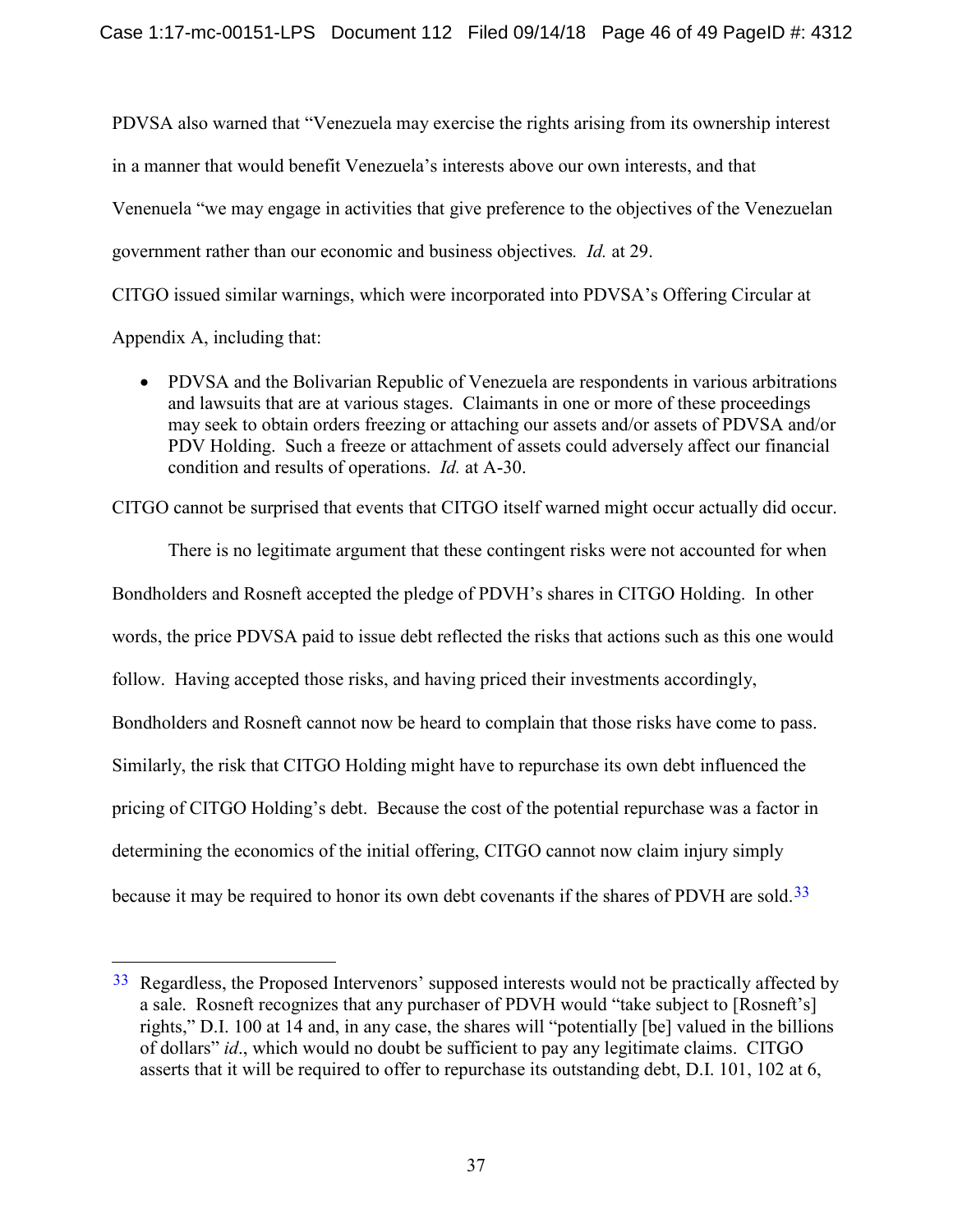## <span id="page-46-1"></span>**D. The Proposed Intervenors Interests (If Any) Are Adequately Represented By PDVSA And Crystallex**

"Generally, an applicant's rights are not adequately represented where: (1) the interest of the applicant so diverges from those of the representative party that the representative party cannot devote proper attention to the applicant's interest; (2) there is collusion between the existing parties; or (3) the representative party is not diligently prosecuting the suit." *In re Safeguard Scis.*, 220 F.R.D. at 48. The Proposed Intervenors point only to the first factor—that their interests are not aligned with the interests of PDVSA or Crystallex—but that assertion is incorrect. They seek the same stay that PDVSA is already pursuing. In circumstances like these, "[w]here the party seeking to intervene has the same ultimate goal as a party already in the suit, courts have applied a presumption of adequate representation." *Moosehead Sanitary Dist. v. S. G. Phillips Corp.*, 610 F.2d 49, 54 (1st Cir. 1979). The Proposed Intervenors have made no showing sufficient to overcome this presumption. *Id.* ("To overcome that presumption, petitioner ordinarily must demonstrate adversity of interest, collusion, or nonfeasance.").<sup>34</sup>

## **III. This Court Should Deny The Motions For Permissive Intervention**

 $\overline{a}$ 

<span id="page-46-0"></span>None of the Proposed Intervenors has anything to say about the validity of the judgment

or the Court's determination that PDVSA is an alter ego of Venezuela and therefore do not

but there is way to know how many, if any, of its creditors will accept that offer as CITGO's debts are likely to be far more valuable and easily traded without the weight of PDVSA's reputation dragging down their value. Further, Bondholders argue that a lien on the shares is sufficient security for Crystallex's judgment, D.I. 105 at 5, but Bondholders cannot have it both ways. Either the value of the shares is at risk, in which case a bond is required, or it is stable, in which no intervention would be necessary.

<span id="page-46-2"></span> $34$  To the extent the Proposed Intervenors are concerned with the value of CITGO, Crystallex shares the goal of maximizing the value of all of PDVH's assets in order to achieve the maximum possible price when selling the PDVH shares to execute on its judgment. Rosneft's and Bondholders' claims that Crystallex and any future purchaser of PDVH would prefer to take without the current liens on CITGO Holding is not disputed. But, at best that affects the value of the equity of PDVH, not the value of CITGO Holding, the entity in which they purport to have an interest.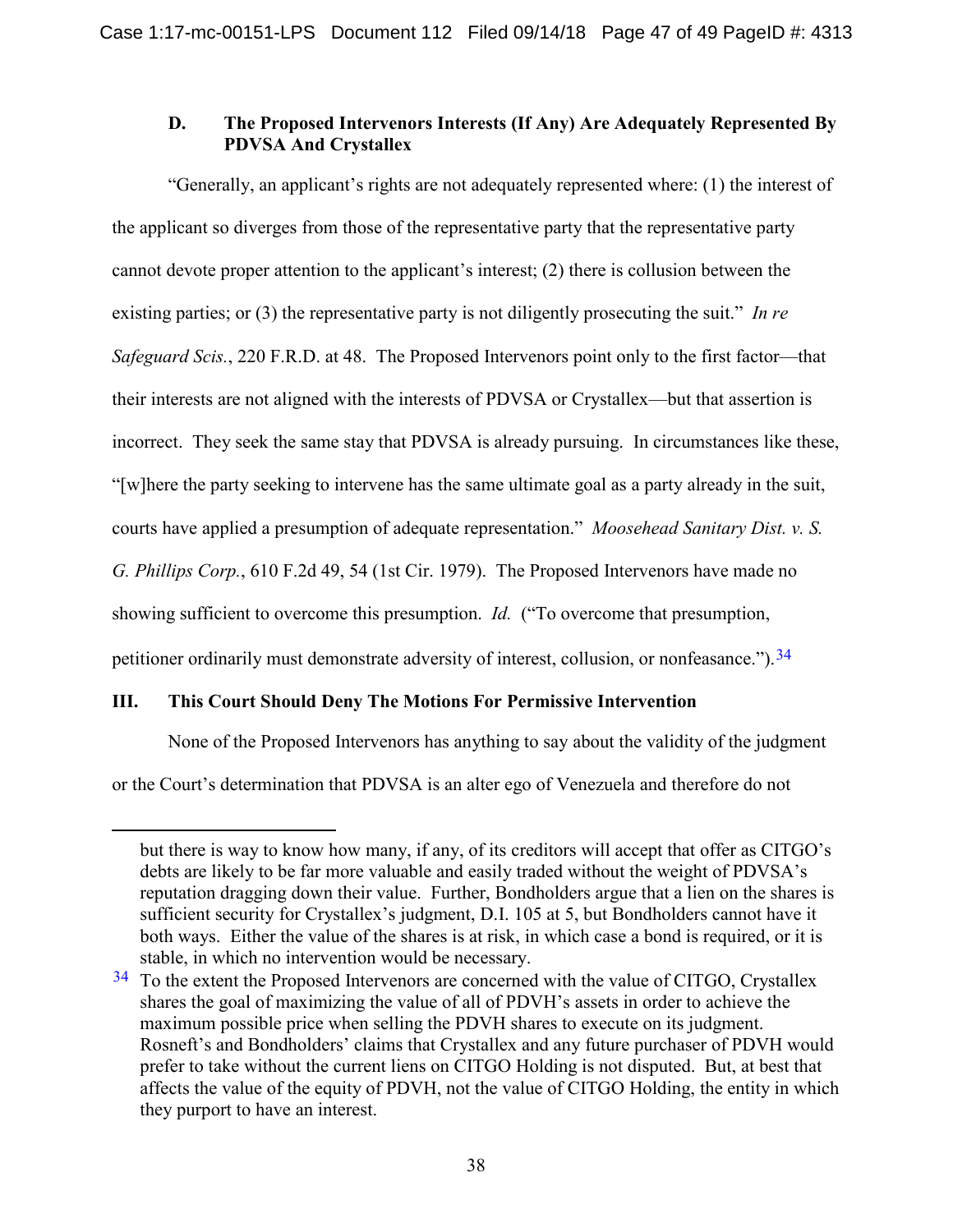<span id="page-47-3"></span><span id="page-47-1"></span>possess "a claim or defense that shares with the main action a common question of law or fact." *United States v. Territory of Virgin Islands*, 748 F.3d 514, 524 (3d Cir. 2014) (quoting Fed. R. Civ. P. 24(b)(1)(B)). "In exercising its discretion, the [district court] must consider whether the intervention will unduly delay or prejudice the adjudication of the original parties' rights." *Id*. (alteration in original) (quoting Fed. R. Civ. P. 24(b)(3)).

<span id="page-47-4"></span><span id="page-47-0"></span>Although the Proposed Intervenors paint the standard for permissive intervention with a broad brush, they ignore that the Court may only exercise this discretion "[a]ssuming the proposed intervenor presents a common question of law or fact" with the parties. *Getty Oil Co. v. Dep't of Energy*, 117 F.R.D. 540, 549 (D. Del. 1987). More specifically, "a motion for permissive intervention under Rule 24(b) *must* have grounds in claims for relief which share questions of fact or law in common with the main action, *and not in the coincidence of financial interests*." *Pac. Indemn.*, 76 F.R.D. at 660 (emphases added). The Proposed Intervenors' argument that PDVSA and CITGO may not have sufficient resources to satisfy future claims against them should the sale of the shares of PDVH go forward is an argument grounded in a "coincidence of financial interests," not common questions of law or fact. The Proposed Intervenors do not claim that they will assist this Court in determining the question of whether the shares of PDVH are property of Venezuela, nor could they given that the Court has already made that determination. The Proposed Intervenors therefore have not established an interest sufficient to justify intervention and there is no discretionary decision for this Court to make.

<span id="page-47-2"></span>Lastly, as with motions to intervene as of right, nonparties seeking permissive intervention must move to intervene in a timely fashion. *See Wallach v. Eaton Corp.*, 837 F.3d 356, 371 (3d Cir. 2016) ("A district court's timeliness inquiry for both types of Rule 24 motions requires considering the totality of the circumstances . . . ."). The Court's interest is in the